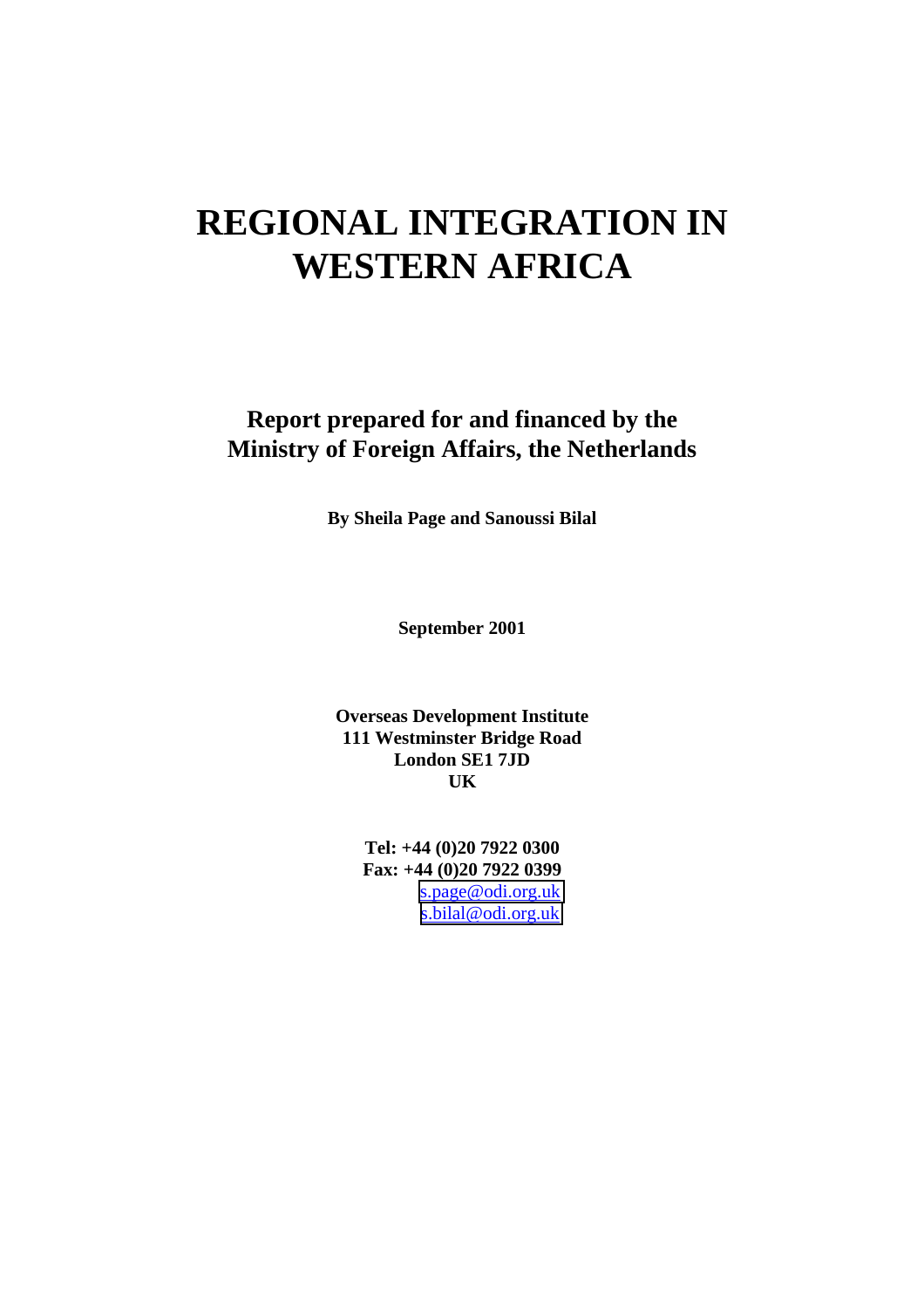#### **Contents**

| <b>CHARACTERISTICS: ARE UEMOA AND ECOWAS SUFFICIENTLY SIMILAR OR CONSISTENT</b>            |  |
|--------------------------------------------------------------------------------------------|--|
|                                                                                            |  |
|                                                                                            |  |
|                                                                                            |  |
|                                                                                            |  |
|                                                                                            |  |
|                                                                                            |  |
|                                                                                            |  |
|                                                                                            |  |
|                                                                                            |  |
|                                                                                            |  |
|                                                                                            |  |
|                                                                                            |  |
|                                                                                            |  |
|                                                                                            |  |
|                                                                                            |  |
|                                                                                            |  |
|                                                                                            |  |
|                                                                                            |  |
| TABLE 2: COUNTRIES' ARREARS OF STATUTORY CONTRIBUTIONS TO THE ECOWAS                       |  |
|                                                                                            |  |
| TABLE 4: MARKET SHARES BY REGION (% SHARE BY REGION AND MAJOR TRADING                      |  |
|                                                                                            |  |
|                                                                                            |  |
| TABLE 7: UEMOA DIRECTION OF TRADE (% SHARE BY REGIONS AND MAJOR PARTNERS) 40               |  |
| TABLE 8: NON-UEMOA MEMBERS OF ECOWAS DIRECTION OF TRADE (% SHARE BY                        |  |
| TABLE 9: REFUGEES AND OTHERS OF CONCERN TO UNHCR <sup>A</sup> IN WEST AFRICA, END-2000  47 |  |
|                                                                                            |  |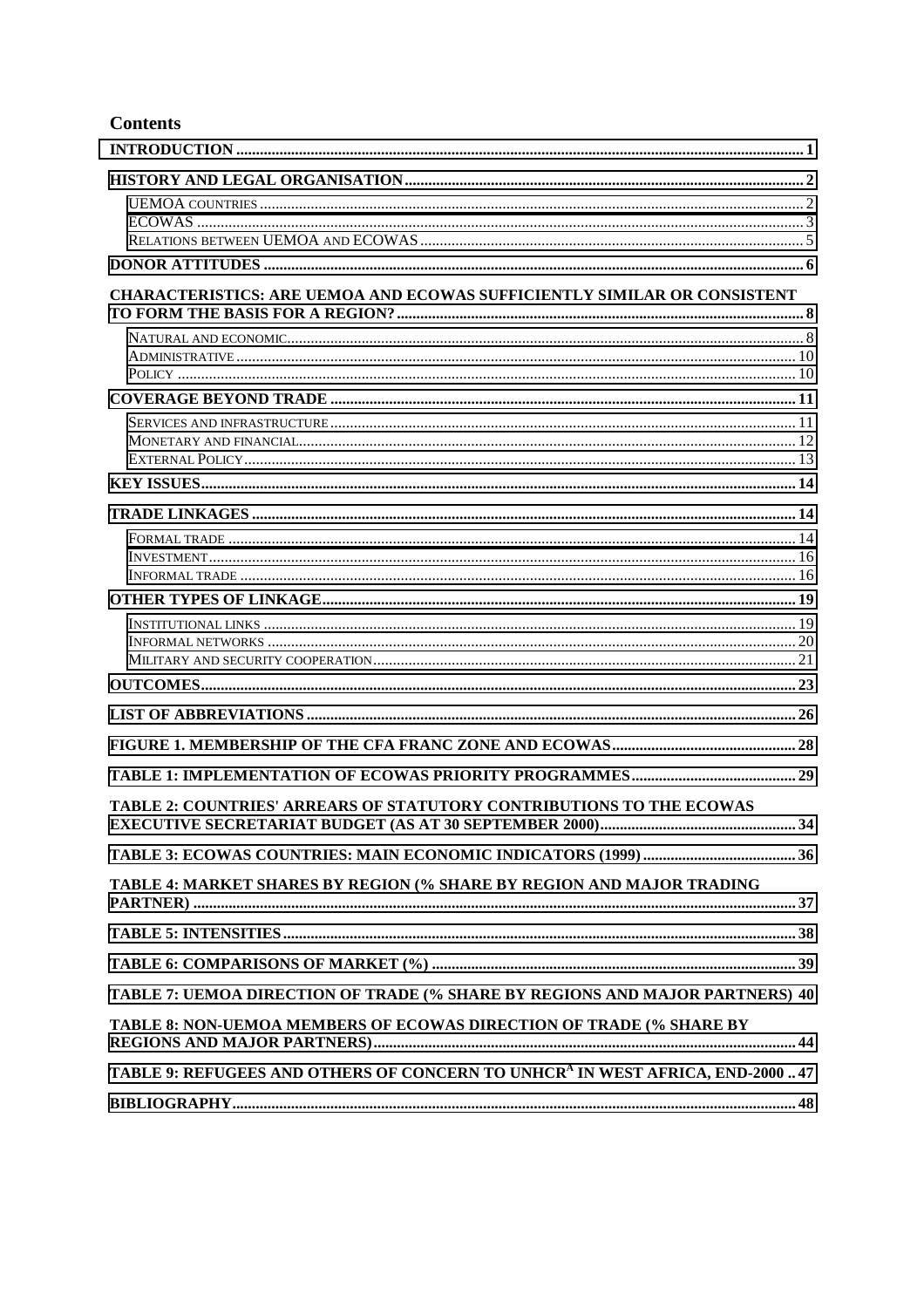#### <span id="page-2-0"></span>**Introduction**

All the countries conventionally considered part of geographical West Africa are members of ECOWAS (see list of abbreviations and Figure 1), and with Mauritania's withdrawal in 1999, there is no longer overlap with North Africa. Burkina Faso, Côte d'Ivoire, Mali, Niger, and Senegal have been members of UEMOA and its predecessors since independence. Benin and Togo started as observers, but are now members. Mauritania was a member of its predecessors, but did not join UEMOA (it had left the monetary union in 1973). Guinea Bissau, first associated with UEMOA through ECOWAS, joined UEMOA in 1997. UEMOA continues to exist as a more integrated group, but it is entirely included in ECOWAS, so that West African regionalism is now much more orderly than southern or eastern African, where overlapping regions and subregions divided between regions remain. (There is overlap with Central Africa through the CFA Franc zone, but this has always been separately administered.) Interest in regions followed the general international pattern, enthusiasm in the 1960s, decline, and revival in the 1990s. Both ECOWAS and UEMOA have taken steps in recent years to strengthen their own coverage and administration, and their links with each other. The question of whether either or both are effective, and likely to become more integrated for both internal and external purposes, might therefore expect a more optimistic answer than in the past or than for other parts of Africa. The history of these regions, like that of other regions, suggests that the principal determinant is political commitment to integration, not links or congruencies. These can vary, and can be found between most countries, but political links are what make countries willing to bear the costs of integration.

With the signing of the Cotonou Agreement in June 2000 (succeeding the Lomé IV Convention), which sets the framework for ACP-EU relations over the forthcoming years, regional integration initiatives in ACP (and mainly sub-Saharan) countries are attracting increasing attention from the part of European governments. The Cotonou Agreement foresees negotiation between the EU and ACP countries of economic partnerships agreements (EPAs), to start in September 2002 and to be concluded by the end of 2007. One of the principal motives for the Cotonou emphasis on EPAs is to foster regional economic integration initiatives in ACP countries.<sup>1</sup> The European Commission intends to negotiate directly with existing regional groupings, including UEMOA; its policy on ECOWAS is less clear.

In view of the greater emphasis on regional economic integration processes in the international as well as the European context, coupled with the renewed commitments among West African countries to further promote and develop UEMOA and ECOWAS, the question arises as to the substance and possible future of the regional ambitions of West Africa. To what extent are regional integration programmes implemented effectively? What are the concrete actions behind the words? What is the current state of integration? Is the regional process driven by political or private (business) actors? Are regional initiatives a substitute or a complement to national and local policy objectives? What could be the consequences for the development of West African countries of existing and proposed regional integration measures?

The purpose of this report is to provide a brief overview of the various components of the regional

 $\overline{a}$ 1 Article 35(2) of the Cotonou Agreement states that "Economic and trade cooperation shall build on regional integration initiatives of ACP States, bearing in mind that regional integration is a key instrument for the integration of ACP countries into the world economy".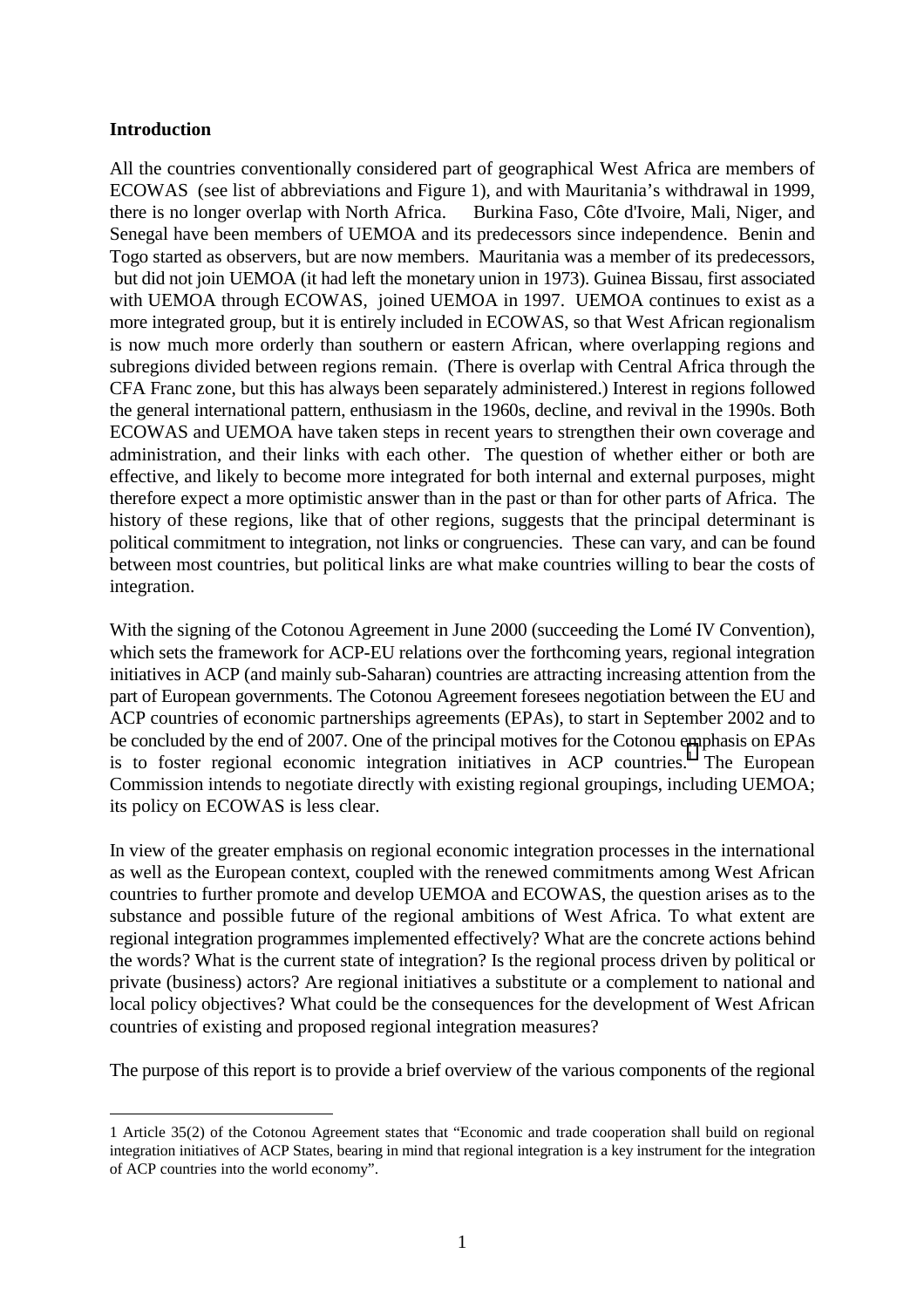<span id="page-3-0"></span>integration framework in West Africa, focusing on UEMOA and ECOWAS, and to identify some key issues of concern (highlighted in boxes) for the integration process in the region. This report does not aim at providing a systematic evaluation of the effects of regional integration in West Africa, nor to recommend or even suggest courses of action for donor countries.

#### **History and legal organisation**

#### *UEMOA countries*

Unlike the other African regions, the countries of Francophone West Africa and of Central Africa have been members of regional groups since independence. Therefore, there is no history of completely independent national trade policies, and no point at which a decision to integrate occurred. What is now UEMOA can be traced from the UMOA of 1962, extended in principle to trade as the UDEAO, in 1966; this became the CEAO in 1973, and UEMOA in 1994, at which point it was merged with the monetary union. The UDEAO and CEAO (in spite of being called 'customs union' and 'economic community') were preferential, rather than free trade, zones, and did not have a common external tariff. CEAO introduced free trade for raw materials in 1973. It also added a central fund and compensation mechanism (with the richer members contributing more to financing the implied loss of tariff revenue from internal preferences), and started to develop a strong institutional centre. Led by Côte d'Ivoire, it was transformed into UEMOA in 1994.

UEMOA had targets of free internal trade and a common external tariff, and in the longer term free movement of services, capital, and people, and harmonisation and mutual recognition of technical standards. At least until the trade reforms of the late 1980s, and to some extent up to the present, trade policy has been seen in most of the UEMOA countries as an instrument of national development and more specifically of industrialisation, to be used to encourage or discourage specific sectors, principally industry, but with some gestures towards 'food security'. The tariff structures of the individual countries and the common external tariff have both reflected this.

Given the general strategy of industrialisation and import-substitution, tariffs were major policy variables at the country level. Prior to the 1990s, the countries had varying, but normally high levels of protection, particularly the two largest, with the most important industrial sectors to protect: Côte d'Ivoire and Senegal. They were combined with a variety of specific taxes, and by the 1990s still gave effective protection of about 50% (World Bank 1995). At the regional level, there has been in contrast a preoccupation in much of the debate (in ECOWAS as well as UEMOA) with the effect of regional integration on loss of tariff revenues (reflected in the compensatory mechanisms introduced in both west and central Africa). In fact, however, although tariffs are an important source of government revenue in most of these countries, given the low share of the region in total trade (see below), the expected tariff loss as a proportion of total tariffs was never large (estimates were under 1%, Kufuor 2000; this was recognised by the fact that a 0.5% or 1% addition to non-regional tariffs was believed to be sufficient to compensate for the loss).

The region's trade policy was originally intended simply to avoid interfering with countries' policies; beyond this it might have some economic objective in countering the economic weight of Nigeria in the region, and for the Côte d'Ivoire, in extending its own influence over its neighbours.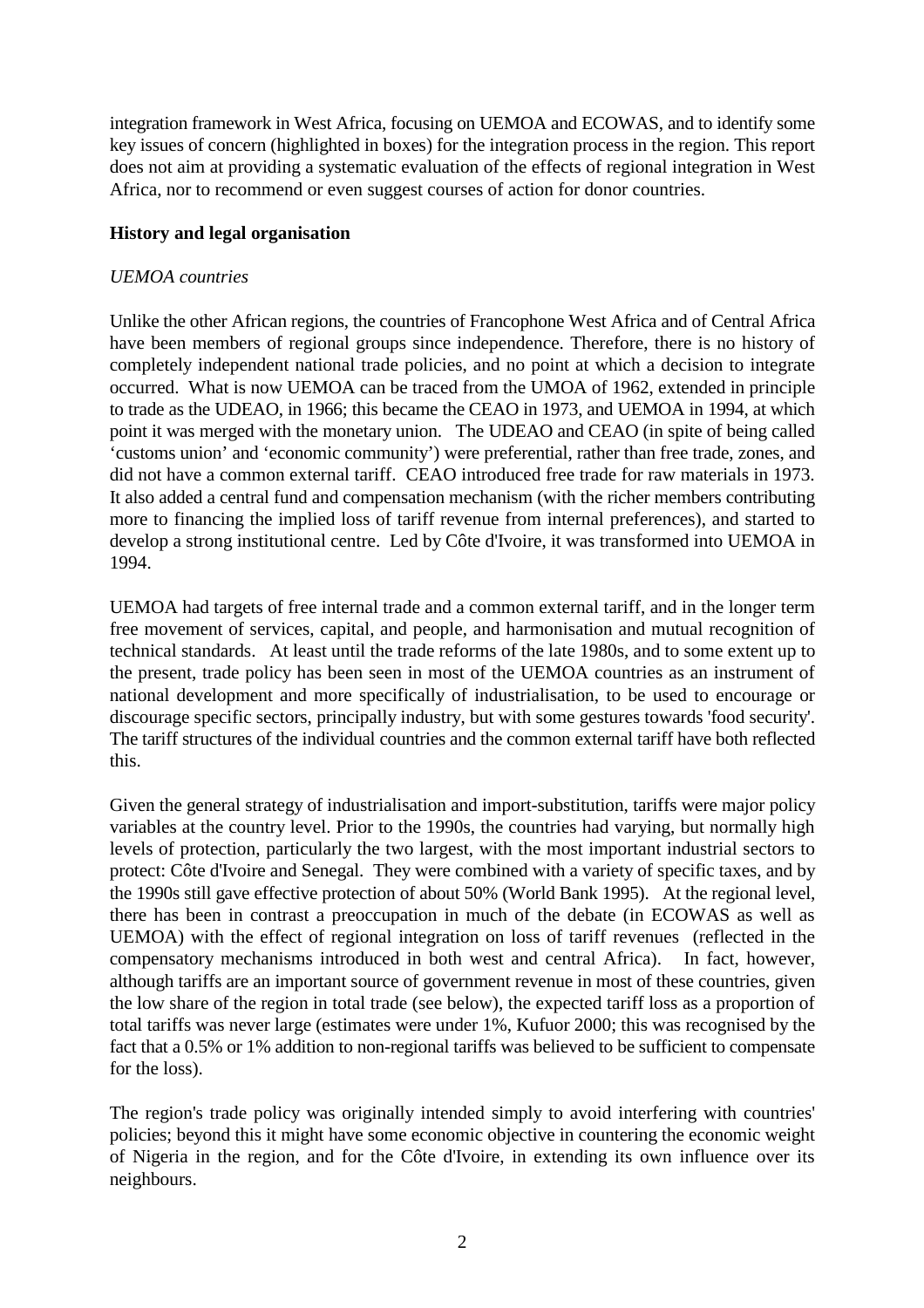<span id="page-4-0"></span>While the basic existence and membership of UEMOA were the result of French action, it was not seen on either side as an instrument for trade policy with respect to France or the EU. The trade relationship was one of preferences on the EU side and no special treatment for the EU (or, at least formally, for France) on the African side. Assistance and preferences from the EU were taken for granted, not negotiated.

UEMOA strengthened the financial and institutional elements, relative to the previous organisations, with a structure largely copied from the EU. It is governed by a conference of heads of state, where unanimity is required, but under this the council of ministers can act by majority. There is a Commission which is experienced and strong technically. It has initiating power before the Council of Ministers, and both the Commissioners and their staff are in principle loyal to the region, not to the countries. There is a Court of Justice, to which individuals and companies as well as member governments have access. The regions' decisions are directly effective within the members, without further legislation.

In 1995, UEMOA agreed to end internal tariffs on unprocessed agricultural goods and handicrafts, and reduced tariffs on some industrial products (to be removed within a year). There was only a small reduction for those goods on which agreement was not reached. The tariff loss from the regional preference would be compensated by a 0.5%, later raised to 1%, levy on non-regional imports. The levy and the compensation mechanism have been implemented. (As a developing country region, UEMOA is effectively free of any constraints from WTO rules and not bound by WTO rules not to raise the average level of tariffs to the rest of the world. UEMOA has been notified to the WTO under the Enabling Clause, in 2000, 4 years after signing.) All internal tariffs were to be eliminated by 2000, although countries could retain transitional taxes until 2003. The external tariff regime, also established in 2000, remains complex, with a customs duty, a statistical levy, and the Solidarity levy, reflecting the pre-common external tariff system, under which all the individual countries had several superimposed import taxes. The normal CET rates are 0 for some essential goods, 5% for raw materials, capital goods, and some inputs; 10% for most intermediate goods, and 20% for final consumption goods. UEMOA calculates that the common tariff represented a net reduction in average tariff from 13.2% to 11.6% (Bocco, 2000). As countries still had internal taxes which discriminated against imports (both regional and extraregional), the actual effect of the region in reducing barriers among countries can be expected to be less than these policy changes suggest.

The emphasis on the financial 'cost' makes sense if the region is seen as principally a political or power tool (to strengthen small countries; to provide a region as a counter to Nigeria and Ghana), not as a way of achieving economic benefits, either through integration within the region or through a common industrialisation and tariff policy externally. The region was primarily a political creation of interest to governments. The private sector had had no role in the formation of the UEMOA region.

#### *ECOWAS*

ECOWAS was formed in 1975, with all the CEAO members, plus the major traders, Nigeria and Ghana, as well as several smaller Anglophone countries and Guinea. The date was tied to the introduction of the first Lomé Convention, which gave equal trade access to the EU to the former British and French colonies. Until then, the UEMOA countries had not been willing to join with the rest for fear of losing their better access, indicating that they gave priority to their major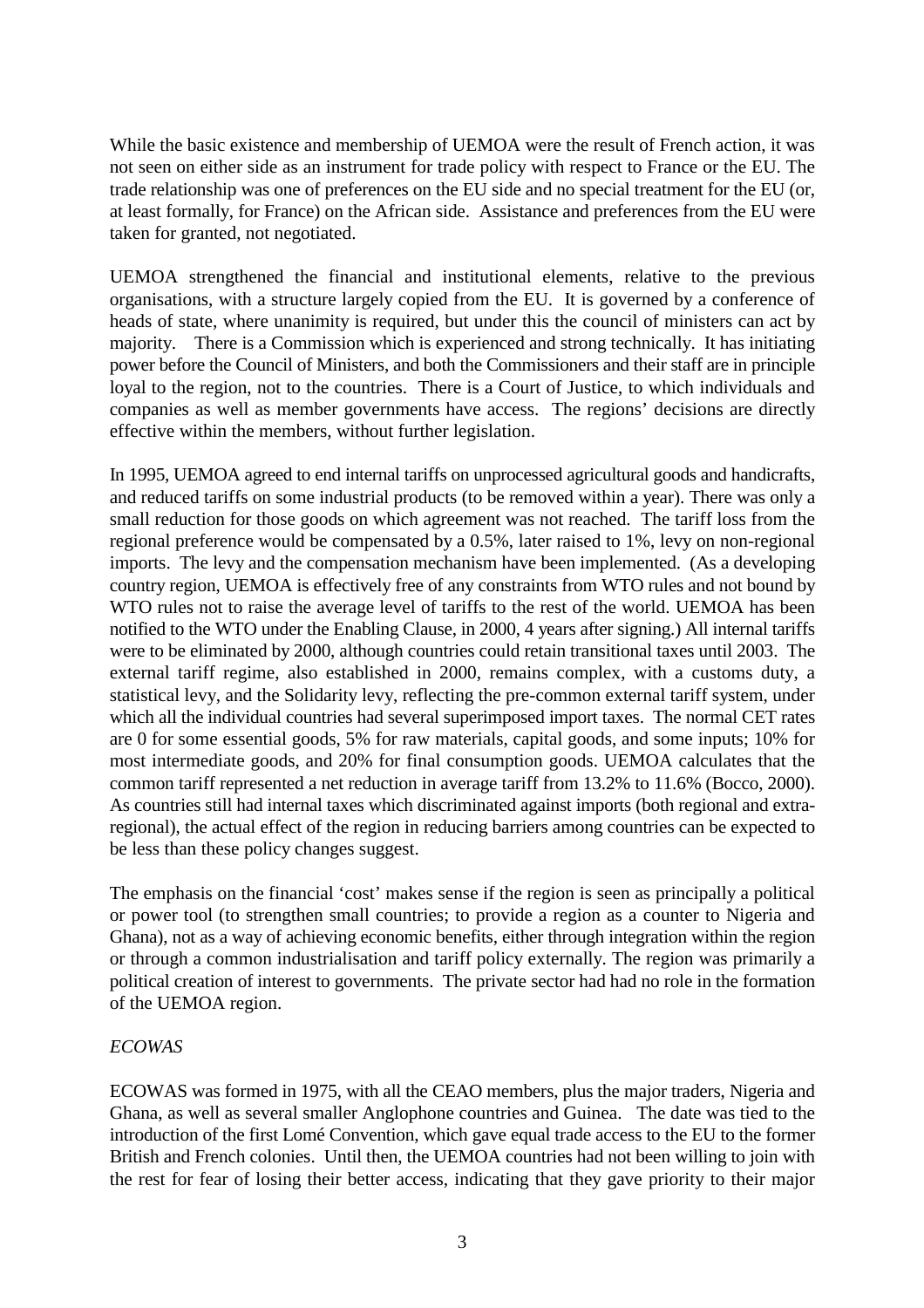market, Europe, over their region.

 $\overline{a}$ 

ECOWAS was an effort by the other countries of the region to unite the region. The economic motives were similar to UEMOA, but on the political side it lacked even the limited 'external threat' which Nigeria represented to UEMOA. (One view is that France, acting through the Francophone countries was seen as a threat.) The principal security threats to the West African countries were internal (Kraus in Shaw, Okolo, 1994), and thus did not provide as strong an impulse to regionalism as in southern Africa. The role of ECOMOG gives ECOWAS a security element. (In contrast, pre-reform South Africa inspired the formation of SADCC and bringing new South Africa back into the region is encouraging SADC.)

ECOWAS is also principally political in motivation, and there has been no serious analysis of the economic costs and benefits of regional integration. But in contrast to UEMOA, the private sector was one of the forces behind the region's interest in ECOWAS, and there is formal provision for private sector participation in its organisations. Its declared objectives stress coordination of national policies, on agriculture, natural resources, and industry, as well as macroeconomic and non-economic, giving these priority over integrating markets (ECOWAS Treaty Article 3), and the development strategy behind it was of national (or regional) development, stressing import substitution and 'food security'. Integration was a tool to achieve this. The clearest indication of the political commitment to a regional approach was the ECOMOG initiative, to intervene to reestablish peace in the region, and the most recent evidence the decision by the non-UEMOA members to aim for monetary union, first with each other, then with UEMOA. This was not based on economic analysis of the advantages of a common currency, but on a commitment to increase 'deep' integration, as ECOWAS revived politically with the democratisation of Nigeria.<sup>2</sup> Nigeria now seems politically committed to supporting ECOWAS.

ECOWAS had the objective of internal free trade and a common external tariff within 15 years, to be followed by free movement of capital and labour. In the words of the ECOWAS web site, 'Generally speaking, the trade liberalisation scheme is not yet operational'. Unlike within UEMOA, the tariffs of its principal members have not yet started to converge. Nigeria still has high tariffs on manufactures and on some competing good products (up to 75%, Soulé, 2001). Like UEMOA, it has provision for a community levy and compensation fund (not yet implemented, so the internal tariff cuts have also been postponed)<sup>3</sup>, and projects for customs harmonisation (adopted, but only implemented by Nigeria) and for policy coordination (table 1). It has recently, as mentioned above, added the objective of a common monetary arrangement among the non-UEMOA members, to merge eventually with UEMOA, and with a separate compensation fund.

It has survived to the present, with a reorganisation and strengthening in 1992, but with little progress on internal tariff reduction or on the common policies which are its declared priority additional to that within UEMOA. It has been held back by the long periods of disruption or dictatorship in Nigeria, the major non-UEMOA member. Of the 21 protocols it had adopted by 1989, only 1 had been ratified by then by all its members (Kufuor 1994). Although the record has

<sup>2.</sup> Mauritania's decision to leave at this point may reflect a perception of this, and unwillingness to make a political commitment outside the Maghreb, but it was always an unenthusiastic member, 16 years in arrears on contributions by 2000.

<sup>3</sup> As intra-trade, and therefore the share of regional import tariffs in total revenue, is lower than for UEMOA the proposed levy of 0.5% is likely to be adequate.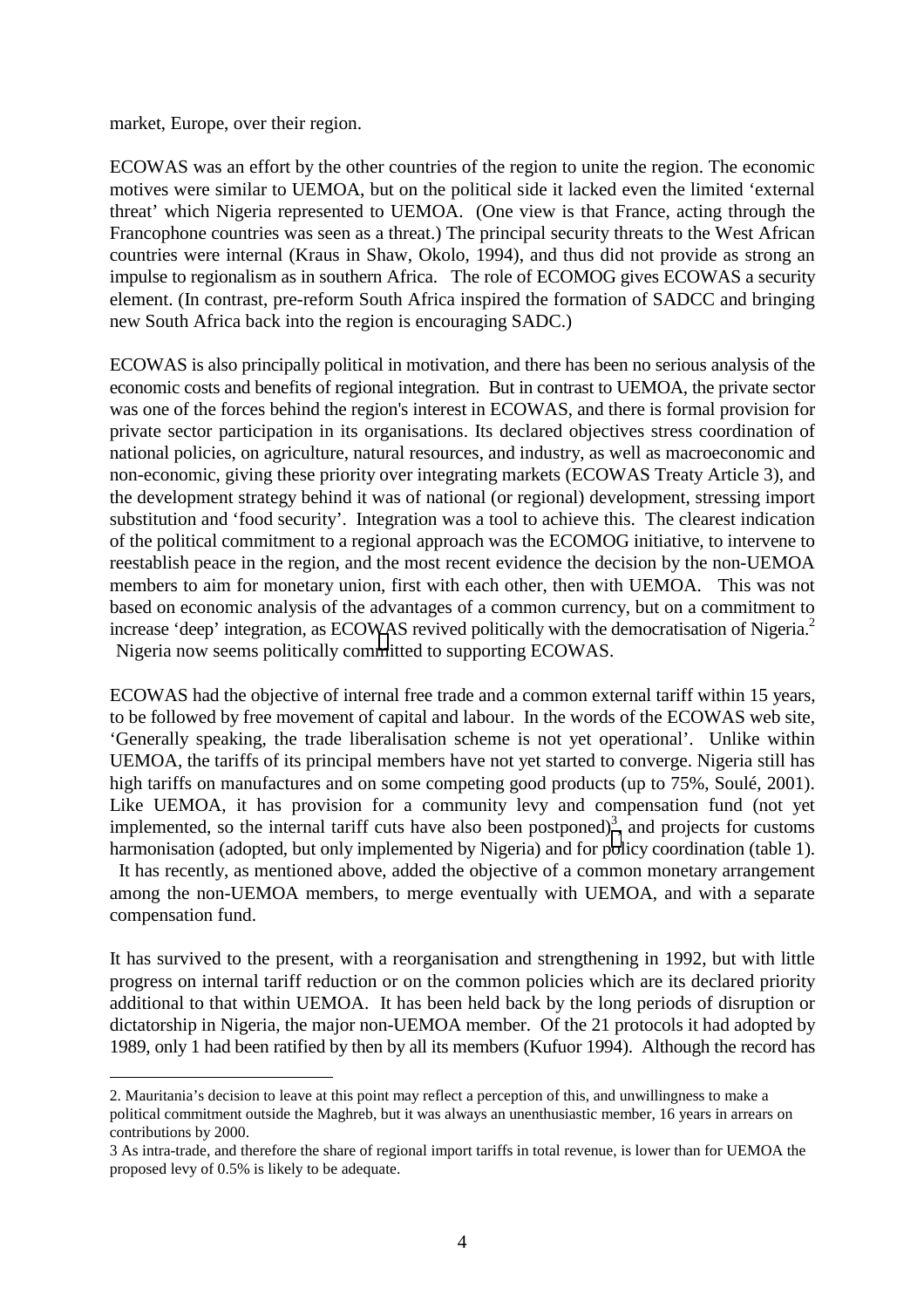<span id="page-6-0"></span>improved since then, some states have still ratified fewer than a third of the protocols (Oyejide et al., 2000). (Anti-dumping and safeguard measures are still permitted among the members, but this is not unusual: only a few customs unions have, like the EU, forbidden them.)

As in UEMOA, the trade objective was purely to manage regional trade, not external policy for example to negotiate access to Europe or to other markets, and it had the same import substituting framework. An important difference was that it included one member, Nigeria, which was sufficiently large not to need the region as an industrial base. There was no coordinated agricultural or industrial planning, in spite of its objectives.

The governing body of ECOWAS is the 'Authority' of Heads of Government, which has in practice exercised all authority, including appointing the Executive Secretary. Under it is the Council of Ministers, formed by ministers for ECOWAS, not by functional ministers, which supervises the Secretariat and the specialised organs. Since 1992, its decisions are directly applicable within ECOWAS, but there remains no clear implementation or enforcement mechanism to support this.

The secretariat, in contrast to that for UEMOA, is weak and less qualified, with a mainly administrative role. (ECOWAS has not been notified to the WTO.) This contrast is not surprising: regions with a dominant member tend to have weak secretariats (or even none as in NAFTA and SACU) because the hegemon will not accept control. The change in executive secretary may, however, bring in a politically stronger person, with strong Nigerian support.

The agreement provides for a Court of Justice, finally set up in 2000 (PANA news agency, 9 August 2001). The 1992-3 reforms also included an economic and social council and provision for a parliament, but these not been fully implemented. There are also specialised technical commissions on Food and Agriculture; Industry, Science and Technology and Energy; Environment and Natural Resources; Transport, Communications and Tourism; Trade, Customs, Taxation, Statistics, Money and Payments; Political, Judicial and Legal Affairs, Regional Security and Immigration.

#### *Relations between UEMOA and ECOWAS*

ECOWAS has allowed its UEMOA members to maintain their discriminatory integration, although it has always had the formal objective of becoming the only organisation for the region. (It probably had little practical chance of stopping them, but it has made no effort to do so.) There have been policy differences between UEMOA members and the others on the treatment of goods produced by foreign owned firms, which the non-UEMOA members want to exclude (Adibe in Shaw, Okolo 1994). In the UEMOA countries, foreign ownership was important even in small firms, while in Ghana and Nigeria, local ownership had been achieved even in some of the largest. Excluding foreign-owned firms reduced the potential value of ECOWAS for the UEMOA, and also for the other members of ECOWAS, by denying them access to the manufactures of Côte d'Ivoire and Senegal. That UEMOA pressed this, and even more, that ECOWAS accepted it, suggests that neither side saw ECOWAS as primarily a vehicle to increase efficiency through trade and economic integration (Kufuor, 2000).

One argument against having 'too many' regional institutions, that poor countries cannot afford to support them, does not seem to hold: it is in fact the UEMOA countries which are current in their contributions to ECOWAS as well as to UEMOA, and the others (except for Nigeria, the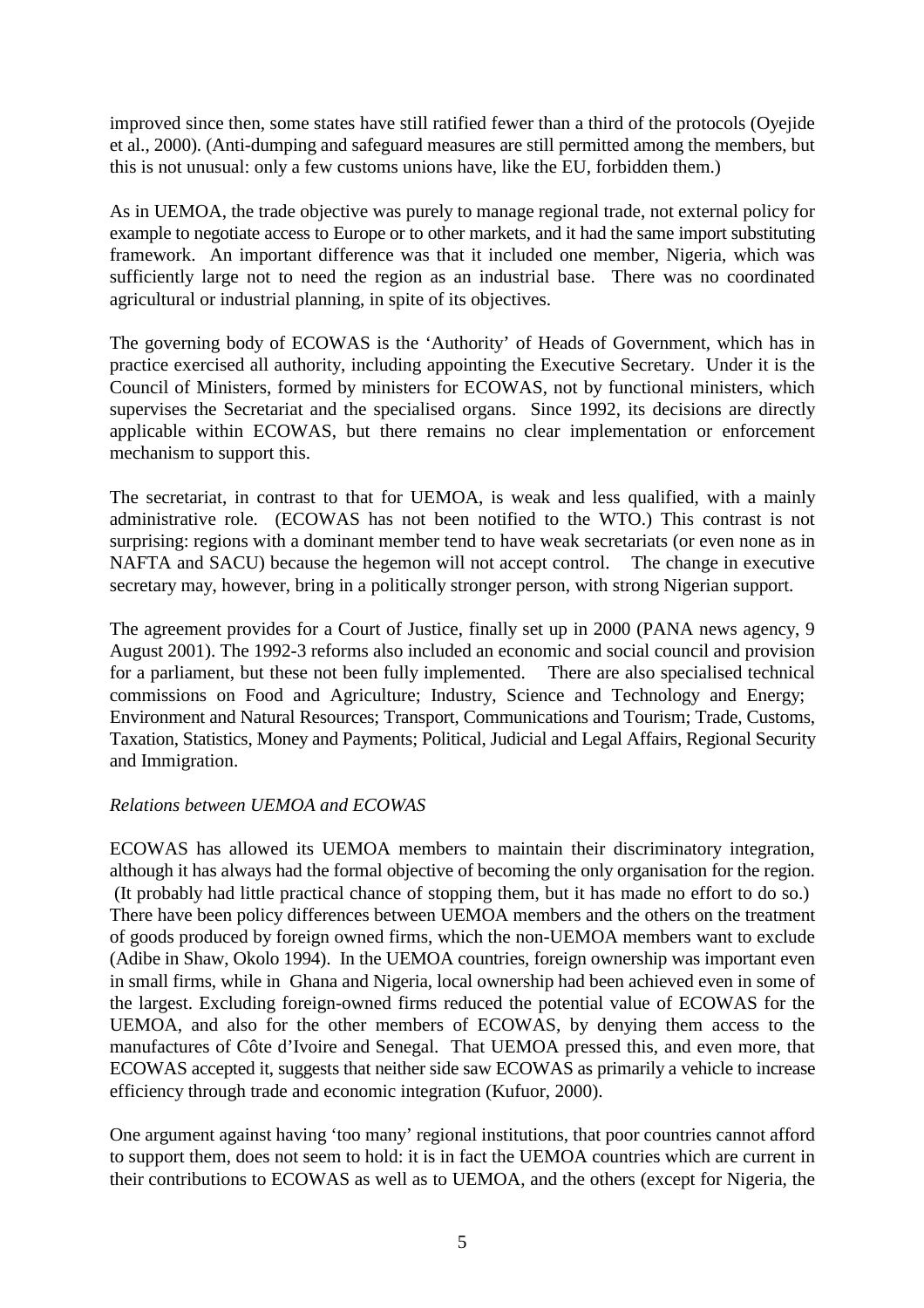<span id="page-7-0"></span>principal contributor) which are late (table 2), and this pattern has held through ECOWAS's history. Similarly it is UEMOA members Togo, Mali, Senegal, and Niger, plus Nigeria (with Sierra Leone) which have ratified most protocols (figures from Oyejide et al., 2000). Currently, the organisations are working together, and attempting to 'harmonise' their programmes (ECOWAS Annual Report 2000), and ECOWAS has abandoned its claim to be the 'sole' regional integration organisation.

There are many other examples of regions within regions (SACU in SADC, Eastern Caribbean within CARICOM, even, at the origins of the EU, Benelux), so there is no necessary problem in having two levels of region, provided they can cooperate. On trade, faster integration within the sub-group is feasible, and has precedents in other regions. On money, however, the idea of an eventual merger between a non-UEMOA currency and UEMOA has serious practical obstacles, even beyond those of internal convergence: would Nigeria accept the franc? Would France accept the implied increase (of more than 100%) in the size of its fiscal commitment? How would a new ECOWAS Central Bank relate to the existing BCEAO? (Both UEMOA and the rest have convergence criteria: these are different and are weighted differently, ECOWAS Annual Report 2000.)

Up to now, there has been no move by non-Francophone countries to join UEMOA, in order to join in the 'faster track' towards economic union. Ghana did consider the possibility (before the change in Nigerian government), but is both economically dependent on Nigeria and politically tied to it.

#### **Key Issues**

UEMOA and ECOWAS both have long histories of economic integration. It has always been deeper in UEMOA, because of the monetary integration, and recently it has made more progress on trade integration. Although ECOWAS has placed emphasis on policy coordination, it is UEMOA which has made more progress on this. But in both the integration has been primarily driven by political motives, and constrained by national economic policies.

Will the changes in national economic policy towards less government intervention make regional policy easier to implement? Do the same political motives (or others) continue to hold the countries together, and what difference does the new regime in Nigeria make? How will the separate monetary regimes evolve, and can they be merged? Will UEMOA remain a more integrated unit within ECOWAS?

#### **Donor attitudes**

As most of the countries which are members of ECOWAS are recipients of aid, and of assistance from the international financial institutions, the policy of these with respect to the regions can be significant. Until the 1990s, most donors and the IFIs shared the academic scepticism about developing country regions: they never last, because growth and development alter economic interests; the countries are too small for them to have any effect; and if they do have any economic effect it will be harmful, certainly because of trade diversion and possibly because they encourage or support import substitution. There were also donor initiatives (like the Club du Sahel) which cut across the existing regions, further indicating this lack of interest in regional initiatives.

The EU was an exception, but not in Africa. It has encouraged regions in developing countries outside the ACP since the 1960s. (Its support for Latin America and Asia has been targeted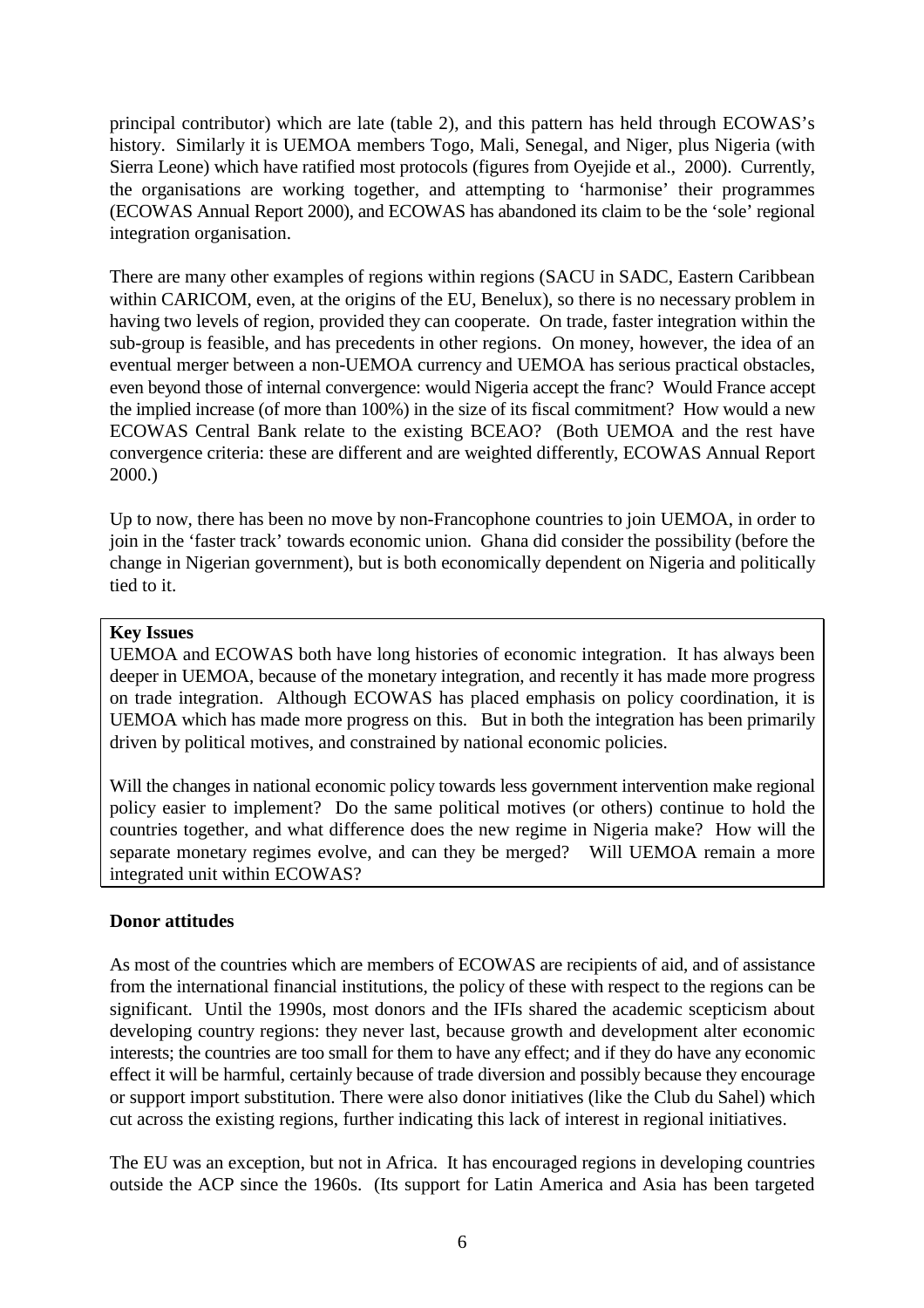specifically at helping regions both through support for policy initiatives and through building economic infrastructure for regional cooperation, rather than traditional developmental or poverty objectives.) Its policy towards and support for the ACP countries, however, was not on a regional basis until the 1990s. The Lomé Conventions allowed support for regions, but this was a small share of total assistance. In 1989, France started to encourage Africans to form regions (Lavergne, Dadieh, in Lavergne, 1997) (the timing would support the argument of a switch from hegemonic to regional power bases following the end of the Cold War). The EC started to support regions in Africa in the early 1990s. The growing interest in regions in Latin America and Asia, and the conversion of the US (acceptance of NAFTA) contributed to a change in the climate of opinion, but it was the 1997 EC Green Paper and the subsequent decision to support only regional EPAs as the post-Lomé arrangements for the ACP countries which marked the shift to European promotion of regions. With the proposals in that for reciprocal, instead of preferential, trading arrangements, European policy ceased treating the ACP countries differently from other developing countries. In 1998, before the CET was implemented, donors provided two thirds of the UEMOA budget, and the Community Levy, a third (Grimm, 1999). The EU now provides 30% of its financing, and France a further 4% (UEMOA Annual Report 2000), and a Donor Group coordinates assistance to the region (Oyejide et al., 2000). Some of this assistance has been used to finance the compensation scheme.

EU support is not confined to the Francophone regions. With national donors, it has started to support ECOWAS. Over the next three to four years, it is providing about 6 million Euros to support various ECOWAS projects. ECOWAS, like UEMOA, has been largely reliant on donor funds to support regional projects (Oyejide et al., 2000), but it has not used the funds to finance the compensation scheme.

The EC's commitment under the Cotonou initiative to negotiate FTAs with regional groups could encourage aid to support strengthening of the institutional capacity of the regional institutions. UEMOA has announced that it is prepared to negotiate; ECOWAS is uncertain.

In contrast to the limited support for the regions set up by the African countries themselves, with members and institutions, many donors have long taken a view that small countries have problems that can 'only be solved by regional integration' (Club du Sahel, 2000, 12), and insist on programmes that cover a region. The proposals may not always seem practical (the same document suggests a regional rail strategy, which may not reflect  $21<sup>st</sup>$  century realities, and regional multi-lingual schools). But more important, imposing regional programmes is likely to create purely aid-orientated regions, with no real content. (The classic example is the Andean Group in Latin America which lost the support and interest of its members in the late 1970s, but survived because the costs were entirely donor-financed and the group had become an agreed target for European aid; the Cross Border Initiative in southern Africa was effectively wound up before it had diverted much support.) The US was slow to support regions, and has not supported UEMOA, but it does now support some of the infrastructure activities of ECOWAS, under a West African Regional Programme (not directly tied to  $ECOWAS$  itself)<sup>4</sup>.

The World Bank and the IMF have strongly supported general trade liberalisation, but this

 $\overline{a}$ 

<sup>4</sup> From the material available to us, Netherlands assistance appears to be concentrated on rural development, education and health, with little regional implication. In particular, the 'sector wide' approach emphasises the linkages within a sector, within a country, rather than broader economic impacts or constraints, or coordinated regional plans. The new grant to the UN Economic Commission for Africa to support African economic coordination, announced August 2001, could alter this picture (Global Development Briefing 2001).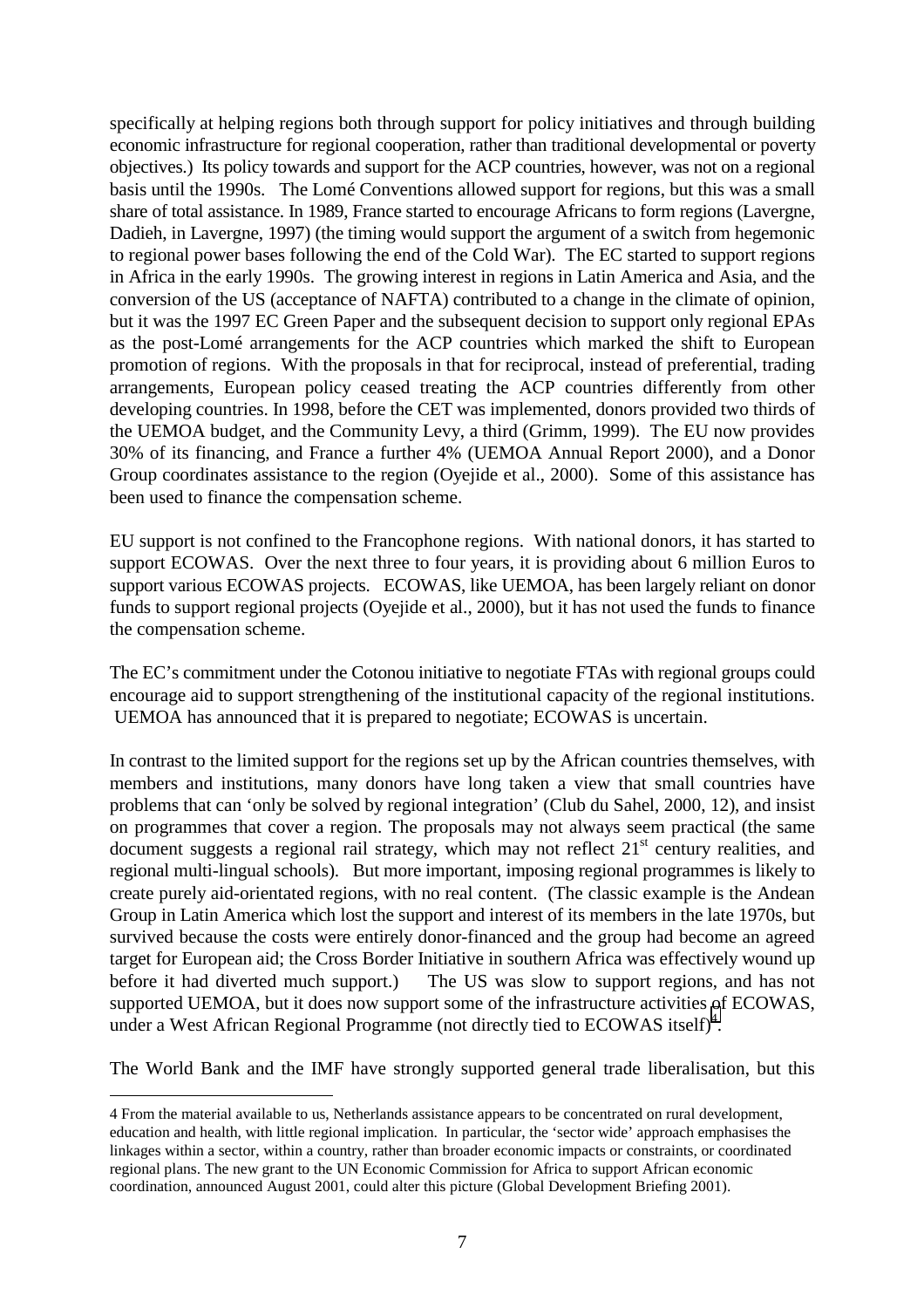<span id="page-9-0"></span>strategy does not imply, and sometimes obstructs, regions. Uncoordinated structural adjustment and trade liberalisation policies made internal liberalisation of regions and coordinated moves toward a regional trade policy more difficult. (This was a problem in some non-African regions which tried to coordinate their policies in the 1980s.) The World Bank policy recommendations assume that trade policy should be entirely determined by economic motives ('the private sector should be considered the real beneficiary of regional integration', World Bank 2001, p. iv), not used as part of political strategies. It has not supported south-south regions, but apparently does support the EU's Cotonou initiatives (on the argument that north-south agreements 'lock-in' liberalisation, a surprising virtue to find in agreements designed to be trade diverting).

Its assumption that good trade policy is purely a matter of economic analysis helps to explain why it has not joined effectively in the initiatives by the UK, US, and EU to improve national trade capacity. If determining the correct trade policy for any country is an economic calculation, there is no reason for doing it in the country rather than in the Bank. Thus their support in negotiations has been through their own studies, not through providing the capacity for countries to make their own policies.

As with other non-regionalist donors, its distrust for policy integration does not preclude support for regional integration projects, for example in energy. Nevertheless, although it has now introduced a 'regional integration assistance strategy for West Africa' (following on its Southern Africa strategy), this remains premised on the assumptions 'that national actions, and Bank assistance to them, should dominate, except where regional institutions and multicountry efforts would be more effective' (World Bank 2001, p. iv), a strong preference for the nation-state model, and the assistance may be given to any suitable group of countries, not necessarily a formal region. The programme will offer \$100-\$200 million a year, of which about half is expected to be committed to infrastructure. It has also discussed the possibility of a regional PRSP.

The African economic institutions support regions in principle, but it is ECOWAS in West Africa which has been identified as the appropriate component of the African Economic Union, now African Union, with UEMOA at best a precursor. In contrast to the active efforts by both the Asian and Latin American regional organisations to support regions and encourage the development of regional institutions, however, the African Development Bank's support is confined to studies, financed by donors, and it explicitly rejects any commitment to confine its help only to existing organisations: it will help new ones, and even joined in the World Bank/EU Cross Border Initiative which cut across the SADC and COMESA regions in southern and eastern Africa.

#### **Key issues**

Although most aid is granted at local and national levels, ECOWAS and UEMOA are also recipients of aid, and some regional programmes have benefited from financial and technical assistance. Two questions are when donors should include a regional dimension in their assistance strategy to West African countries, and whether they can or should influence the extent of regional integration.

#### **Characteristics: are UEMOA and ECOWAS sufficiently similar or consistent to form the basis for a region?**

#### *Natural and economic*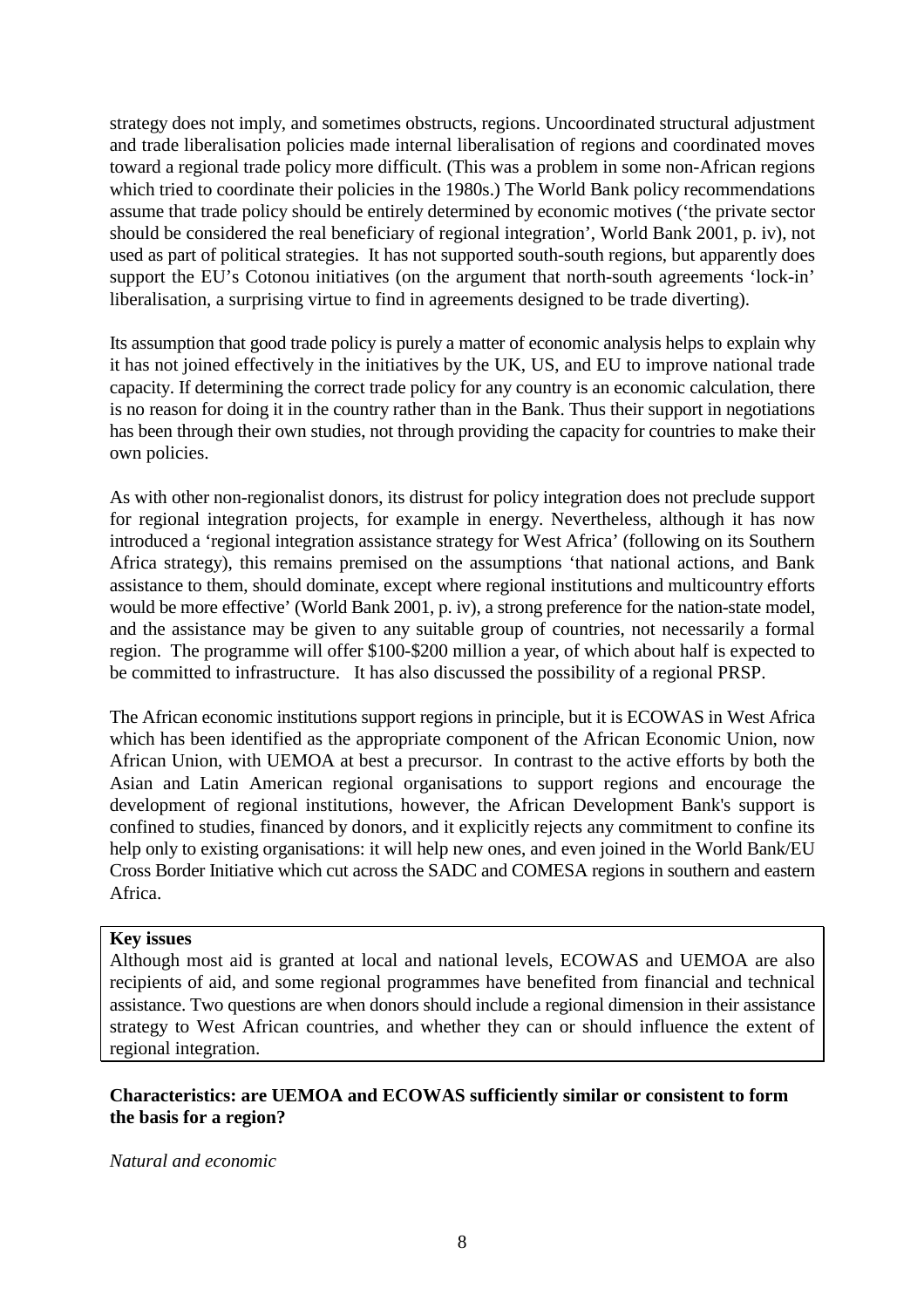Regions must find a stable and acceptable way of making decisions and choosing policies, and differences in the relative size of the members imply different interests and may impose different solutions. Where one country is dominant, in both population and income, it will be difficult to reconcile its inevitable reluctance to be directed by a set of much smaller countries with their reluctance to be satellites. UEMOA has countries with large variations in size, but has a second large country (Senegal) as well as the largest (Côte d'Ivoire) (table 3). Many enduring regions have similar wide variations in size (defining this as a range of at least 5 to 1 from the largest to the smallest) measured in terms of income or population. Nigeria, however, makes ECOWAS much more divergent than normal: it has more than half the income and population, and it accounts for about half ECOWAS's exports. Most successful regions outside Africa have more than one 'large' country (NAFTA is an exception), and often have countries with different leading characteristics. (Brazil is the largest member of MERCOSUR; Argentina the most developed; Germany is the largest member of the EU, but has been constrained by policy considerations.) Where one country is clearly the largest and most powerful by all measures (South Africa in SADC, for example) the region cannot be effective unless that country takes on a leadership role, and the others accept this. Nigeria has done so at times in ECOWAS, in the beginning and at present, but would not have been acceptable in most of the period, so it has been an unreliable centre. Côte d'Ivoire has given some leadership to UEMOA.

The similar economic structures and levels of development of the west African countries are often cited as an obstacle to a successful region: there is little possibility of major gains from economic specialisation, and little political willingness to allow this in the context of import-substituting industrialisation policy. But the same argument could have been used, with possibly greater validity, in some more developed regions. Most geographical regions have substantial common production and characteristics, and an alternative theory suggests that countries should not be too diverse because then their interests with respect to the rest of the world are too different for any common policies to be acceptable. This view would question whether developed-developing country regions can survive. Both similar regions (notably the Europe of the 1950s) and dissimilar regions (Europe with Greece and Portugal or NAFTA) survive, and both similar regions (many of the Latin American of the 1960s) and dissimilar regions (the old imperial groupings) fail.

In fact, there are some important differences among the ECOWAS countries. Although all are still heavily dependent on agriculture, and well below the shares of manufacturing found in more advanced developing countries, Senegal and Côte d'Ivoire are moving towards industrialisation (table 3). What is probably true is that many developing country regions have much higher expectations that the region will promote economic development than those among developed countries (where the political motives for regions are always clearly important). For this reason, lack of an economic effect from the region is a serious disappointment rather than a minor regret. Successfully reconciling the claims of similar sectors in different countries requires a political commitment to the region, not any particular degree of complementarity. There are theoretical arguments for expecting either the poorest countries (where investment may be most profitable) or the richest (where there may be 'poles' of concentrated growth) to do better in a region, and empirical evidence supporting both. The very limited size of regional trade and investment in UEMOA and ECOWAS (discussed below) suggests that either effect would be too small to cause concern.

Costs of trading are a barrier. There is now extensive work on the costs imposed by poor transport or other trading services. These are generally higher in developing countries, because of poor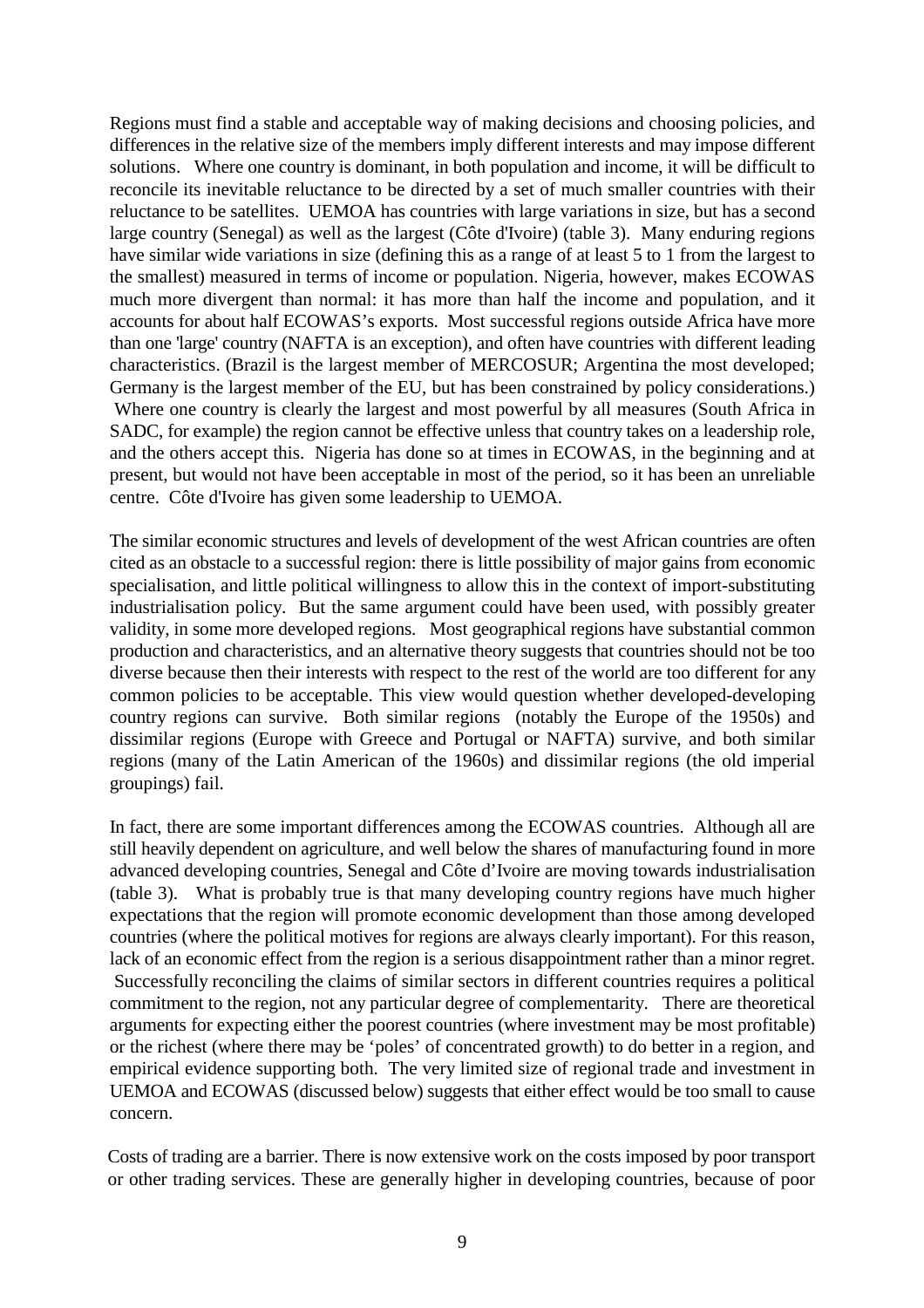<span id="page-11-0"></span>transport infrastructure, weak customs and financial institutions, poor distribution, and diseconomies of small scale trade flows. These are likely to be more significant in trade between two developing countries than between a developing and a developed, first for the obvious reason that both may impose such costs, but also because (as is seen in the trade share figures below) the much larger flows to traditional developed country partners mean that the incentive to improve trading services in that direction has been much greater. Differences in these costs may therefore have the effect of creating a preference for trade with developed countries. The differential is not insignificant. Estimates in East and Southern Africa find figures of the same order of magnitude as tariffs, ranging up to 30% of basic product costs. Although the differences and the explanations vary among commodities, some elements include high shipping costs particularly for landlocked countries, as well as small volumes and restrictions on foreign services: ships and land transport, intensified by restrictions on competition.

There is, in both UEMOA and ECOWAS, a division between the land-locked countries, with a clear interest in ties to their ports, supporting both trade integration and high spending on regional infrastructure, and those on the coast, whose interests are in trade with Europe. (Only African regions have this problem, and it is present in almost all Sub-Saharan regions; in other continents, the land-locked countries are a small minority.) The ECOWAS Treaty explicitly allows special treatment to the land-locked (and islands). It may be relatively less of a problem in UEMOA where long traditions of trade flows have built up links (M'Bet in Oyejide et al, 4, 1999), so that the anti-developing country region bias may be relatively small. As both ECOWAS and UEMOA include improving regional infrastructure in their objectives, any increase in regional trade could be for these reasons instead of or as well as because of changes in trade restrictions.

#### *Administrative*

UEMOA countries share a common administrative structure, inherited from their colonial period, but ECOWAS also includes countries with British and Portuguese traditions. The difference in languages is an obvious practical problem, closely related to another difference from other African regions, the absence of extensive common university, research, and other technical exchanges. This makes building regional institutions, and adopting regional manners of working more complex. The other regions within the ACP countries are entirely or predominantly from one tradition. In the regional institutions themselves, capacity is greater in UEMOA (perhaps because of its long, stable, financial position) than in ECOWAS, or indeed than is normal for developing country regions. Combined with its much stronger Commission (with the power of initiative and commissioners with four year terms and a staff of 150), UEMOA appears to be institutionally the most substantial region in Africa. In ECOWAS, there has been a national quota system. Following a recent review of the Secretariat structure, this has been replaced. If properly implemented, this reform could induce better qualification of new staff (although the problem of longstanding staff remains). Rotation of senior staff has led to the replacement of experienced and qualified staff. (The difference is reflected in their websites.)

#### *Policy*

Countries with very different approaches to policy (for example on industrialisation or openness) create strains within a region. Most of the countries within the region have moved or are moving from internally based to more open development strategies, but this has been at different paces, creating strains within both regions. The pattern of a push to regions in the 1960s and 1970s when one strategy was dominant, then less interest (or even collapse) in regions in the 1980s, and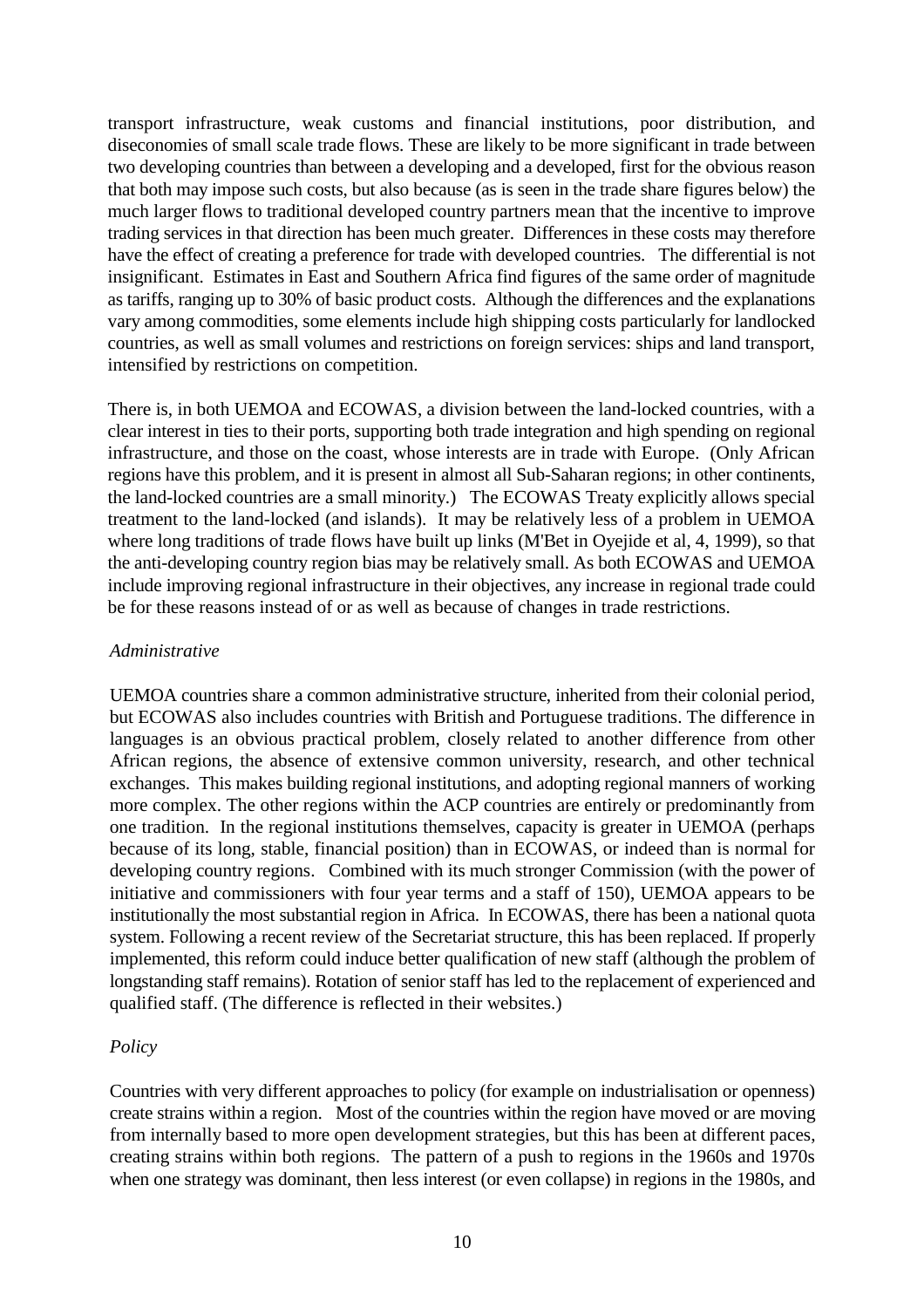<span id="page-12-0"></span>a revival in the 1990s when all trade access became a priority, is not confined to West Africa, but the transition to open policies is less complete there than in Latin America, so that the revival of regions may be less strongly based.

Whatever the policy base, forming and deepening a region requires countries that are sufficiently confident of their own political and economic strength: to be willing to offer part of their sovereignty to a region, and to be able to give policy attention to a another level of government.

The national security difficulties and changes in government in various countries have held back progress, particularly in ECOWAS, and even now the risk of internal regionalism in Nigeria is a distraction from regional commitment.

#### **Key issues**

UEMOA has more common characteristics, economic, natural, and administrative, than ECOWAS. Will this make it more durable, and will the existence of a more uniform alternative make the differences even more of a strain on ECOWAS?

If the costs of intra-UEMOA or intra-ECOWAS trade or other contacts are high, do regional initiatives create a preference for the region, or merely reduce or remove the bias towards links outside the region?

#### **Coverage beyond trade**

#### *Services and infrastructure*

UEMOA has added liberalising services to goods and it has now freed internal air transport. There was a regional airline (Air Afrique) liquidated in August 2001 and to be replaced by one owned largely by Air France; ECOWAS proposals of a regional airline have not been implemented).

Both regions try to promote common trading and migration documentation. There is a common motor insurance scheme (brown card), which has been implemented. The Protocol on inter-State Road Transit, however, aimed at facilitating the transit of merchandise between countries has only been applied by Benin, Côte d'Ivoire, Mali, Niger and Togo (all UEMOA). Visas are not required for temporary movement, but the ECOWAS 'passport' is not in practice accepted as a substitute for national documents, and unofficial road blocks remain a barrier. ECOWAS is committed to encouraging tourism, and has tried to set common quality standards, as well as the visa and passport initiatives.

Between 1983 and 1992, a telecommunications programme established links among the ECOWAS members. There is not yet a harmonised regulatory framework. Here, and in agriculture, there are proposals for joint standards.

In ECOWAS, there are discussions of a joint stock exchange between Nigeria and Ghana, but up to now countries have continued establishing their own.

Reflecting the importance of industrial development to its origins, regional infrastructure projects in transport, energy, water, and other areas remain important to ECOWAS. It has supported building of roads: about 87% (3894 km out of 4460 km) of the trans-Sahelian highway (linking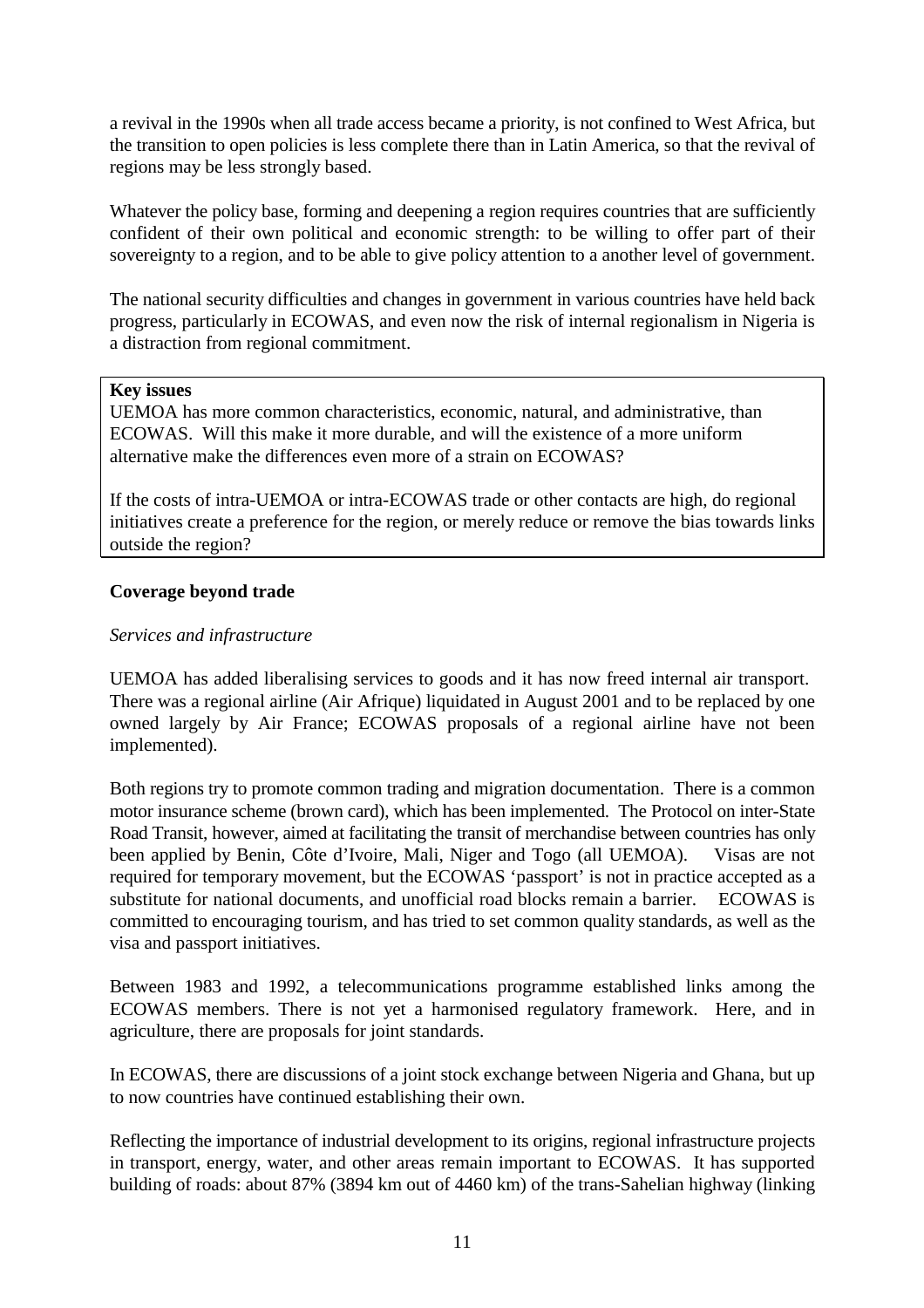<span id="page-13-0"></span>Dakar to N'Djamena), and about 83% (3777 km out of 4560 km) of the trans-coastal highway (from Lagos to Nouakchott) have been completed (ECOWAS, 2000, Silver Jubilee).It has projects for rail links and a coastal shipping line. It has ambitious projects for the development of hydroelectric and thermal power, interconnected electricity and the construction of a gas pipeline from Nigeria to Ghana and eventually Côte d'Ivoire. The emphasis appears to be on physical infrastructure to the detriment of service structure.

#### *Monetary and financial*

 $\overline{a}$ 

UEMOA has now, in 2000, moved to 'surveillance' of macro-economic policy. Common surveillance is not new, because it was effectively part of the Franc Zone system. What is new is having it by the economic region, without French intervention, and with the explicit objective of convergence, not simply avoiding monetary problems. It is studying possible harmonisation of indirect taxes across the union, developing common accounting standards, statistics, and planning models. It has suggested a common industrial policy.

There has been substantial internal liberalisation in all the ECOWAS countries, allowing freer allocation of foreign exchange. The major divide remains between the Franc Zone and the rest. Transactions in the Franc Zone occur through operations accounts in the French Treasury, giving a strong role for French policy in limiting the fiscal policies of the members, and thus indirectly their other economic policies, including those on trade. The most dramatic illustration of this was the history of first, unwillingness to devalue the CFA Franc as it became uncompetitive in the late 1980s and early 1990s, and then a 50% devaluation in 1994. Although this indicated a limit on the support which France was willing to provide, the system survived.

There was no formal association between the preferences which the Franc Zone countries received on trade and the Franc Zone itself after the consolidation of ex-colonies into the ACP in the 1960s: the preferences were applied by all EU countries and applied to all ACP countries. (This is in contrast to the close association between currency support and special treatment for trade in the sterling area.) The separation of trade and currency has also meant that there has been no assumption that a common currency within Africa must imply trade openness (and the Franc Zone has been divided since the countries became independent). Nevertheless, the common control on countries' monetary and fiscal policies and on their external competitiveness gives them an important set of common interests, additional to any that might be expected in a geographical and historical region, and thus clearly is an additional force in support of regional integration, although clearly not a sufficient condition.

The CFA franc remains supported by French government policy, not by the Central Bank, either of France or of Europe, although with the advent of the Euro, its nominal definition changes. This is therefore a matter of fiscal, not exchange rate support. This is how its anomalous position is legally justified<sup>5</sup>. The small size of circulation in the Franc Zone at present means that French policy on this is unlikely to affect the Euro. It could, however, now be seen as a significant cost for France, especially with the total French fiscal position now constrained by European policy, and any expansion to all ECOWAS would be a very different question.

In ECOWAS, the West African Clearing House (now West African Monetary Agency) has been

<sup>5</sup> There are no restraints in general on external circulation or use of the Euro; other countries with no relation to European monetary policy have declared ties to it, most recently Argentina.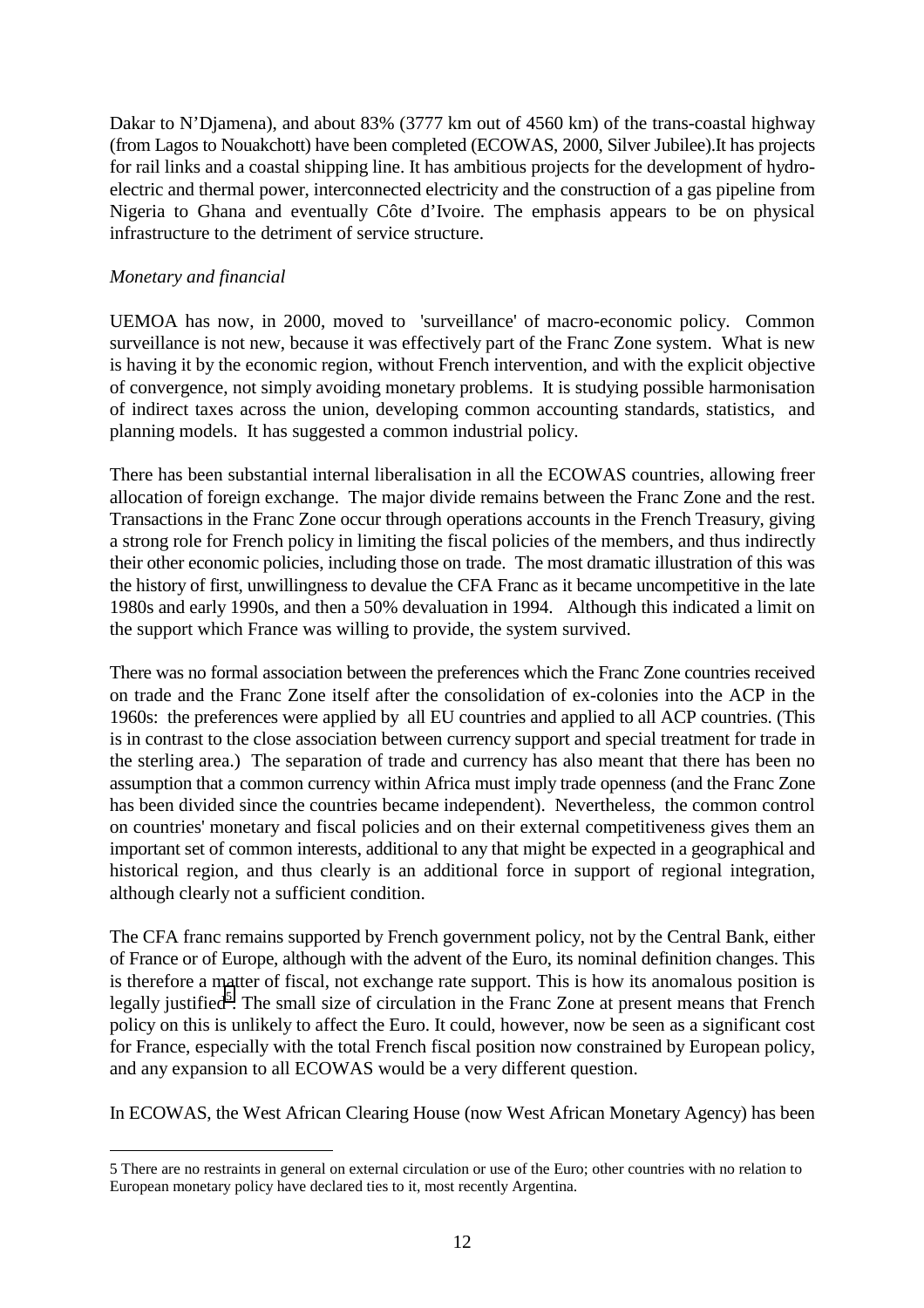<span id="page-14-0"></span>prevented from functioning owing to the failure of members to provide the required foreign exchange. It remains to be seen whether the West African Monetary Institute established in 2000 to prepare for an ECOWAS Central Bank will be more effective. There are high costs of conversion and financial transactions in the non-UEMOA states (and between them and the UEMOA). Because the other currencies are non-convertible, a third currency and often a foreign bank must be used, raising costs of trade relative to trade with developed countries (Kufuor, 2000). The lack of an efficient clearing system and proper banking regulation and supervision increases the costs (Soulé, 2001). There is one successful private bank operating in 12 countries to provide bank-to-bank transfers, Ecobank, but not the network of intra-regional banks found in southern Africa. In 2000, the non-UEMOA countries began the process of trying to establish a separate currency zone to be completed by 2003 and merged with UEMOA. This will require a rapid move to convergence, but at present most of the countries are not meeting the indicators.

 It appears to be based on an assumption that trade integration requires a common currency (reflecting the different experience of the ex-British colonies). The high costs of different, unconvertible, currencies in the ECOWAS countries give more weight to this argument than would be the case in regions with more developed financial systems.

#### *External Policy*

 $\overline{a}$ 

During the trade negotiations of the Uruguay Round, there was no attempt to have joint positions by either region, with attention still concentrated on the regions' preferential arrangements. This continued in the preparations for Seattle, with less joint action and co-ordinating than, for example, among the SADC countries. It remains the case for the ECOWAS countries (Aryeetey, 2001). While there is provision in the ECOWAS treaty (Art 32) for coordination of positions in maritime transport negotiations, there is none for trade. It only provides for member states to participate 'where appropriate, in international negotiations within the framework of GATT...and other trade-related negotiating fora' (Art 50). ECOWAS is only authorised to conclude 'cooperation' agreements with third countries (Art 83). It has no authority to negotiate with the EU (or other partners); it is the individual members who would negotiate. It has established workshops on the EPA.

UEMOA has formal competence for external trade relations, and is now using it. Under the Lomé conventions, there was no need to negotiate, as these were based on unilateral preferences. Therefore the question of whether trade relations with the EU should be regional or national did not arise.<sup>6</sup> Its Commission negotiates agreements, which then require approval by two thirds of the members. In multilateral negotiations where it does not have direct participation, the members are expected to follow an agreed (again by two thirds) negotiating position. This is a much stronger commitment to regional negotiation than in any other region except the EU, even stronger than the other customs unions. (SACU negotiates together only on tariffs; MERCOSUR negotiates together in the FTAA, but not the WTO; of African regions: COMESA, now almost a customs union, negotiates separately; SADC, an FTA, coordinates, but this is non-binding; the North African and East African countries act separately.) It has nearly completed negotiations with Tunisia and Morocco on trading arrangements, negotiated an agreement with the US, and in July 2000 the Commission was authorised to begin negotiations with the EU and its members for an Economic Partnership Agreement (EPA), under the Cotonou Agreement. It is notable that while the mandate recognised correctly that competence in Europe on this was shared between the European Commission and its members, it authorised the UEMOA Commission to negotiate,

<sup>6</sup> Neither then nor at present does the UEMOA appear to consider the ACP a relevant negotiating group.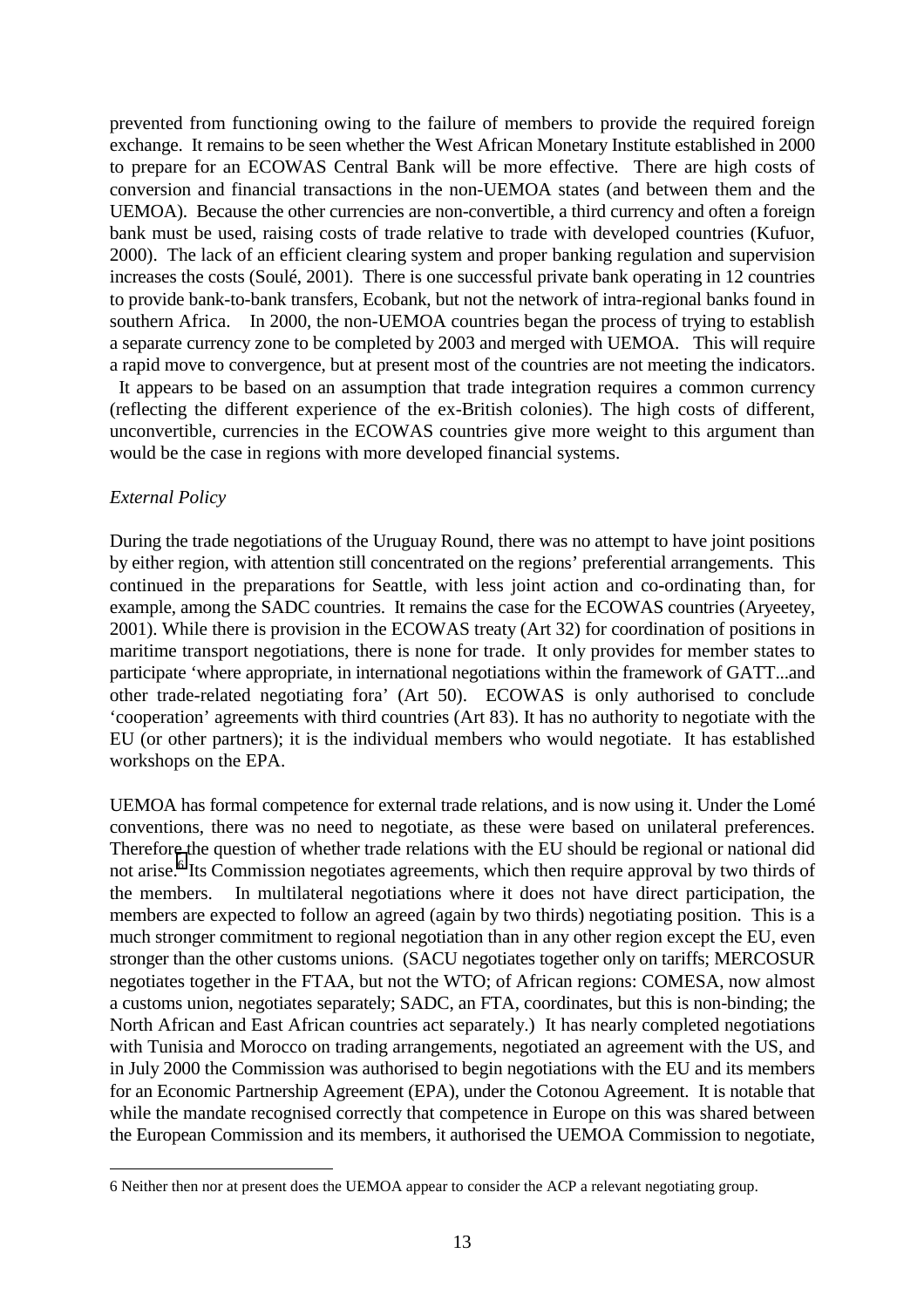<span id="page-15-0"></span>on its own, although with an advisory committee from the member countries' ministries. UEMOA was the first of the ACP regions to take this step. It has opened its own delegation in Brussels, no longer relying on either the members' missions or the ACP, and prepared a detailed list of what should be included in such an agreement. This included asymmetric liberalisation, safeguards, and provision for allowing UEMOA countries to use export subsidies. There was also a proposal to extend regional cumulation under the rules of origin, not only to all of ECOWAS, but to other ACP countries (suggesting little commitment to ECOWAS).

UEMOA has also adopted a common position in the agricultural negotiations now started in the WTO. This supports the EU position in some respects: a special position for agriculture and support for the EBA, Everything But Arms, initiative for the Least Developed countries, but not in all: it opposes the Blue Box of permitted agricultural support, designed in the Uruguay Round with the CAP in mind, and supports the elimination of export subsidies, one of the issues which the EU refused to allow in the Seattle talks.

The ECOWAS secretariat (without, of course, any mandate to speak for its members) appears to be supporting a similar position, advocating an alliance with the EU to weaken Article XXIV to allow Cotonou-style agreements (ECOWAS Annual Report 2000). Neither region has set up expert groups to study the advantages and disadvantages of an EPA with the EU, not have they cooperated with those established by other regions and the ACP.

#### **Key issues**

Services and infrastructure:

How effective is the integration 'on the ground'? Have there been significant changes in ease of transport or other signs of integration?

What is the significance of ECOWAS infrastructure integration in the context of national programmes?

In what sectors and in which circumstances do they provide significant additional benefits to local populations? What are the implications for donors?

Monetary and financial:

Can the timetable for non-UEMOA countries, to create their own currency by 2003, be achieved?

Is merger with the UEMOA monetary zone feasible,

at the regional level?

in relations with France?

What would the effects of the convergence criteria on development be?

On external policy, will ECOWAS adopt a coherent approach to the WTO and/or to the WTO negotiations? How will this be reconciled with the unified UEMOA approach?

What would be the benefits/costs of an EPA for UEMOA and/or ECOWAS?

#### **Trade linkages**

*Formal trade*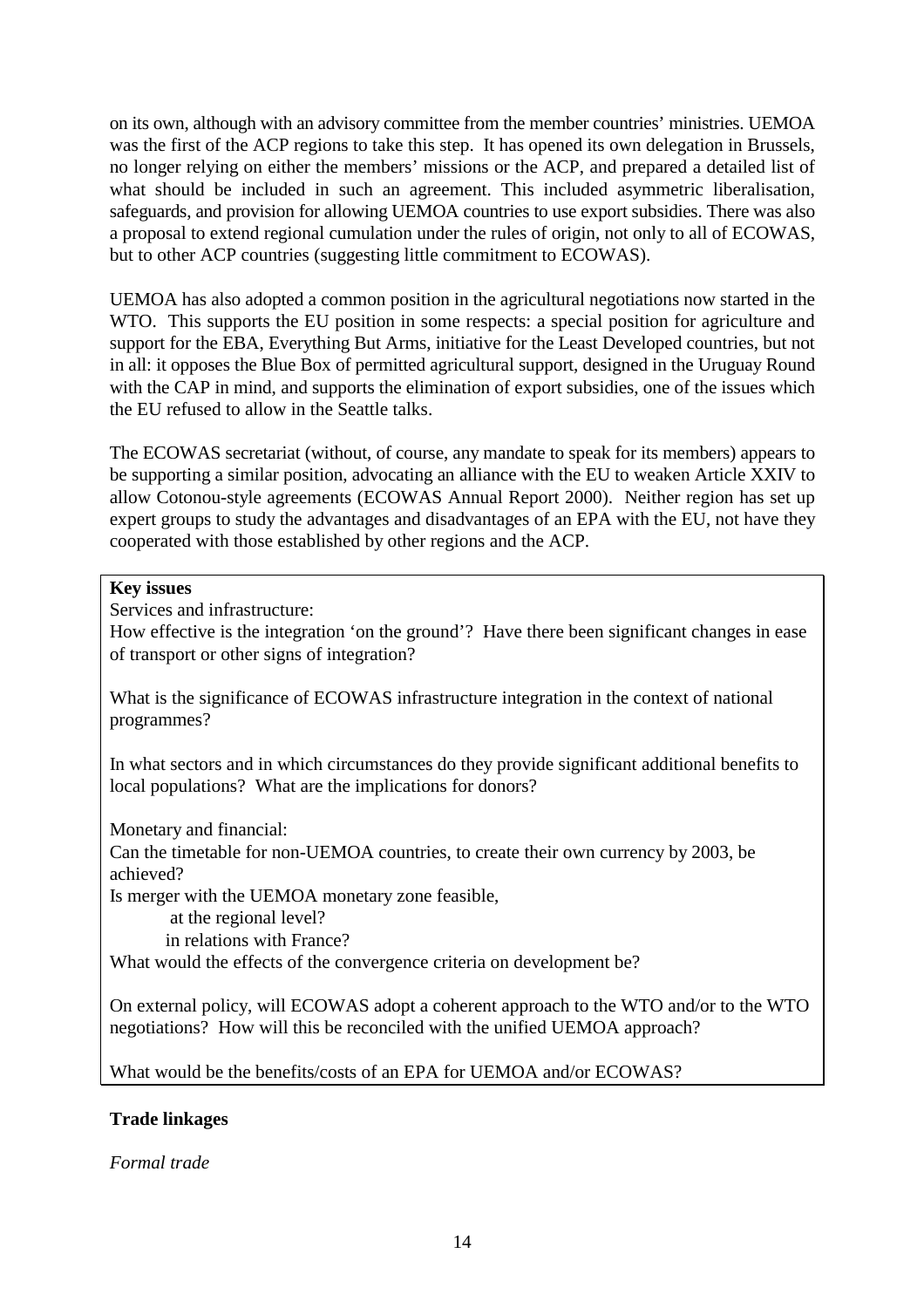Measuring the degree of integration of a region and, if this is high or increasing, judging whether this is for 'natural' reasons (location, complementarity of production or tastes, economies of scale, etc., similar policies) or because of specifically regional measures (preferential or 0 tariffs; common procedures, forms, eventually standards; coordination of sectoral or macroeconomic or monetary policy) is not straightforward. Any superficial examination of any developing country region finds low shares in intra-regional trade, and specifically lower shares than those in the EU. This is not surprising given that these regions typically have 1% or less of total world trade, and the EU, 40%. This can be corrected for in various ways: by normalising with respect to the share in world trade (trade intensity) or by more sophisticated attempts to model all the influences on a country's trade pattern (for example gravity models), and then to identify the role of regional instruments within this framework. The latter is difficult for developed countries where data and well-established models exist, and structural changes are small; it is virtually impossible for developing. Trade intensity attempts to find whether trade is higher than 'normal' by taking the ratio of intra-regional exports [imports] to the region's share in world imports [exports] and then seeing if forming a region increases this. Using intensity, however, has the difficulty that the ratios distort the results for small regions. If all EU trade were with the EU, the maximum intensity could only be 2.5 (100%/40%). For a region with 0.1% of world trade, like UEMOA, maximum potential intensity is 1000, so intensity measures cannot be compared across large differences in size. For this, they must be used with intra-regional trade shares. Whatever measure is chosen, it is difficult to compare one region to another (particularly a small or new one to an old or established) because the other influences promoting or discouraging intra-trade will vary. It is slightly less questionable to make comparisons over time of the same region: has a region's integration, under any measure, increased during the period when barriers came down, and, if there are no other obvious changes in the countries' or region's economic circumstances, can we attribute the change to the region?

The pattern for UEMOA (table 4) is of relatively low dependence on industrial countries, especially as markets for its exports, and relatively high trade within the region at a level of about 10-12% (although as some of the countries are landlocked, some of this may be transshipment with the direction mis-recorded). This is similar to SADC or COMESA, so quite high for a region of much smaller economic size. UEMOA's share in world trade is low so that this implies intensities of 65-80 (table 5). These seem high (Central America is probably the only other region at a similar level). An IMF study found that Francophone African trade was delinking from world trade between 1980 and 1997 (Sabramanian, Tamirisa, 2001), while preserving its trade with the region, and suggested that the high intra-regional trade could be a sign of trade diversion or uncompetitiveness at world level. There is, however, no sign of increasing integration in UEMOA in the 1990s. Within trade with the EU, France remains important for the UEMOA countries, particularly as a source of imports (tables 6 and 7).

There has been an increase in intra-regional trade within ECOWAS: several members of UEMOA have increased their trade with the rest of ECOWAS, and the non-UEMOA members of ECOWAS (table 8) also show an increase in trade within ECOWAS, and a corresponding increase in intensity. Table 6 indicates that for the UEMOA members, the share of their ECOWAS trade which is with non-UEMOA members is generally rising. This cannot be explained by trade policy, as intra-UEMOA restrictions have been lowered during this period (even if not by as much as planned), while there has been little additional contribution from changes in ECOWAS rules. It is possible that the growing contacts within ECOWAS have had an 'anticipatory' effect, suggesting considerable confidence in future progress in ECOWAS. Perhaps more likely is an informational effect: if the past pattern of markets was largely because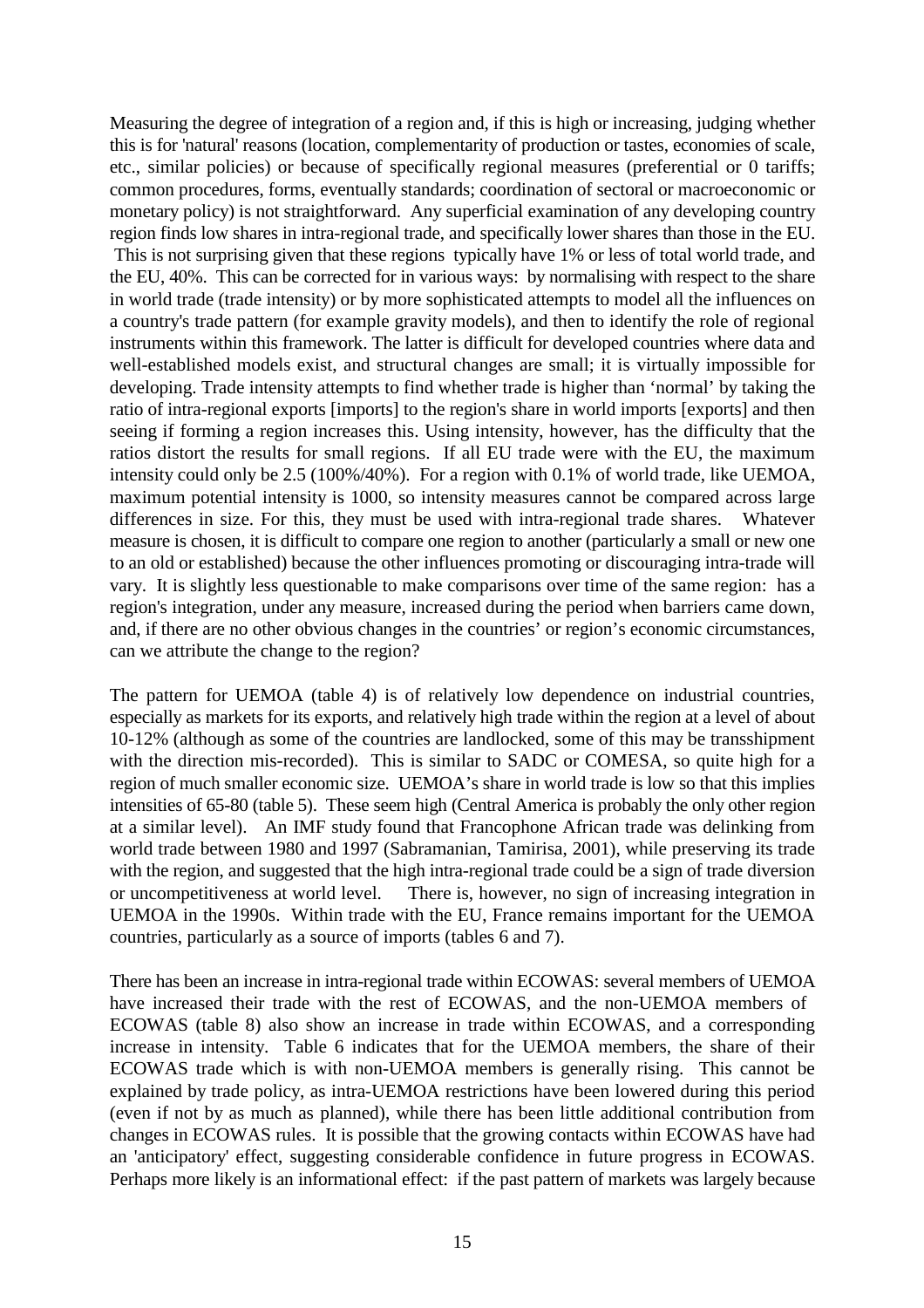<span id="page-17-0"></span>of artificial colonial influences, there may be considerable scope for increased trade, even with no change in barriers, simply from growing awareness of opportunities. The increase in ECOWAS trade, however, may also be explained by shifts from unrecorded to recorded trade as the large exchange rate misalignments of the early 1990s were corrected (see below on informal trade). A study of ECOWAS comparing 1973 and 1993 also found a strong effect from ECOWAS (Hanink, Owusu, 1998). A study in the 1980s found no effect (Jebuni et al in Oyejide et al 1999). There are a few signs of market seeking outside Africa, but these remain limited and apparently sporadic. Some UEMOA members have diversified to new markets, for example Benin to Brazil (cotton).

These results do not suggest a strong effect from regional integration policy, but they do show an important degree of regional integration in UEMOA and also now in ECOWAS. For both regions, therefore, it is existing integration which may be important in explaining continuing commitment to regional coordination, not formal integration explaining increased trade flows.

#### *Investment*

Foreign investment, from outside and within the region, is lower than the average for all countries or even for sub-Saharan Africa in most of the countries of ECOWAS. and in absolute terms, only Nigeria is among the top 15 countries in Africa (Odenthal, 2001). There is some outflow now from Côte d'Ivoire, Ghana, and Nigeria within the region. This means restricted exchange of technology (including management or organisation practices) within the region, as well as the absence of a strong impulse for intra-regional trade.

#### *Informal trade*

Although some of the literature on the many cross border links through migration and 'informal' trade in the west African countries, Francophone, Anglophone, and cross-lingual, appears to exaggerate their uniqueness (perhaps as a result of the literal insularity and lack of familiarity with land borders of British economics), it is clear that there are strong traditional trade ties and trade routes, and the natural conditions permit these. What is more difficult to judge is the direction of their impact on regional initiatives: existing links make formal integration easier, but perhaps less necessary, and may even create interests opposed to it.

Informal trade here means all transactions outside official channels. This unrecorded cross-border trade includes both legal and illegal goods. Although drug trafficking and arms dealing have increased significantly over the last 15 years, trade of legal goods remains predominant (Meagher, 1998).

While by its nature no exact valuation of unofficial cross-border flows is available, the general consensus is that informal activities account for a significant share of the economy of the region. 30 to 50 per cent of export crops are exported through unofficial channels (Meagher, in Lavergne, 1997). 50 to 60 per cent of trade flows between Niger and Nigeria are estimated to be informal. 75 to 80 per cent of Benin's exports go to Nigeria via unofficial channels (Meagher, 1998; Soulé, 2001). A recent study even estimates that, in 1998, informal Nigerian exports to West Africa were three to four times larger than trade officially recorded (US\$ 1.5 to 1.9 billion compared to the official US\$ 508.9 millions) (Club du Sahel, 2001). Assuming that informal trade takes place mainly among ECOWAS countries, not to the rest of the world, actual intra-regional trade (official and informal) could account for around 20-30 per cent of ECOWAS's exports. This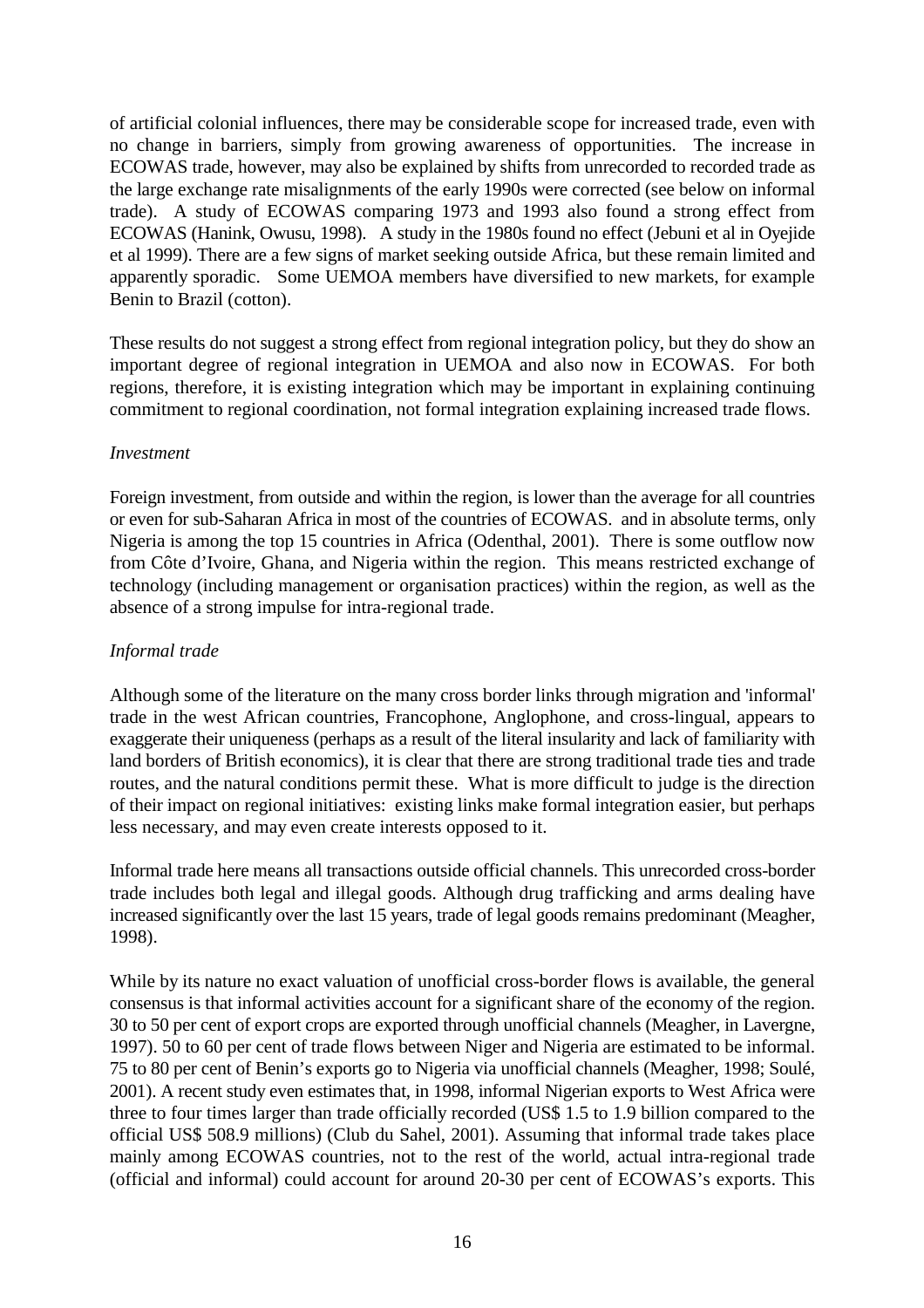would bring ECOWAS intensity to the level of UEMOA's and may be an over-estimate if some of the increase in recorded trade does reflect a shift away from informal in the late 1990s. (Intra-UEMOA trade is unlikely to be as under-recorded: these examples are from non-UEMOA partners, and the reasons do not apply as strongly to UEMOA.)

The roots of informal trade are in historical, social, linguistic, and ethnic ties. But several other factors appear to have stimulated informal trade more recently. The cost and inefficiency of formal trade channels reduce the normal disadvantages of informal trade, while the high tariffs and frequent significant differences in prices because of different agricultural or macroeconomic policies greatly increase their potential advantages. The emergence of a very active private sector following economic liberalisation generated new demands. In the absence of an efficient official financial market and cross-border trading system, these have been met by informal networks. Limited trade liberalisation coupled with regulatory and institutional rigidities has prevented market adjustment from taking place through official channels. Disagreement over commercial policies (within UEMOA or ECOWAS) has often resulted in a *de facto* deadlock of trade liberalisation<sup>7</sup>

Structural adjustment programmes have been implemented to various degrees at varying speeds and governments have pursued different – sometimes conflicting – policy objectives. This has resulted in wide price, monetary and fiscal disparities among countries, hence creating new opportunities for arbitrage and cross-border trade.<sup>8</sup>

Rent-seeking behaviour also contributed: informal trade generates income for traders and distributors, and indirectly for officials in return for their 'complicity'.

Informal trade has achieved a quasi-legal (at least officially accepted) status in countries specialised in re-export of merchandises, the so-called 'transit' or 'entrepot' economies, principally Benin, The Gambia and Niger, especially for imports heavily taxed or restricted<sup>9</sup> by Nigeria (Soulé, 2001).

The organisation and conduct of informal trade appears to be condoned by official authorities for various reasons:

- incapacity by officials to effectively prevent, regulate or control informal trade; $^{10}$
- complicity of state officials who can thus capture for their own benefits part of gains from informal trade;
- the influence of the state over informal trade which enables officials to reward (political) loyalty by private traders. $^{11}$

 $\overline{a}$ 

<sup>7</sup> Examples include disagreements over the desirable provisions on rules of origin and their implementation, tensions between CFA zone – non-CFA countries / linguistic divide (between anglophone and francophone) / UEMOA – ECOWAS rivalry, differences over the sequencing of liberalization, etc.

<sup>8</sup> In Mali and Niger, the replacement of state-control marketing boards by state credits to help the purchase of crops by private traders allowed private agents to use these funds to purchase crops across borders. (Meagher, 1998).

<sup>9</sup> The main (informal) imports by Nigeria comprise second-hand and retreaded tyres, second-hand clothes, textiles and garments, second-hand vehicles, rice and cigarettes.

<sup>10</sup> See Bach (1999) for a discussion.

<sup>11</sup> This discretionary complicity of public officials towards informal trade thus corresponds to an implicit distribution of rents (favours) by the state to some private actors.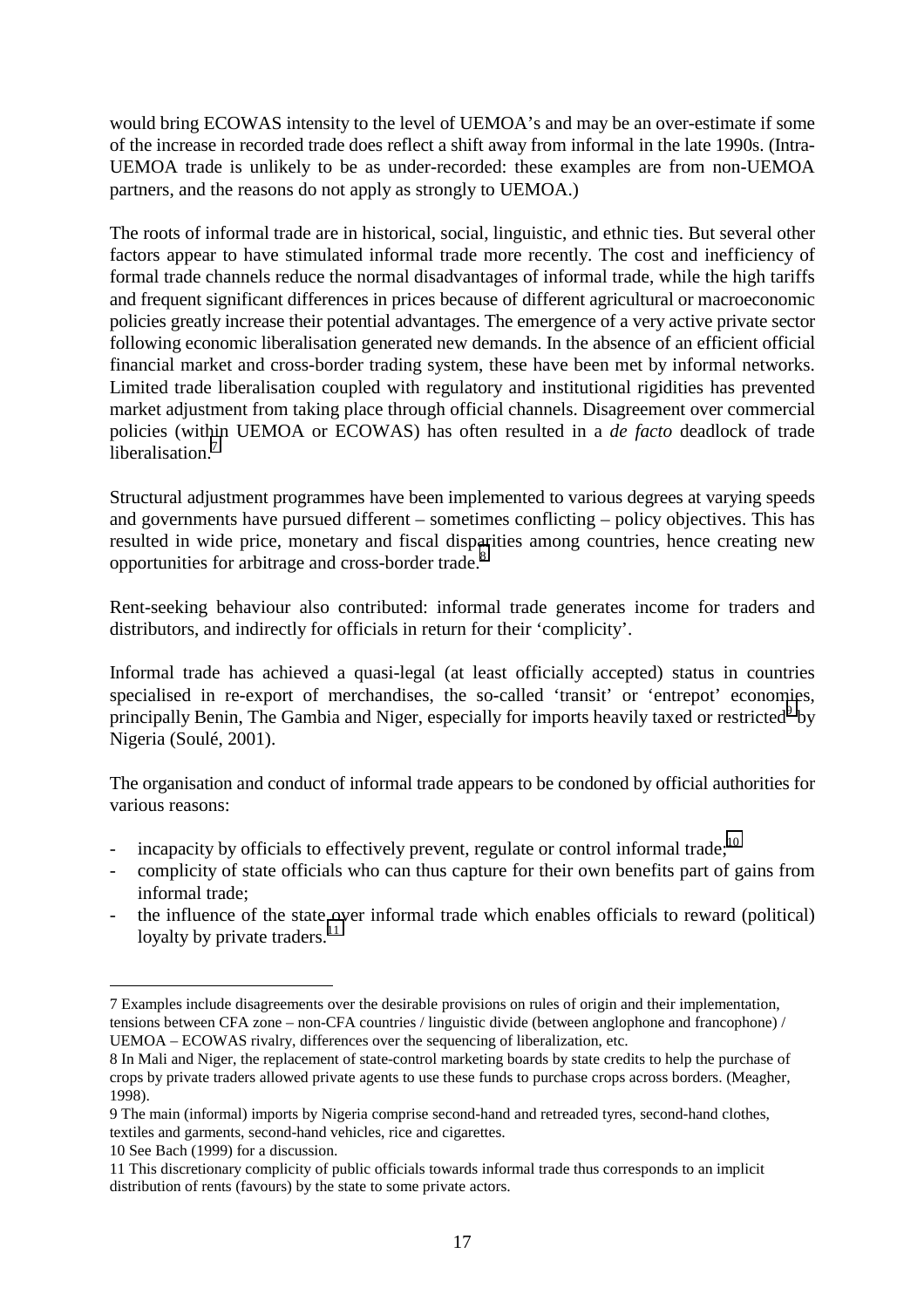Insofar as informal trading systems substitute for inefficient and ineffective formal channels, parallel trade can be seen as a 'natural' adaptation by the market, in an informal way, to rigid and restrictive institutional frameworks. This increases trade towards an efficient level.

On the other hand, to the extent that informal trade exploits policy disparities it would lose from trade liberalisation and regional market integration. 12 Informal trading networks therefore defend their interests against liberalisation attempts.<sup>13</sup> Informal trade's negative effects on the regional integration process include:

- rent-seeking and rent-protecting behaviour by informal networks;
- imposition of various forms of informal protectionist measures (export taxes, various levies, road controls, etc.);
- favourable environment for illegal transactions, widespread corruption, tacit agreements, conducive to a criminalisation of the economy;
- disruptive effects on the local production;
- lack of quality and technical standards;

 $\overline{a}$ 

- loss of important potential (tax) revenues for the state;

Weak institutional arrangements in the economy cannot be fully compensated by informal arrangements. For instance, most entrepreneurs engaged in cross-border commercial activities encounter conflicts with their trading partners, which they usually resolve in an informal way.<sup>14</sup>

Informal trade remains the most efficient (or least inefficient) and organised system in West Africa. A sustainable market integration process must develop a credible and well-functioning trading (and financial) market. A pragmatic approach could entail a gradual replacement of informal parallel markets by incorporating them into normal forums. Strengthening official markets would not only facilitate regional integration, but allow the West African economies to benefit fully from market liberalisation opportunities, whether resulting from domestic policies, bilateral or regional trade agreements, or multilateral commitments.

There is already a strong connection between formal and informal activities, which seems to have increased since the early 1980s (Arimah, 2001). The formal sector (mainly large domestic companies, foreign-based companies and government agencies) is an important supplier not only of raw material and equipment and machinery, but also of finance and consumer goods as well. There are many subcontracting agreements between the informal and formal sectors, and the formal sector uses products from the informal sector. The links are stronger when informal sector companies can be officially registered (which confers on them some legal status) suggesting a possible integrating route for the informal sector into the economy.

With the decline in large internal imbalances and significant divergences of prices of the principal

<sup>12</sup> Several observers have warned against the destructuring effects of informal trade on national economies and on the regional integration process (Bach, in Lavergne,1997; Meagher, 1998; Stary, in Bach, 1999)

<sup>13</sup> Owing to pressures from local informal networks, the attempts in 1988 and 1992 by the Ivoirian government to remove or reduce the road blocks and other police controls on the main roads between Burkina Faso and Ghana failed (Stary, in Bach, 1999). Similarly, following pressures by the business community (and customs officers), the Nigerian government was forced in 2000 to reverse its policy of carrying out inspection at destination to inspection at origin (Soulé, 2001).

<sup>14</sup> A recent survey in Ghana indicates that over 80 per cent of sampled enterprises have experienced conflicts with their trading partners over the previous year (Barr, 2000).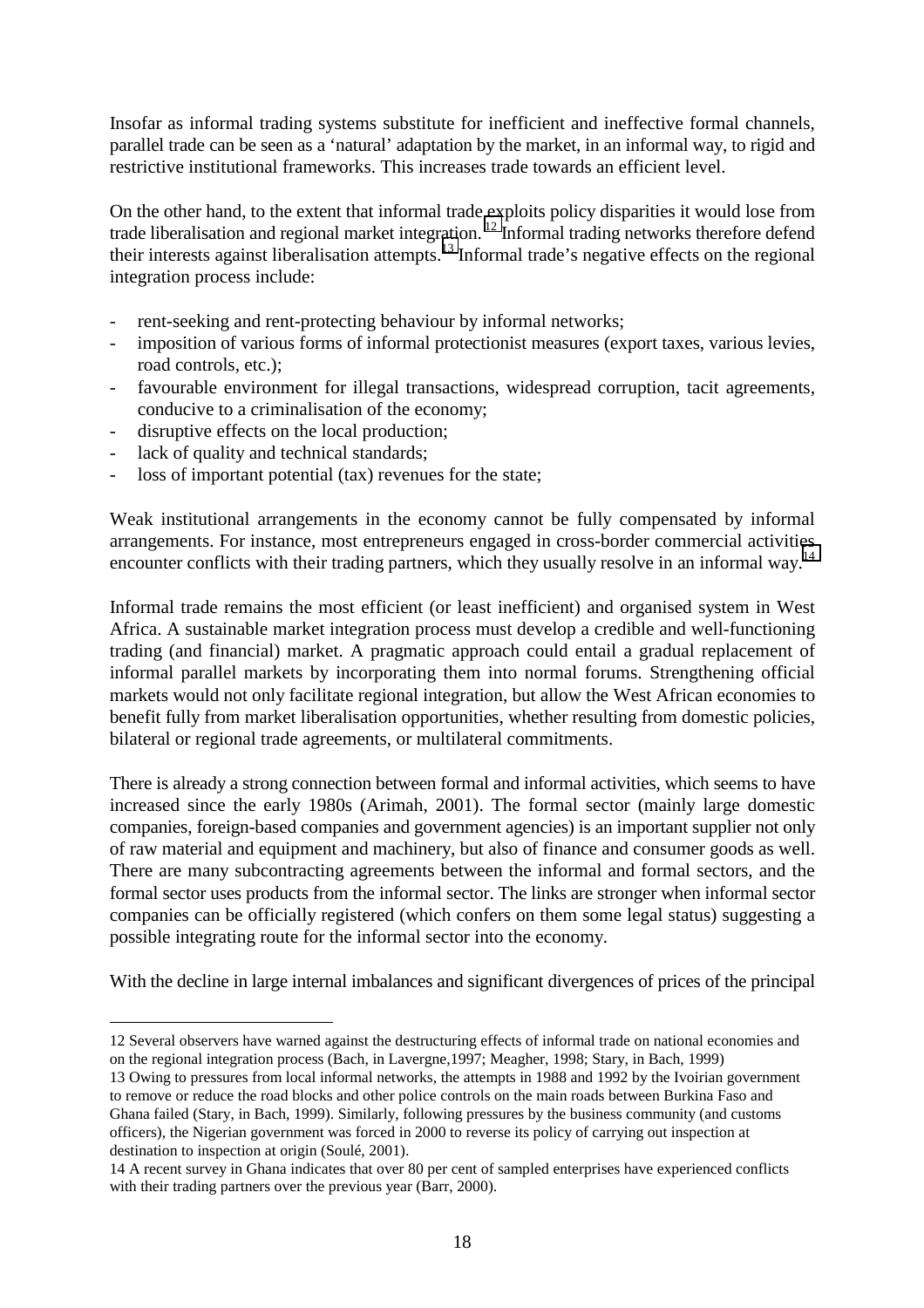<span id="page-20-0"></span>export crops, some of the advantages of informal trade have been reduced. The high tariff barriers and financial costs of trading remaining in the non-UEMOA members, however, still provide strong incentives, and the existence of the networks and contacts through which the trade has operated mean that smaller incentives are needed to continue informal trading than to start it.

#### **Key issues**

Is it possible to identify direct influences from UEMOA or ECOWAS policies to explain the trade linkages, or are these happening for other reasons?

Why has UEMOA become increasingly inward-orientated in its trade? Do the estimated data on informal trade among ECOWAS countries correspond to reality, and if so, is ECOWAS also unusually inward orientated?

If the reasons for informal trade lie in the backwardness of official channels in providing appropriate financing and other services, is this being changed by current policies?

How can informal structures be integrated into the formal economy? How will this affect respect for the law, efficient government, effective regulation, prevention of fraud or corruption?

Or are the formal structures at present too weak, so that any attempt to transfer informal trade to formal would damage economic development?

Is there evidence of investment among the countries? And is this increasing with trade linkages?

What measures could be taken and initiatives encouraged to enhance the development of effective financial markets?

#### **Other types of linkage**

#### *Institutional links*

Both UEMOA and ECOWAS have Economic and Social Councils, modelled on that of the EU, but (as in the EU) there are also more significant links. There are both official organisations and more or less formal networks. A large number (over 40) of sectoral organisations and multipurpose intergovernmental organisations pursue specific (sometimes overlapping or conflicting) objectives in sub-regional or interest groups, including:

- pooling of resources (educational institutions, research centres, meteorological services, regulatory services, air traffic control, etc.);
- cooperation to solve problems (in agricultural, health, environmental matters);
- business consultation and coordination (in agriculture, livestock, rice, groundnuts, in industry, in services, banking, energy, telecommunications, transport) (Club du Sahel, 2000, 12, World Bank 2001).

specific sub-regional common problems, for example management of some of the rivers in the region.

Many of these organisations are under-financed and insufficiently staffed and organised to fulfil their mandates. They are further weakened by the lack of capacity by the ECOWAS organisation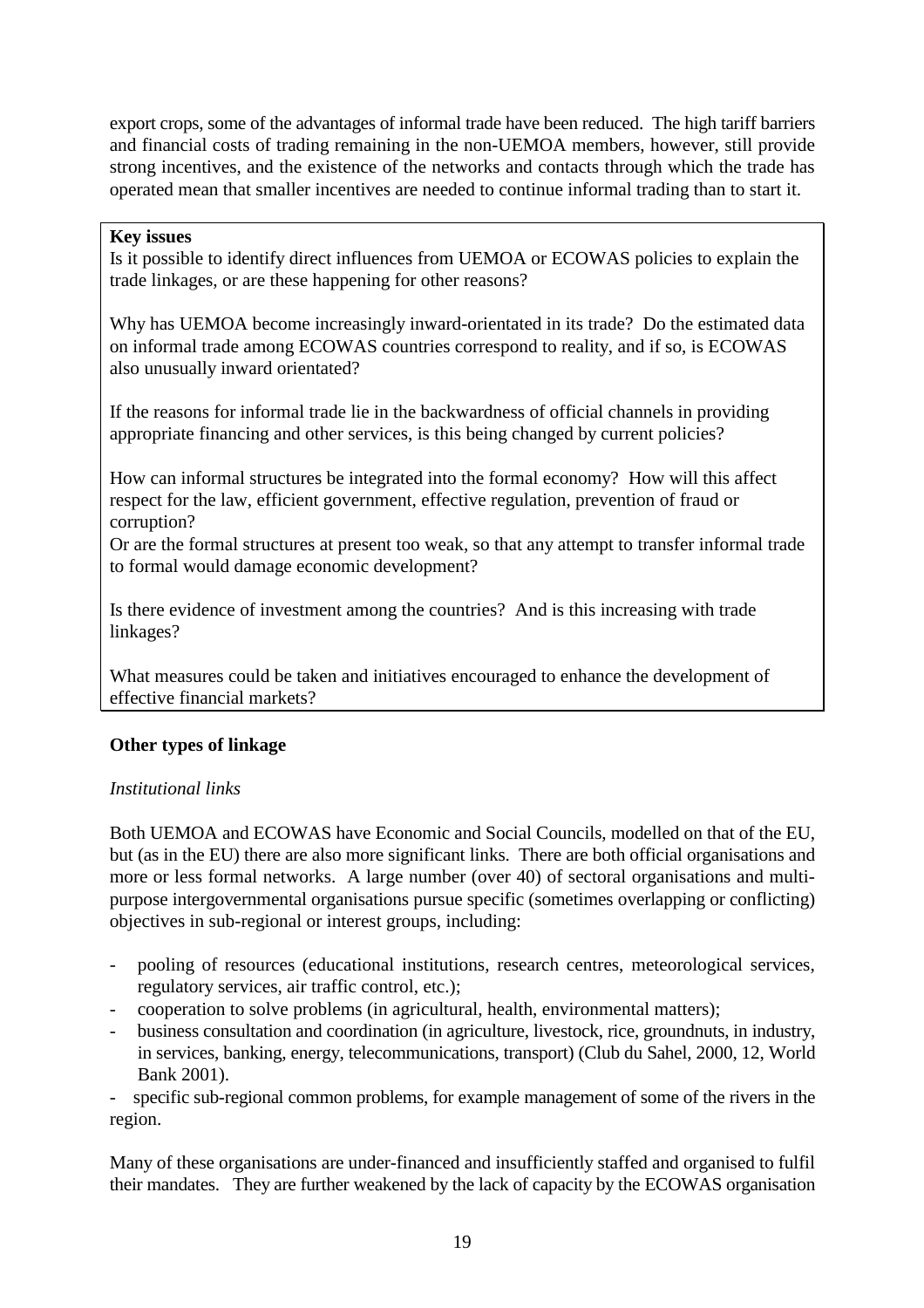<span id="page-21-0"></span>to provide coordination and political leadership. Some could fit within the ECOWAS framework, in particular with the ECOWAS Specialised Technical Commissions (Bundu, in Lavergne, 1997; Club du Sahel, 2000, 12; 2000 Nov 2000). An interesting example of rationalisation is the decision by ECOWAS member states to merge the UEMOA sponsored Organisation Commune de Lutte Contre les Grandes Endémies and the West African Health Community (WAHC) into one single ECOWAS institution, the West African Health Organisation.

#### *Informal networks*

 $\overline{a}$ 

Informal networks have played an important role in the emergence of an active movement in the civil society for West African integration. Informal business activities have flourished, in particular among small and medium sized entrepreneurs (Thiam, 1997; Stary in Bach, 1999; Barr, 2000; Aryeetey, 2001). A recent study by the UNU World Institute for Development Economic Research reveals that (formal and informal) business networks are particularly important for small scale entrepreneurs who are hindered by inefficient capital markets (Barr, 2000). These business networks serve as a vital source of information on market opportunities and on the reliability of trading partners, as well as an instrument for the dissemination of technical knowledge. For larger enterprises, business networks also provide access to information on and means to influence government policy. Besides, they also constitute an helpful basis for subcontracting arrangements.

There has been donor support for these networks, particularly for the West African Enterprise Network (WAEN).<sup>15</sup> Established in 1993 with a headquarter in Accra (Ghana), WAEN brings together over 350 businesspeople from 13 national networks (ECOWAS member states minus Guinea Bissau, Liberia and Sierra Leone, plus Chad), the most active ones being in Ghana, Mali and Senegal.<sup>16</sup> The two main objectives of WAEN are to contribute to the improvement of the business environment in West Africa and to promote cross-border trade and investment in the region. Its actions include activities to stimulate new opportunities, simplify and facilitate official cross-border transaction, develop informal networks as well as cooperation with official authorities (including ECOWAS and UEMOA) on banking and trade issues. Other private sector organisations, such as the African Business Round Table (ABR), the Federation of West African Chambers of Commerce (FWACC), the Federation of West African Manufacturers Associations (FEWAMA), the Union of West African Road Transporters, the West African Association for the Development of Artisanal Fisheries and the West African Banks' Association, have experienced mixed success.<sup>17</sup>

Trade unions have not formed a similar regional alliance (some are members of the African network). This, however, is similar to many other regions; only the most integrated or those where there is particular pressure to include labour have such links.

<sup>15</sup> WEAN web site http://waen.int; Thiam (1997), Scribner and Crosby (1997), Club du Sahel (2000a) and Aryeetey (2001).

<sup>16</sup> USAID has developed an active cooperation with national networks in these three countries in formulating its local programmes (Thiam, 1997). More generally, WAEN cooperates with many donor agencies from Canada, the European Union, France, Japan, the UK and the US, as well as the OECD-Club du Sahel and the World Bank.

<sup>17</sup> Noting that national chambers of commerce function only in a few member states, the ECOWAS Executive Secretary Report 2000 describes both FWACC and FEWAMA as 'less than active' (ECOWAS, 2000, Annual Report para.398).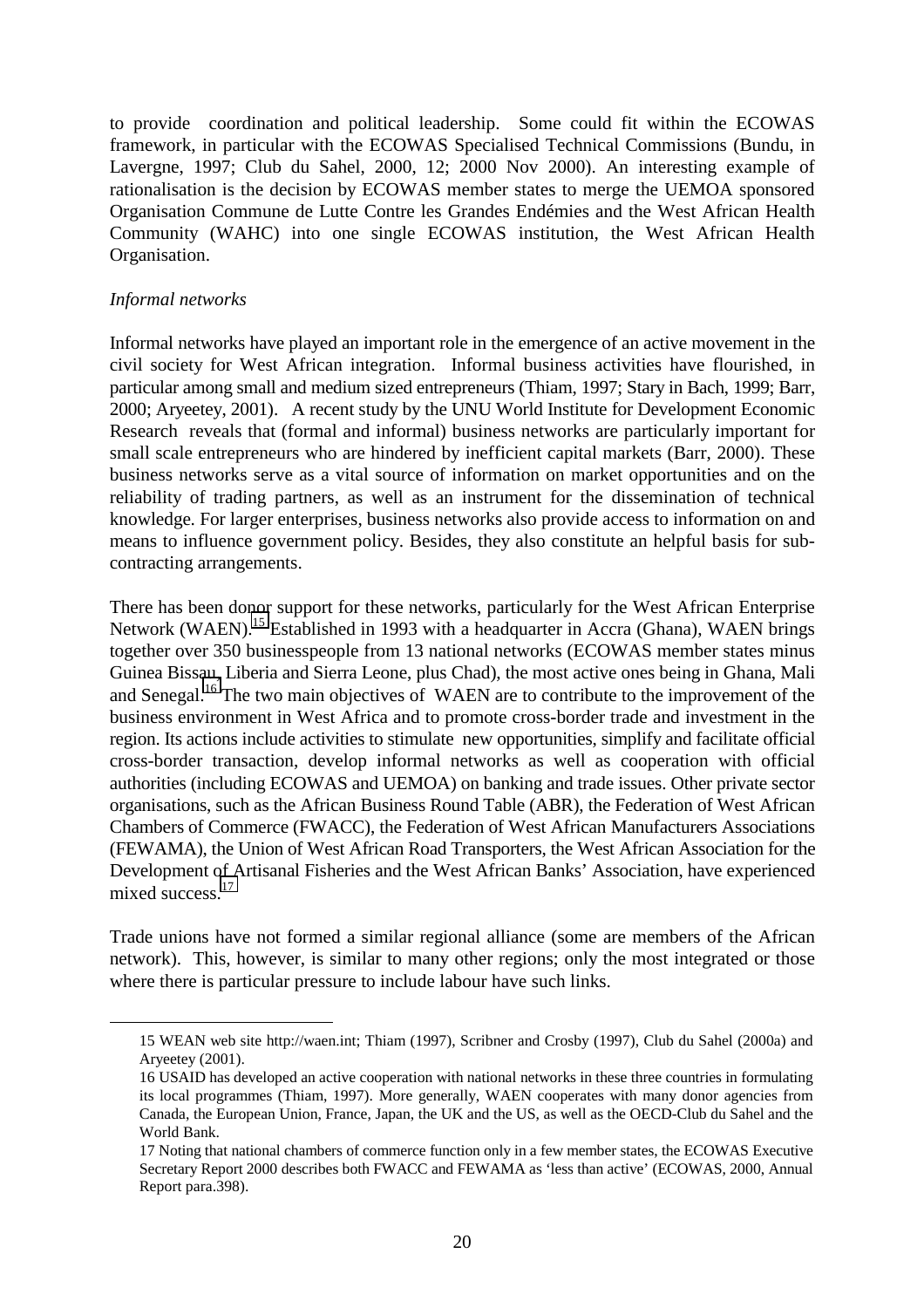<span id="page-22-0"></span>The extensive migration has also created informal networks. Data on intra-West African migration are very limited because most border crossing is through informal means. Migration trends are quite diverse among ECOWAS countries (IOM, 2000). Emigration is particularly important from Burkina Faso and Mali, while Côte d'Ivoire has traditionally hosted many labour migrants. Countries like Ghana, Nigeria and Senegal appear to be both origins and hosts for migration. Unstable countries such as Liberia and Sierra Leone have generated many refugees, while relative levels of economic development and political stability are important factors of migration. The political and economic improvements and internal restructuring in Ghana and Mali, by raising rural incomes, have led to increased level of return migration.

As well as economic migration, civil unrest and internal conflicts have generated a large flow of refugees and displaced people in Liberia, Sierra Leone and Côte d'Ivoire, contributing to destabilise the economy of neighbouring countries. In Mali and Niger, Tuareg refugees have been able to come back. Repatriation of refugees to Liberia and Sierra Leone has been complicated by recent fighting in southern Guinea. Guinea, where there are already over 80,000 Liberian refugees, has closed its southern border with Liberia and refuses to allow Liberian asylum seekers to enter its territory. Guinea hosts more than 430,000 refugees (table 9), the second largest refugee population in Africa (after Tanzania). Since January 2001, close to 25,000 refugees had been repatriated under the IOM programme, but the repatriation programme has been brought to an halt in August due to lack of funding<sup>18</sup> and volunteers for repatriation.

Building on the dynamics of the formal and informal business community, national and subregional business networks and other organisations, there is a need to develop a more effective partnership between the private sector and the civil society on the one hand, and official institutions at national and regional levels on the other hand, so as to identify key actions for integration and development. Donor agencies could encourage programmes.

#### *Military and security cooperation*

 $\overline{a}$ 

The most enduring and successful regional groups have a strong security element, against either external or internal threats. As its origin in 1975, ECOWAS objectives focused mainly on economic cooperation. Over the years, political and security issues have become more prominent on ECOWAS agenda. The Protocol of Non-Aggression (1978) and the Protocol on Mutual Assistance in Defence Matters (1981) have been adopted by ECOWAS member states, but have never been explicitly invoked.

Nonetheless, these protocols aiming at setting a West African security regime were used in 1990 to establish a Standing Mediation Committee and the ECOWAS Cease-fire Monitoring Group (ECOMOG), a peacekeeping organ set up to help mediation and restore peace in Liberia's civil war. ECOMOG forces were composed of troops from Benin, Burkina Faso, The Gambia, Ghana, Guinea, Mali, Niger, Nigeria, Senegal, Sierra Leone and Togo (joined by non-ECOWAS troops from Tanzania and Uganda).

The development of an ECOWAS security mechanism emerged during the 1990s mainly as a consequence of *ad h*oc conflict interventions in countries facing domestic turmoil and fighting. The resulting political and military arrangements have been codified in 1998 through the

<sup>18</sup> The operation was funded by Denmark, Norway, Sweden, the United Kingdom and the United States.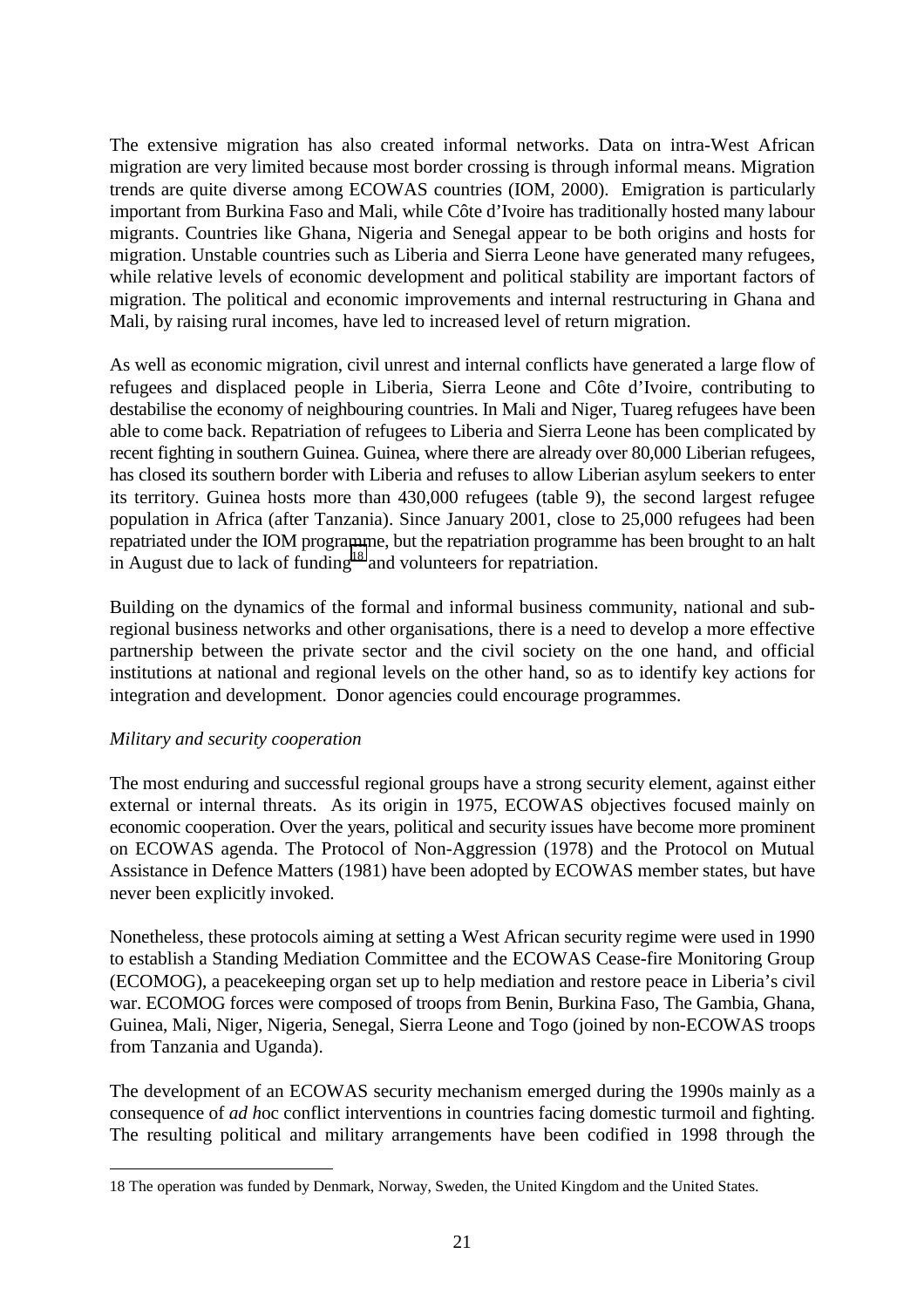Mechanism for Conflict Prevention, Management and Resolution, Peacekeeping and Security which also provides for early warning systems for conflict prevention.<sup>19</sup>

In 1997, ECOMOG intervened in Sierra Leone where the civil conflict, initiated in 1991, was having international effects. Troops were mainly composed of Nigerian forces and also included Ghana, Guinea and Mali. ECOMOG troops were replaced by UN, UNAMSIL, in 1999. ECOWAS, along side with the UN, has been active in searching a solution to the conflict.

In Guinea-Bissau, where the civil conflict began in 1998, ECOWAS has also been involved in mediation. Benin, The Gambia, Niger and Togo contributed to ECOMOG troops, whereas Guinea and Senegal participated in bilateral interventions.

In recent years, ECOWAS has been active in mediation efforts between Guinea and Liberia, to prevent attacks by rebels from Sierra Leone in Guinean and Liberian villages, to restore stability and democracy in Côte d'Ivoire after the military coup in 1999, and in efforts to provide security corridors in Guinea for the repatriation of refugees to Liberia and Sierra Leone. But in February 2001, ECOWAS refused to send more troops to the Guinean border. It was deemed impossible to secure the 1600 km border with Liberia and Sierra Leone, member states having neither the capacity, nor the financial means (without the support for donor countries), nor probably the political will to engage in this operation (Guinea Forum, 2001; Leymarie, 2001).

In 1998, ECOWAS member states agreed on a Moratorium on the Importation, Exportation and Manufacture of Light Weapons, renewed in 2001 for a further 3-year period. They also agreed to harmonise national laws and to set up national commissions; only five countries have done this. The ECOWAS Secretariat intends to develop a database to register legitimate stocks of small arms and ammunition. This policy is supported by UNDP, and assistance from other donors is sought.

While ECOWAS has undoubtedly been active in promoting sub-regional peace and stability, the success of its efforts is debatable. Some have argued that ECOWAS forces relied too heavily on Nigerian troops, which can call into question its political independence and the real commitment by ECOWAS member states to an effective regional security mechanism. This is also exemplified by the lack of resources available to conduct peacekeeping interventions. The lack of norms, the failures to implement decisions, the weak degree of commitment by member states, the own degree of political instability and poor governance of several West African countries, and the sometimes partisan approach of ECOMOG forces and ECOWAS operations have also been alleged to explain the incapacity to develop a credible security regime in the region (Bundu, in Lavergne, 1997; Yoroms and Aning, 1997; Aryeetey, 2001). ECOWAS forces have also been accused of human right abuses, in particular by the Nigerian troops in Sierra Leone in 1999.Yet, in spite of these difficulties, ECOWAS seems to have followed a pragmatic approach to peace and security in the region which needs to be further enhanced (Adjovi, 1998?).

 $\overline{a}$ 

<sup>19</sup> The Protocol, adopted by ECOWAS members on 10 December 1999, has still to be ratified by all countries (ECOWAS, 2000, Annual Report).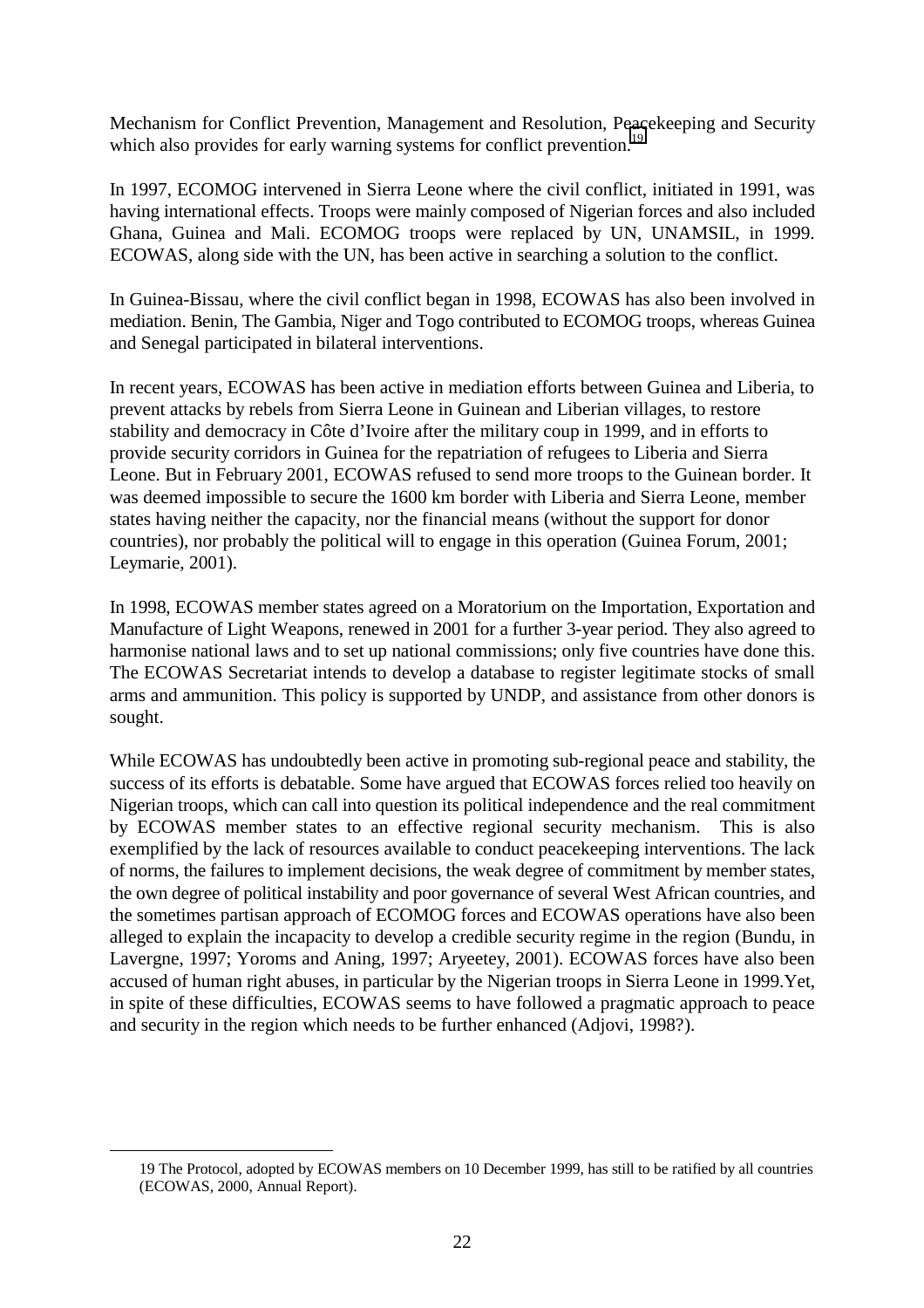#### <span id="page-24-0"></span>**Key issues**

Numerous sectoral and multi-purpose organisations coexist in West Africa. In view of the particularly limited resources available, the issue is how to achieve optimal effectiveness of these organisation so as to reach a better adequacy between their (constrained) capacity and (often ambitious) objectives. Can technical assistance, cooperation and support be envisaged? And if so, where and how?

Parallel to these institutionalised organisations exist a multitude of informal networks. What is the role of the civil society and business networks in the regional integration process? How can they be actively associated to the better development of the region?

Crucial to the development of West Africa is the presence of political and economic stability and security. Recurrent conflicts and political turmoil have caused serious humanitarian, social and economic crises which usually have generated cross-border negative effects, destabilising the neighbouring countries. ECOMOG is an attempt by West African governments to prevent conflicts, manage crises, restore and maintain peace. The question is how to improve the effectiveness of such missions? Can a more comprehensive and coherent approach, encompassing political and economic cooperation on immigration (including refugees) and peace and security issues be encouraged and supported by the international community?

#### **Outcomes**

Judging the success of UEMOA depends on the measure of success. Almost all regions survive through institutional inertia, even if they cease to be (or were never) effective. A successful region must show some effect on its members, and must be able to adapt to new circumstances and evolve. Growth or development may be rapid (or slow) for reasons which have little connection to the region, or because certain regional characteristics were inappropriate at a particular time (the overvalued franc in the 1980s), but analysis of whether obvious economic changes are at least consistent with the direction of regional policy changes can be some indication of effectiveness. If the purpose of the region was primarily political, however, then any economic yardstick will be insufficient: it can only measure a side benefit or cost. Criteria of political success, when objectives are mixed and changing, are not simple. Even if a region is successful in its own terms, it may be promoting a questionable policy: UEMOA has achieved joint positions in its external relations, which puts it in the forefront of integrated regions, but are these regional objectives consistent with the development objectives of its member countries? A country's view on regional policy or a region's own policy, if it has the political credibility to be a policy-making body, should be the outcome of first, a development policy, then within this an economic development strategy, then within this an assessment of the role of trade, then of the possibilities of trade policy, and finally of which of the negotiations available to a country (or a region) is most likely to achieve the objectives

Second we must look at causation and replicability. Any analysis of regions finds a number of explanations which are significant to determining 'success', however measured, and perhaps none of which is essential. In a comparison of 12 regions (Page 2000), strong political or security motives were often important (e.g. EU, MERCOSUR, ASEAN); lack of political or other strong objectives weaken it; lack of countervailing pressures may nevertheless permit its survival; linkages in addition to trade (industrial or developmental objectives; linkages among private sectors, etc.) contributed to strong regions (EU, NAFTA); sufficiently strong national institutions to provide the structure on which regional institutions depend were important (developed regions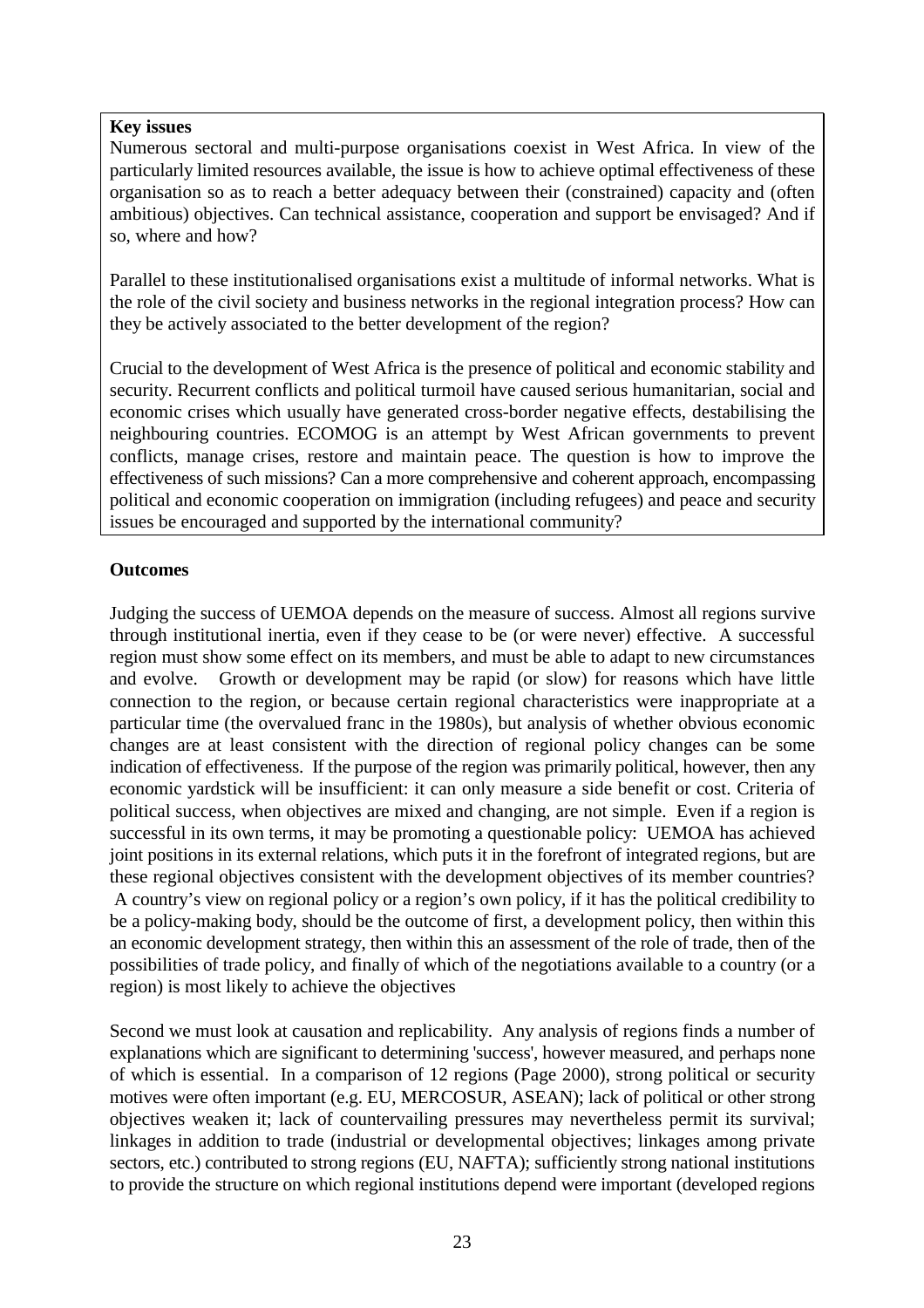compared to developing). Economic or other disparities made success more difficult, but no difference was too large to be observed (EU and NAFTA both have large differences).

A third limit on any conclusions for regions of small countries is that, even if there are effects from the region, they will be small. If the other countries in a region have a small share in world trade, and particularly if trade itself is low in relation to the countries' economies, then even a large change in regional access can have only a small effect. There are also problems of interpretation. If there are gains to growth or the structure of the economy from trade within regions, it must be asked whether these are gains because of regional opening, or because of opening: perhaps these would be even greater if the country had used its negotiating efforts not in the region, but in multilateral negotiations, securing wider, if smaller, changes in access, or if it had simply liberalised to all countries. If a change in trade policy is being examined, it should be compared not to doing nothing, but to what the alternative change in trade policy would be. That would require an individual analysis of each country's options, in the region and outside.

For both ECOWAS and UEMOA, political links may be more important as motives for the region than economic goals. For UEMOA, the goals were explicitly developmental, but also simply of habit: it has always been a region.

UEMOA has made much more progress on reducing barriers, integrating markets, and providing an effective regional institution. ECOWAS has demonstrated political strength through ECOMOG, its security intervention in the region, so that from a political perspective it has been a more substantial region than UEMOA. It has also had a role in building regional infrastructure, and in coordinating other economic development. Both these suggest obvious parallels with the SADC/COMESA relationship. COMESA and UEMOA show greater progress on the textbook elements of a region: internal free trade and a common external tariff, but political and developmental progress seems to occur in SADC and ECOWAS. In both pairs of regions, it is difficult to see how to resolve the implied conflict of loyalties and future policies. A practical step in West Africa would be for ECOWAS to lower its internal tariffs, improve financial integration, and take the other actions which would bring it to the same formal degree of integration as UEMOA. But this is not sufficient because of the role of Nigeria: it would want more of a leading role than the UEMOA members would probably be willing to accept. (It once suggested greater voting rights in ECOWAS.)The political nature of the ECOWAS countries' commitments is confirmed by their willingness to allow UEMOA to move ahead. As it moves further, faster, it effectively disadvantages the other members of ECOWAS, and diverts trade from them, but this has not constrained it from integration or provoked opposition from the other members. Instead of ECOWAS taking on the attributes of UEMOA, could UEMOA be transformed from its technocratic past, and acquire the developmental, security, or policyforming roles of ECOWAS? Its taking a position in the WTO agriculture negotiations and its macroeconomic and industrial initiatives may be signs of change.

For those who need to define their relations with the region, these internal difficulties are not in most cases a problem: ECOWAS has clear responsibilities in areas like infrastructure of interest to donors. It is not competent (or interested) to act as a negotiator in trade or financial relations. UEMOA fills this role for its members; relations with the others must be bilateral. The only difficulty is the one created by the EU for itself, its determination to negotiate FTAs with regions even where no regions exist. Implementing this by an agreement with ECOWAS is not legally possible, and there is no common economic interest (on either side). Implementing this by an agreement with UEMOA, the only organisation available to negotiate in West Africa, could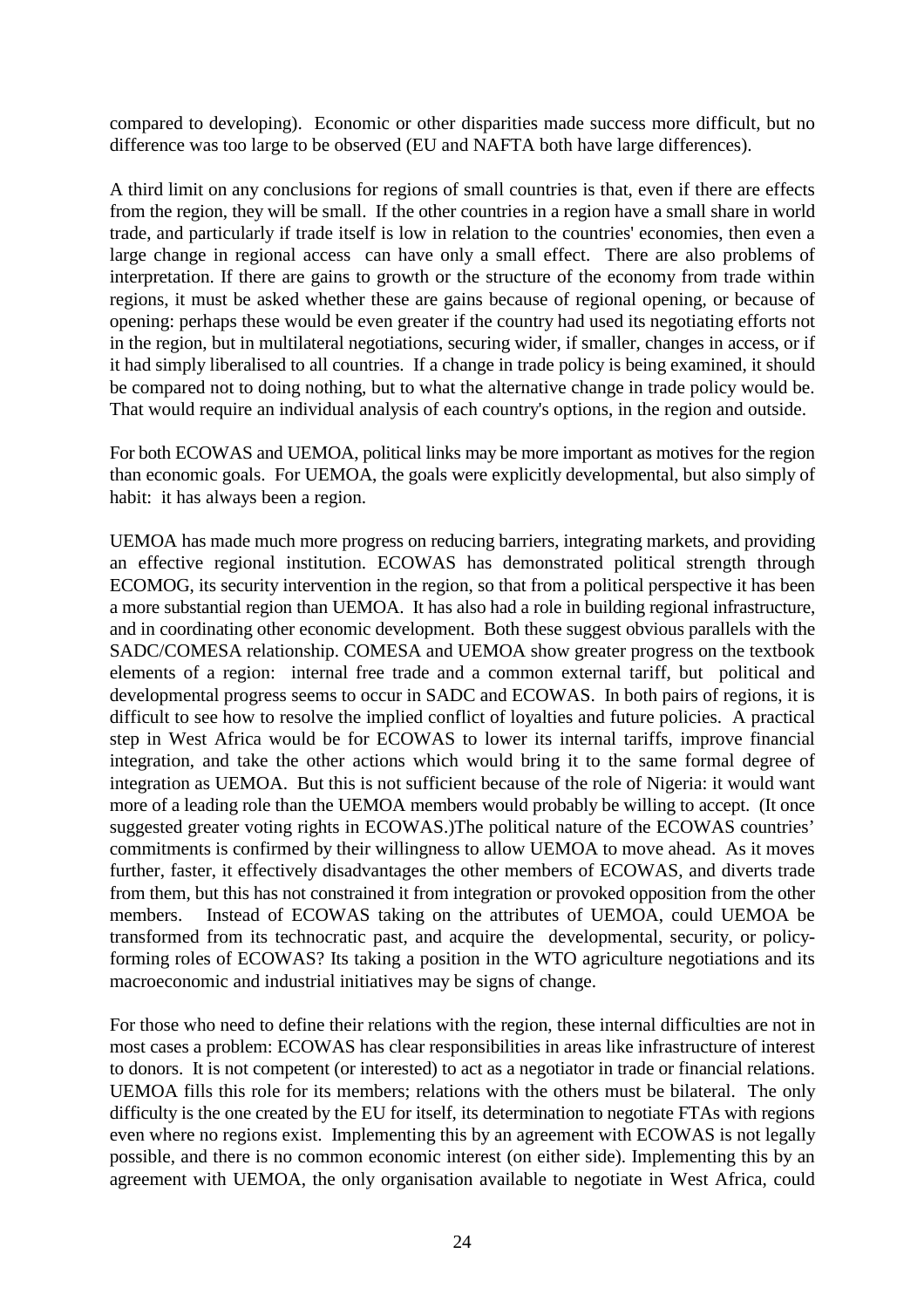significantly damage the potential integration of ECOWAS by requiring the continuation of barriers and rules of origin. (It is clear, however, from the EU's previous negotiations of agreements with parts of regions: Mexico and South Africa, that it will not be deterred by the effects on ECOWAS.)

The EC has declared its intention to negotiate with either a customs union, or an FTA, where one is included in the other, but only if the FTA has at least a 'legally binding interim agreement…effectively implemented in accordance with their schedule', but that ECOWAS 'has been very delayed and has not been in accordance with the agreed schedule' (EC, 2001, pp.9, 7). This suggests that it has decided to negotiate with UEMOA although it says 'care needs to be taken not to jeopardise the wider economic integration'. A combination of the practical difficulties, the lack of interest in EPAs outside UEMOA and CEMAC, and a successful resumption of WTO negotiations could remove this problem. It is possible that a more thorough appraisal of UEMOA's interests would suggest that a broader approach taking account of the other ECOWAS countries and the new non-African markets, not merely seeking an EPA with the EU, would have more potential benefits. This could lead to a judgement that the WTO offered a better negotiating forum than bilateral negotiations under Cotonou.

#### **Key issues**

UEMOA has been more effective in both internal integration and external representation than ECOWAS, and has stronger technical capacity, but ECOWAS has a strong political role, a security mandate, and developmental objectives: can the two organisations' strengths be combined or can they coexist if they are not?

How can the large relative size of Nigeria be managed in any region? Would any region with Nigeria be too vulnerable to changes in Nigerian policy to be stable?

Can donors deal with ECOWAS on its areas of responsibility, without inconsistencies with the trade initiatives of Cotonou? Would negotiating on trade with UEMOA weaken ECOWAS by damaging its now growing economic integration? How should donors avoid intervening in the political decisions of other countries on their regional integration?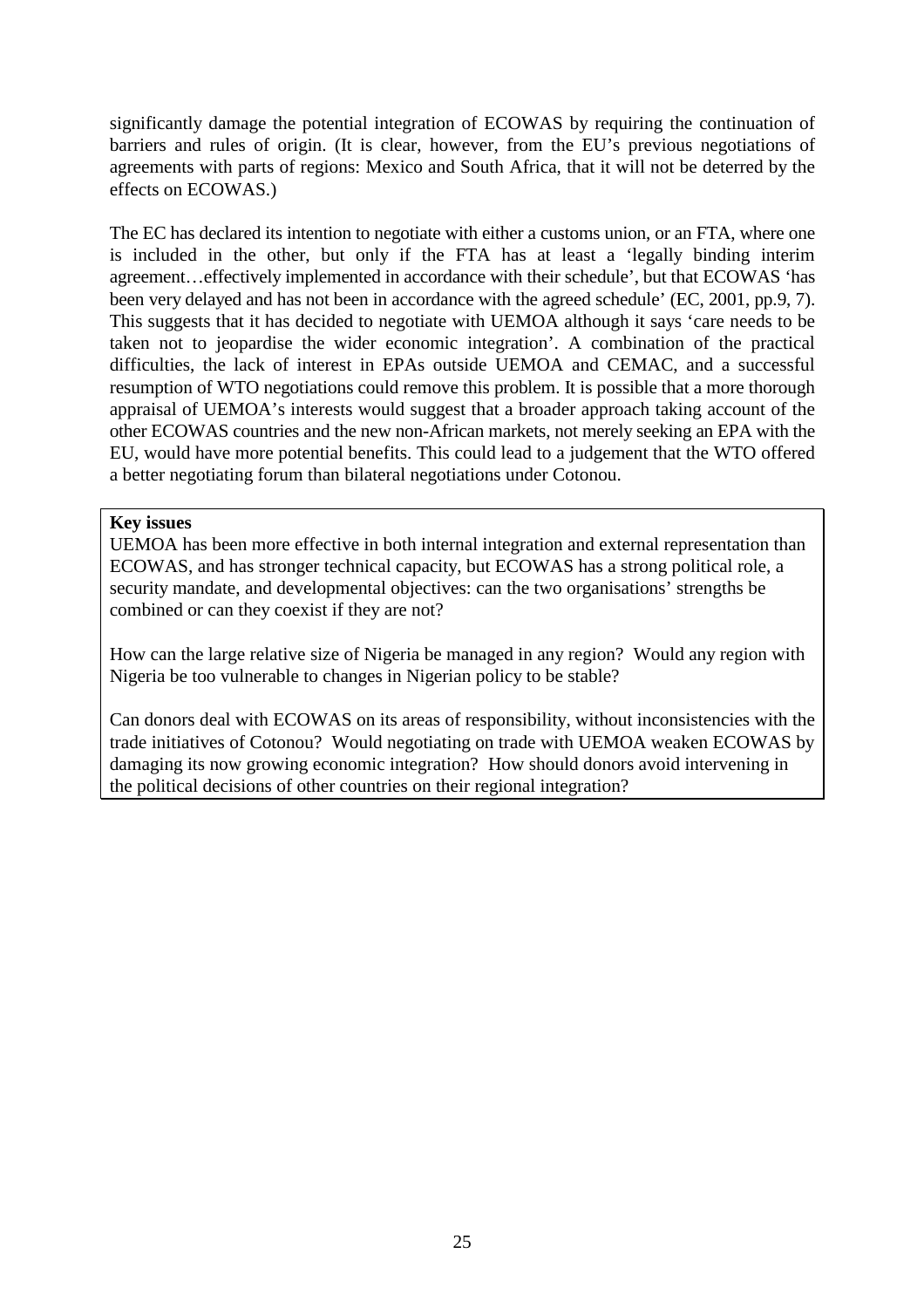#### <span id="page-27-0"></span>**List of abbreviations**

| <b>ACP</b>    | Africa-Caribbean-Pacific states associated with the EU                        |
|---------------|-------------------------------------------------------------------------------|
| <b>AMU</b>    | Arab Maghreb Union (UMA)                                                      |
| <b>ASEAN</b>  | <b>Association of South East Asian Nations</b>                                |
| <b>BOAD</b>   | West African Development Bank/Banque Ouest Africaine de Développement         |
| <b>BCEAO</b>  | Central Bank of West African States/Banque Centrale des Etats de l'Afrique de |
|               | l'Ouest                                                                       |
| <b>CAMU</b>   | Central African Monetary Union (UMAC)                                         |
| <b>CEAC</b>   | Communauté Économique d'Afrique Centrale (Central African Economic            |
|               | Community)                                                                    |
| <b>CEAO</b>   | Communauté Économique d'Afrique de l'Ouest (Economic Community of West        |
|               | Africa)                                                                       |
| <b>CEMAC</b>  | Communauté Économique et Monétaire de l'Afrique Centrale                      |
| <b>COMESA</b> | Common Market for Eastern and Southern Africa                                 |
| <b>ECOMOG</b> | ECOWAS Monitoring Group (Military and Security Cooperation for West African   |
|               | States)                                                                       |
| <b>ECOWAS</b> | Economic Community of West African States (in French: CEDFAO)                 |
| EU            | European Union                                                                |
| <b>FTAA</b>   | Free Trade Area of the Americas                                               |
|               | MERCOSUR Mercado Común del Sur, Argentina, Brazil, Paraguay, Uruguay          |
| <b>NAFTA</b>  | North American Free Trade Area                                                |
| <b>NBA</b>    | <b>Niger Basin Authority</b>                                                  |
| SADC          | <b>Southern African Development Community</b>                                 |
| <b>UDE</b>    | Union Douanière Equatoriale (Equatorial Customs Union)                        |
| <b>UDEAC</b>  | Union Douanière et Economique de l'Afrique Centrale (Central African Customs  |
|               | and Economic Union)                                                           |
| <b>UDEAO</b>  | Union Douanière de l'Afrique de l'Ouest (West African Customs Union)          |
| <b>UEMOA</b>  | Union Economique et Monétaire Ouest Africaine (West African Economic and      |
|               | Monetary Union, WAEMU)                                                        |
| <b>UMOA</b>   | <b>Union Monétaire Ouest Africaine</b>                                        |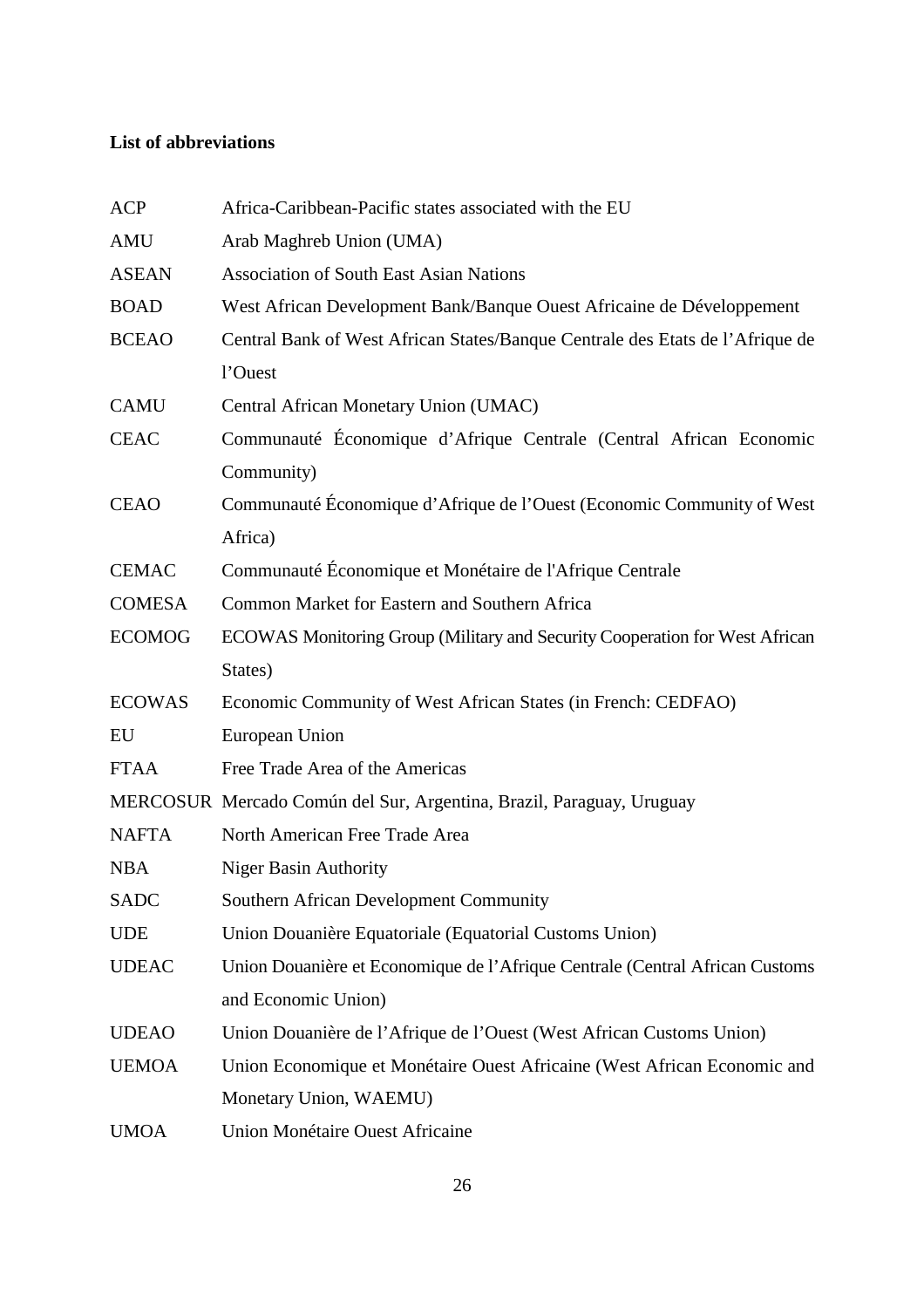- WAEN West African Enterprise Network
- WAMI West African Monetary Institute (started operation in January 2001)
- WAMZ West African Monetary Zone (agreement signed in Accra, Ghana, 20 April 2000

= second monetary zone by January 2003)

WTO World Trade Organization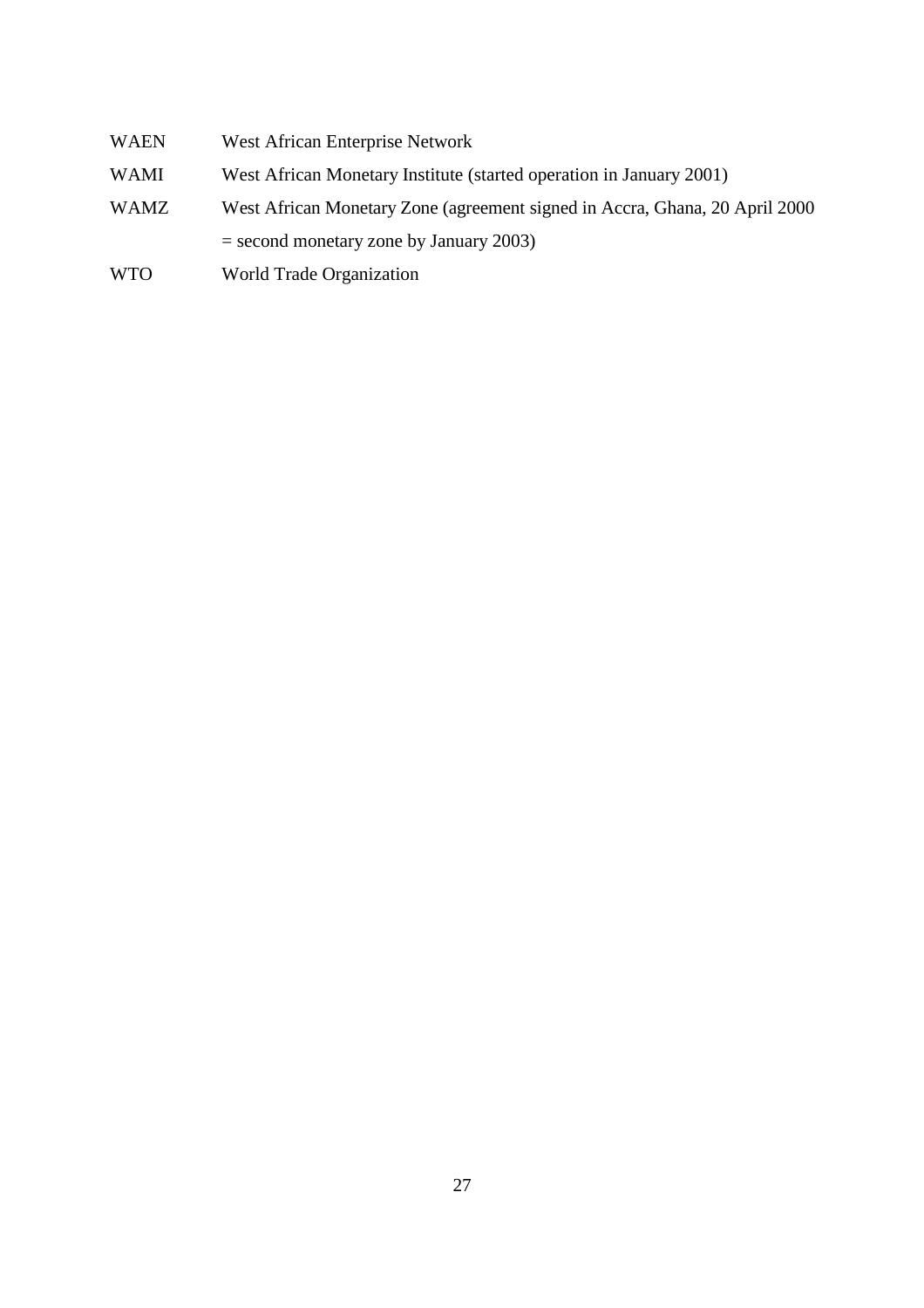### <span id="page-29-0"></span>**Figure 1. Membership of the CFA Franc Zone and ECOWAS**



Figure 1. Membership of the CFA Franc Zone and ECOWAS

Source: IMF Occasional Paper 204 (2001).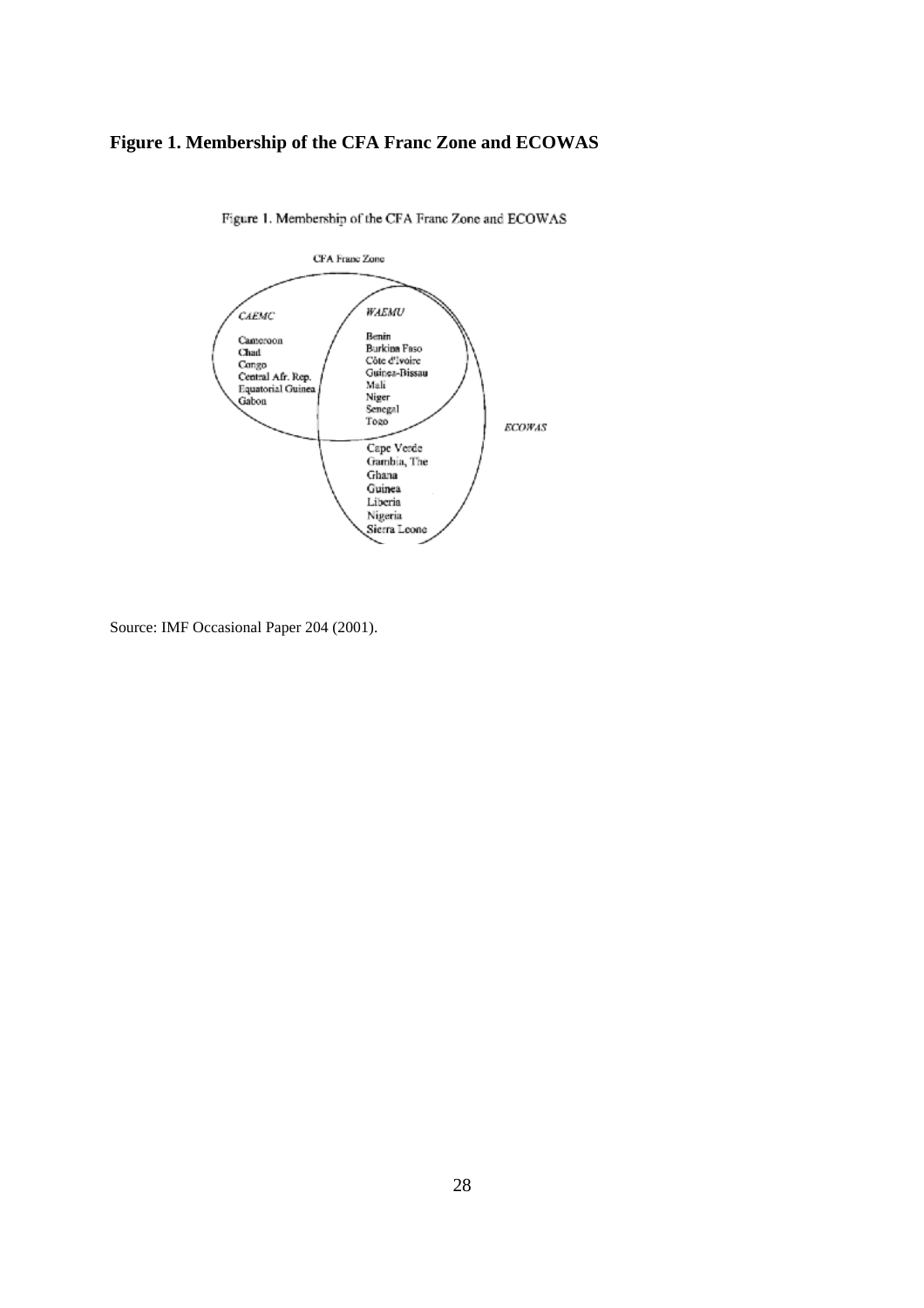# <span id="page-30-0"></span>**Table 1: Implementation of ECOWAS priority programmes**

|                     | Free movement of persons                                                                                                                                                                                                                                                                                                                                                                                                      | Free movement of goods                                                                                                                                                                                                                                                                                                                                                                                                                                                  | Monetary cooperation<br>programme                                                                                                             | Harmonisation of<br>economic and fiscal<br>policies                                                                                              | Protocol on<br>Community levy                                                                                   |
|---------------------|-------------------------------------------------------------------------------------------------------------------------------------------------------------------------------------------------------------------------------------------------------------------------------------------------------------------------------------------------------------------------------------------------------------------------------|-------------------------------------------------------------------------------------------------------------------------------------------------------------------------------------------------------------------------------------------------------------------------------------------------------------------------------------------------------------------------------------------------------------------------------------------------------------------------|-----------------------------------------------------------------------------------------------------------------------------------------------|--------------------------------------------------------------------------------------------------------------------------------------------------|-----------------------------------------------------------------------------------------------------------------|
| Bénin               | The visa and entry permit requirement has<br>been abolished for ECOWAS nationals.<br>Benin has set up a committee to monitor<br>programme s relating to free movement of<br>persons and vehicles and has introduced the<br>ECOWAS Brown Card monitor vehicle<br>insurance scheme. However, the ECOWAS<br>travel certificate and the harmonised<br>immigration and emigration forms have not<br>been put into circulation.     | Benin has printed and introduced harmonised<br>customs documents such as the certificates of<br>origin, the customs nomenclature (HS), the<br>declaration form and the transit certificates<br>(ISRT). All barriers to trade in unprocessed<br>goods and industrial products have been<br>eliminated, in line with the terms of the trade<br>liberalisation scheme (TLS). Benin is the only<br>country to accord preferential tariffs to<br>ECOWAS industrial products. | All non-tariff barriers of<br>a monetary nature have<br>been eliminated and<br>Benin is fully paid up in<br>its contributions to the<br>WACH. | ECOWAS is currently<br>carrying out an<br>evaluation of the extent<br>to which the set macro-<br>economic convergence<br>criteria have been met. | Benin has not ratified<br>the protocol.<br>However, it has been<br>incorporated into its<br>appropriation bill. |
| <b>Burkina Faso</b> | The visa and entry permit requirement has<br>been abolished for ECOWAS nationals.<br>Burkina Faso has introduced the ECOWAS<br>travel certificate set up a committee to<br>monitor programmes on free movement of<br>persons and vehicles and introduced the<br><b>ECOWAS Brown Card monitor vehicle</b><br>insurance scheme. However, Burkina Faso<br>has not yet introduced harmonised<br>immigration and emigration forms. | Burkina Faso has printed and introduced<br>harmonised customs documents, namely, the<br>certificates of origin, customs nomenclature<br>(HS), declaration form. However, Burkina<br>Faso has not lifted trade barriers, nor has the<br>country exported any industrial products under<br>the trade liberalisation scheme.                                                                                                                                               | All non-tariff barriers of<br>a monetary nature have<br>been eliminated and<br>Burkina Faso is paid up<br>to the WACH.                        | <b>ECOWAS</b> has<br>embarked on an<br>evaluation of the extent<br>of compliance with the<br>macro-economic<br>convergence criteria.             | Burkina Faso has<br>ratified the protocol<br>and has incorporated<br>into its 2000<br>Appropriation Bill.       |
| Cape Verde          | The visa and entry permit requirement has<br>been abolished for ECOWAS nationals.<br>However, Cape Verde has not introduced<br>the ECOWAS travel certificate, the<br>harmonised immigration and emigration<br>forms or set up a committee to monitor<br>programmes on free movement of persons<br>and vehicles. As an island nation, Cape<br>Verde is not concerned by the Brown Card<br>motor vehicle insurance scheme.      | Cape Verde has printed and introduced<br>harmonised customs documents such as<br>customs nomenclature (HS) and declaration<br>form. However, it is to yet to lift the tariff<br>barriers to trade in unprocessed goods and<br>industrial products.                                                                                                                                                                                                                      | Cape Verde has lifted<br>all non-tariff barriers of<br>a monetary nature but is<br>not a member of the<br>WACH.                               | An evaluation of Cape<br>Verde's compliance<br>with the convergence<br>criteria is currently<br>being undertaken in the<br>country.              | Cape Verde has not<br>ratified the<br>Community levy nor<br>incorporated into its<br>Appropriation Bill.        |
| Côte d'Ivoire       |                                                                                                                                                                                                                                                                                                                                                                                                                               | Côte d'Ivoire has not printed or introduced<br>harmonised customs documents: the certificate                                                                                                                                                                                                                                                                                                                                                                            | Côte d'Ivoire has<br>removed all non-tariff                                                                                                   | An assessment of the<br>country's position vis-                                                                                                  | Côte d'Ivoire has<br>ratified the protocol                                                                      |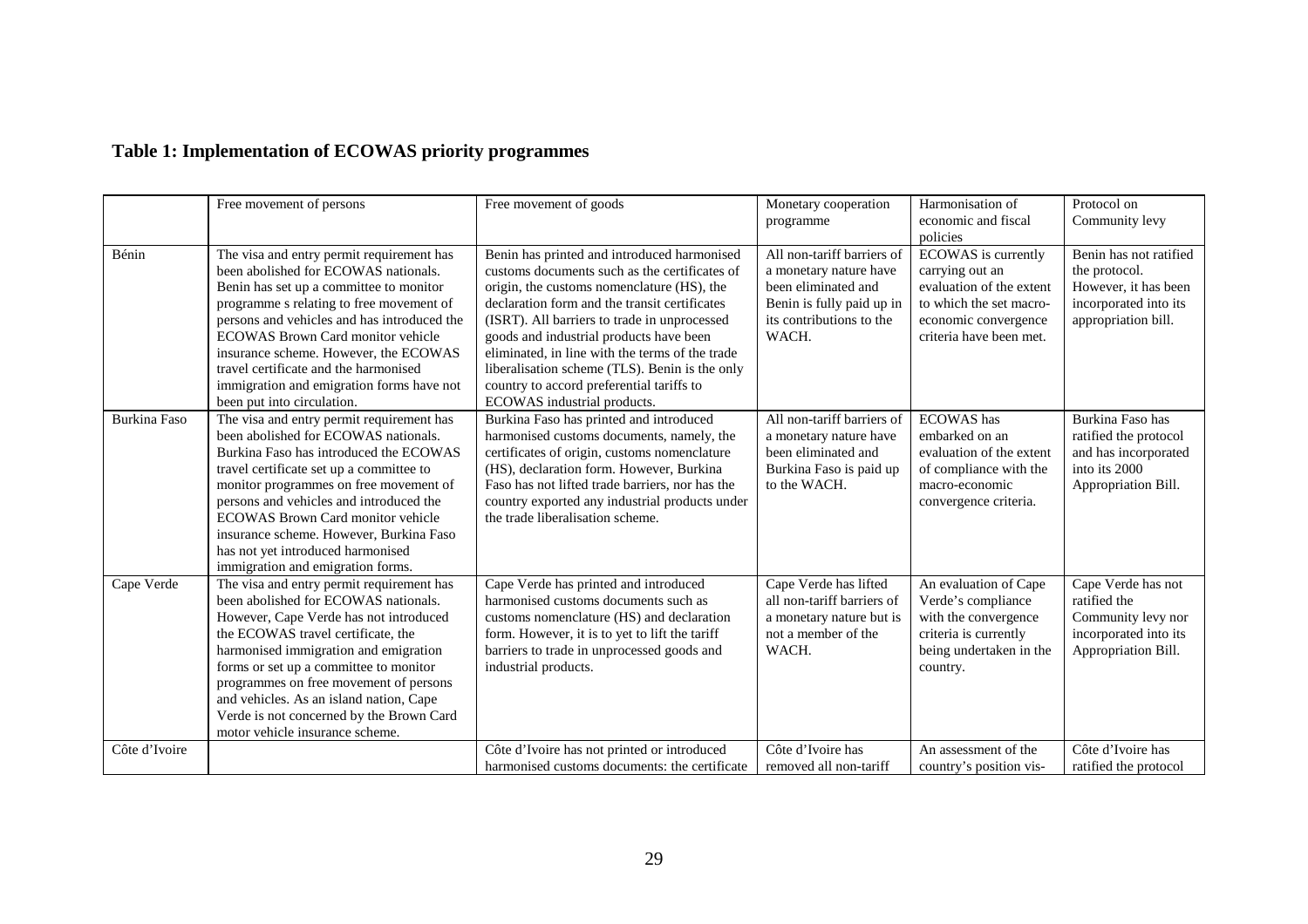|            |                                                                                                                                                                                                                                                                                                                                                                                                                                                            | of origin, the customs nomenclature (HS) and<br>declaration form. Barriers to trade in<br>unprocessed goods and industrial products are<br>still in existence, and Côte d'Ivoire does not<br>participate in the trade liberalisation scheme<br>for industrial products.                                                                                                                                                                                                                                                                                                                      | barriers of a monetary<br>nature but is not a<br>member and is fully<br>paid up to the WACH.                                                                                                                                                                                    | à-vis the new<br><b>ECOWAS</b> macro-<br>economic convergence<br>criteria is in progress.                                                                                                                       | and has incorporated<br>the Community levy<br>into its appropriation<br>Bill.                                                                                                                              |
|------------|------------------------------------------------------------------------------------------------------------------------------------------------------------------------------------------------------------------------------------------------------------------------------------------------------------------------------------------------------------------------------------------------------------------------------------------------------------|----------------------------------------------------------------------------------------------------------------------------------------------------------------------------------------------------------------------------------------------------------------------------------------------------------------------------------------------------------------------------------------------------------------------------------------------------------------------------------------------------------------------------------------------------------------------------------------------|---------------------------------------------------------------------------------------------------------------------------------------------------------------------------------------------------------------------------------------------------------------------------------|-----------------------------------------------------------------------------------------------------------------------------------------------------------------------------------------------------------------|------------------------------------------------------------------------------------------------------------------------------------------------------------------------------------------------------------|
| The Gambia | The visa and entry permit requirement has<br>been abolished for ECOWAS nationals, and<br>The Gambia has introduced the travel<br>certificate and the Brown Card motor<br>vehicle insurance scheme. However, it is yet<br>to introduce the harmonised immigration<br>and emigration form and has not yet set up a<br>committee to monitor programmes on free<br>movement of persons and vehicles.                                                           | The Gambia has printed and introduced<br>harmonised customs documents: the certificate<br>of origin, the customs nomenclature (HS) and<br>declaration form. The transit certificate (ISRT)<br>has not yet been introduced, but have<br>guarantors been designated for transit<br>operations. Tariff barriers to trade in<br>unprocessed goods and industrial products<br>have been eliminated in the Gambia. The<br>country does not participated in the TLS for<br>industrial products.                                                                                                     | All non-tariff barriers of<br>a monetary nature have<br>been eliminated and<br>The Gambia is paid up<br>with regard to its<br>contribution to the<br>WACH.                                                                                                                      | An assessment of the<br>country position is in<br>progress.                                                                                                                                                     | The protocol on the<br>Community levy has<br>been ratified and has<br>been incorporated<br>into the Gambian<br>national<br>appropriation bill.                                                             |
| Ghana      | Ghana has abolished entry visas and permits<br>for ECOWAS nationals, adopted the<br>ECOWAS travel certificate and put into use<br>the ECOWAS Brown Card scheme. On the<br>other hand, it has not yet adopted the<br>harmonised immigration and emigration<br>form or set up the committee to monitor<br>programmes on free movement of persons<br>and vehicles. In addition, all vehicles<br>entering Ghana must pay a transit tax in<br>foreign exchange. | With regard to the printing and putting into<br>use of the harmonised customs documents, the<br>certificate of origin, the customs nomenclature<br>(HS) and the customs declaration have all been<br>put into use. The country has ratified the<br>protocol on the Community levy and has<br>designated a national guarantor for transit<br>operations. Ghana has lifted tariff barriers<br>under the TLS for unprocessed goods but not<br>for industrial productions. Furthermore, it<br>owes UA 1,250,200 to Benin as arrears of<br>contributions to the estimated compensation<br>budget. | Ghana has removed<br>barriers of a monetary<br>nature, such as the<br>requirement to pay<br>hotel bills and port and<br>airport taxes in foreign<br>currency. However,<br>vehicle transit charges<br>are payable in foreign<br>currency. Ghana is fully<br>paid up to the WACH. | An evaluation of the<br>country's position vis-<br>à-vis the new macro-<br>economic convergence<br>criteria is being<br>conducted.                                                                              | Ghana has ratified the<br>protocol on the<br>Community levy and<br>incorporated into its<br>2000 Appropriation<br>bill.                                                                                    |
| Guinea     | The visa and entry permits requirement has<br>been abolished for ECOWAS nationals, and<br>Guinea has introduced the ECOWAS travel<br>certificate and Brown Card motor vehicle<br>insurance scheme, and has established the<br>committee to monitor implementation of<br>programmes relating to free movement of<br>persons and vehicles. However, the<br>harmonised immigration and emigration                                                             | Guinea has printed and introduced the<br>certificate of origin. However, other<br>harmonised customs documents, the customs<br>nomenclature (HS) and the customs<br>declaration form and the transit certificate<br>(ISRT) do not exist. A national guarantor for<br>transit operation has however been designed.<br>Tariff barriers to trade in unprocessed good<br>have removed. Barriers to trade in industrial                                                                                                                                                                           | Guinea has eliminated<br>all non-tariff barriers of<br>a monetary nature such<br>as the requirement to<br>pay hotel bills and port<br>and airport taxes in<br>foreign currency. It is<br>fully paid up to the<br>WACH.                                                          | An evaluation of the<br>extent of the country's<br>compliance with the<br>new convergence its<br>2000 national<br>appropriation bill.<br>However, the total<br>amount realised which<br>could have been used to | Guinea has ratified<br>the protocol on the<br>community levy and<br>incorporated it into<br>its 2000 national<br>appropriation bill.<br>However, the total<br>amount realised with<br>could have been used |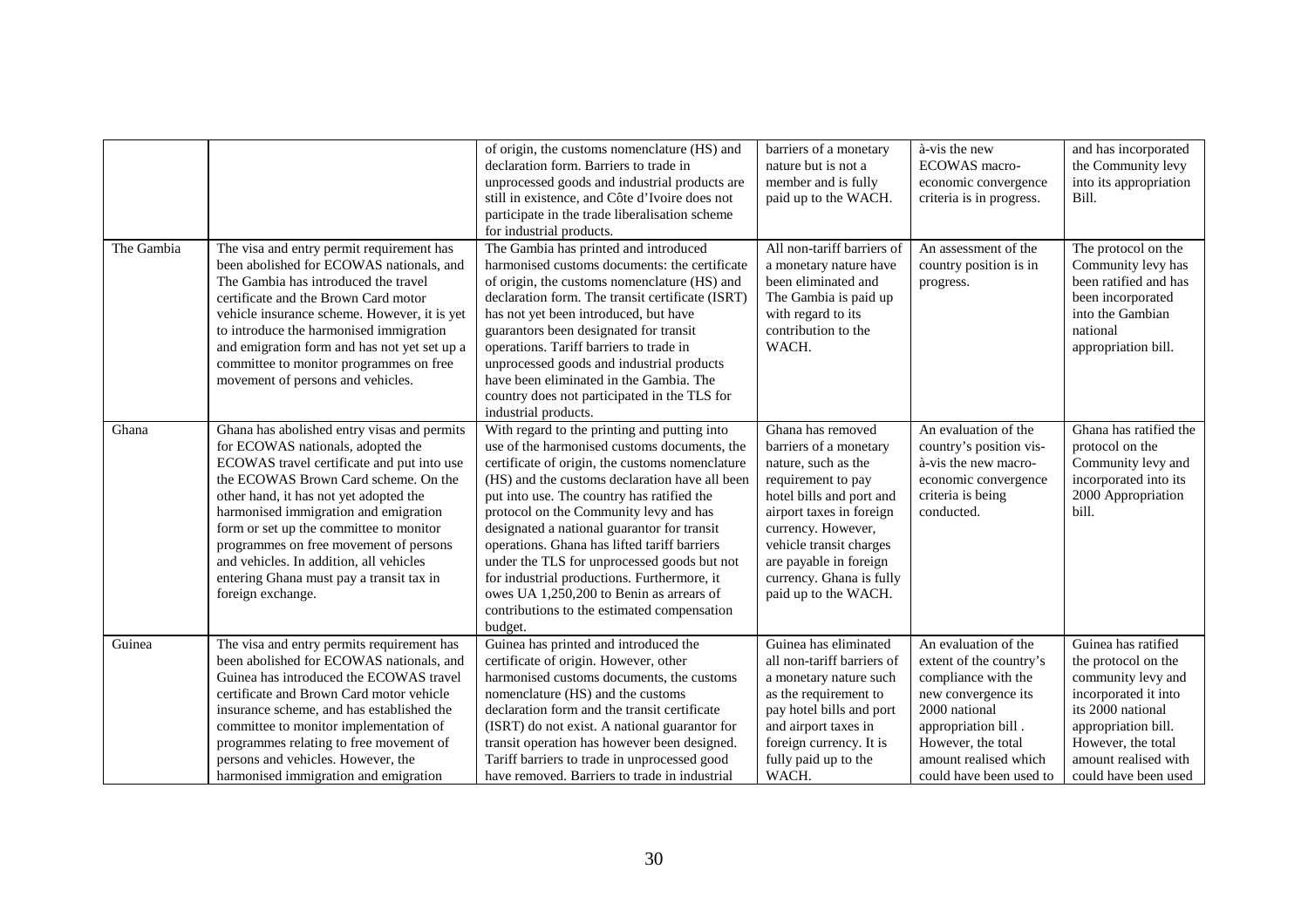|               | from have not been introduced.                                                                                                                                                                                                                                                                                                                                                                                        | products are still in existence, and Guinea has<br>submitted no industrial products for approval<br>to benefit from the trade liberalisation scheme.                                                                                                                                                                                                                                                                                                                                                     |                                                                                                                                                                                                                                                                                                                                              | offset Guinea's arrears<br>of contribution was not<br>paid into the account<br>opened by ECOWAS. | to offset Guinea's<br>arrears of<br>contribution was not<br>paid into the account<br>opened by ECOWAS.                        |
|---------------|-----------------------------------------------------------------------------------------------------------------------------------------------------------------------------------------------------------------------------------------------------------------------------------------------------------------------------------------------------------------------------------------------------------------------|----------------------------------------------------------------------------------------------------------------------------------------------------------------------------------------------------------------------------------------------------------------------------------------------------------------------------------------------------------------------------------------------------------------------------------------------------------------------------------------------------------|----------------------------------------------------------------------------------------------------------------------------------------------------------------------------------------------------------------------------------------------------------------------------------------------------------------------------------------------|--------------------------------------------------------------------------------------------------|-------------------------------------------------------------------------------------------------------------------------------|
| Guinea Bissau | The visa and entry permits requirement has<br>been abolished for ECOWAS nationals and<br>Guinea Bissau has not set up a monitoring<br>committee for the programmes on free<br>movement of persons and vehicles, and has<br>also instituted the Brown Card motor<br>vehicle scheme. However, Guinea Bissau is<br>yet to introduce the ECOWAS travel<br>certificate, the harmonised immigration and<br>emigration from. | Guinea Bissau has printed and introduced the<br>certificate of origin customs nomenclature (HS)<br>and the customs declaration form. However, the<br>transit certificate (ISRT) is not circulation and<br>no national guarantor has been designated for<br>transit operations. Tariff barriers to trade in<br>unprocessed goods and industrial products are<br>still in existence, and Guinea Bissau has not<br>submitted any industrial products for approval<br>under the trade liberalisation scheme. | All non-tariff barriers of<br>a monetary nature have<br>been eliminated. The<br>requiring<br>regulation<br>hotel bills and port and<br>airport taxes to be paid<br>in foreign currency is no<br>longer<br>applicable.<br>Guinea Bissau is owing<br>of<br>the<br>sum<br>UA<br>$7,600,000$ as arrears of<br>contribution<br>to<br>the<br>WACH. | ECOWAS is currently<br>compliance with the<br>macro-economic<br>convergence criteria.            | The protocol on the<br>Community levy has<br>not been ratified or<br>incorporated into the<br>national<br>appropriation bill. |
| Liberia       | Liberia has abolished entry visas and<br>permits for ECOWAS national. However, it<br>has not adopted the ECOWAS travel<br>certificate and harmonised immigration and<br>emigration form or set up the requisite<br>committee to monitor the programmes of<br>free movement of the persons and vehicles.<br>In addition, the Brown Card Scheme does<br>not exist in the country.                                       | Customs documents such as the certificate of<br>origin, customs nomenclature (HS), the<br>customs declaration and the transit certificate<br>(ISRT) log-book have not been printed and put<br>into use . With regard to the removal of tariff<br>barriers under the TLS, Liberia has not lifted<br>barriers to unprocessed goods and industrial<br>products.                                                                                                                                             | All non-tariff barriers of<br>a monetary nature have<br>not been removed. The<br>country, however, owes<br>U.A 5,7million in<br>arrears of contributions<br>to WACH.                                                                                                                                                                         | Evaluation of the level<br>of macro-economic<br>convergence criteria is<br>in progress.          | Liberia has not yet<br>ratified the protocol<br>on the Community<br>level or incorporated<br>it into its national<br>budget.  |
| Mali          | The visas and permits entry requirement has<br>been abolished for ECOWAS national. Mali<br>has set up a committee to monitor the<br>programmes of free movement of the<br>persons and vehicles and introduced the<br>ECOWAS Brown Card motor vehicle<br>insurance scheme. However, the ECOWAS<br>travel certificate and the harmonised<br>immigration and emigration forms are yet to<br>be introduced.               | Mali has printed and introduced harmonised<br>customs documents: the certificates of origin,<br>customs nomenclature (HS) and declaration<br>for, and the transit certificate (ISRT). A<br>national guarantor has also been designated for<br>transit operations. Tariff barriers have been<br>lifted to trade in unprocessed goods but not on<br>industrial products.                                                                                                                                   | Non tariff barriers of a<br>monetary nature such as<br>the requirement that<br>hotel bills port and<br>airport taxes be paid in<br>foreign currency have<br>been eliminated in<br>Mali. Mali is fully paid<br>up in its contributions<br>to the WACH.                                                                                        | The evaluation is in<br>progress.                                                                | Mali has ratified the<br>protocol and<br>incorporated the levy<br>into its national<br>appropriation bill.                    |
| Niger         | The visas and permits entry requirement has                                                                                                                                                                                                                                                                                                                                                                           | Harmonised customs documents such as the                                                                                                                                                                                                                                                                                                                                                                                                                                                                 | All non-tariff barriers                                                                                                                                                                                                                                                                                                                      | The evaluation is in                                                                             | Niger has ratified the                                                                                                        |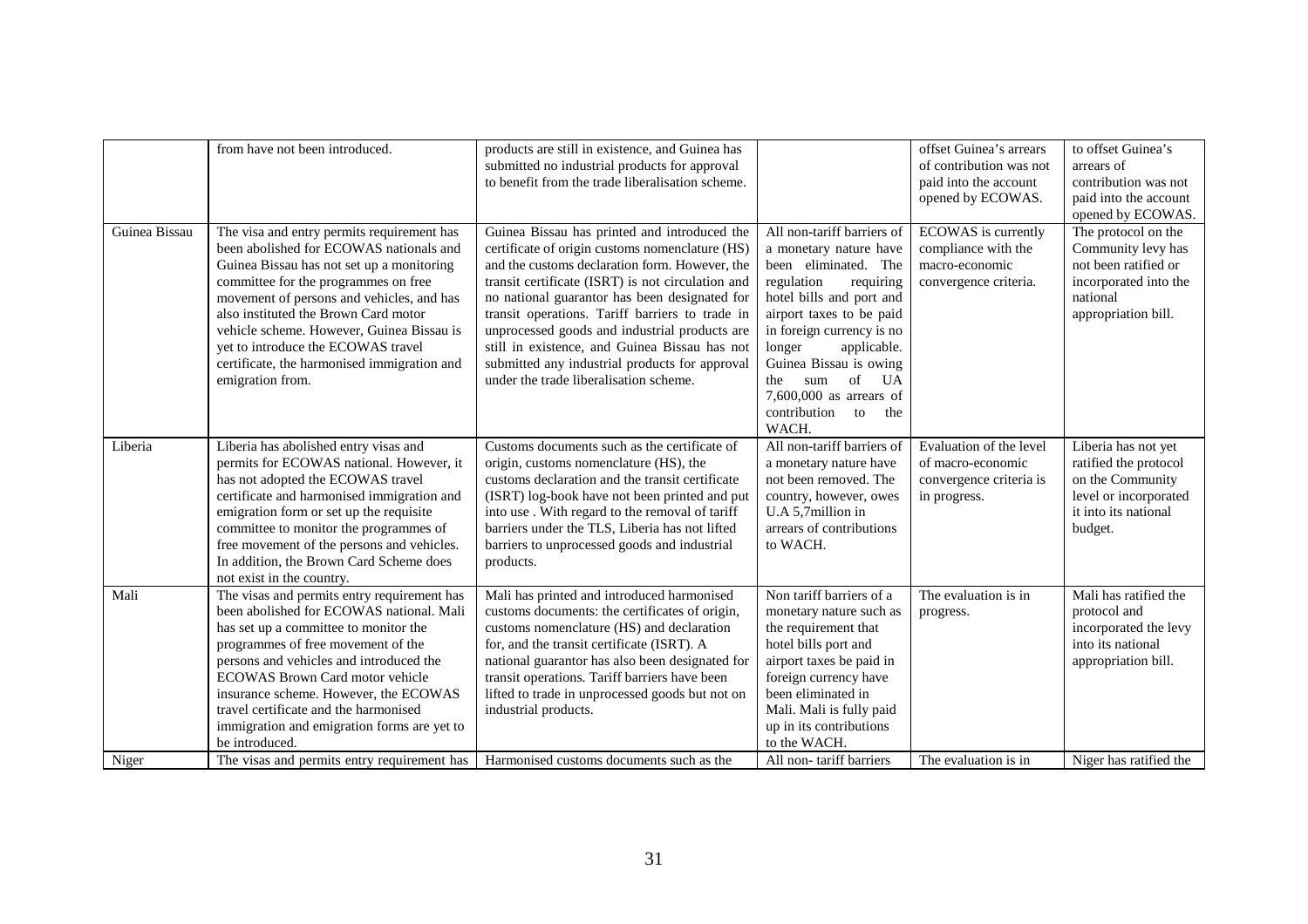|              | been abolished for ECOWAS national. Niger<br>has set up a committee to monitor<br>programmes of free movement of the persons<br>and vehicles and introduced the ECOWAS<br>Brown Card motor vehicle insurance.<br>However, Niger is yet to introduce the<br>ECOWAS harmonised immigration and<br>emigration forms.                                                                                                               | certificate of origin, the customs nomenclature<br>(HS) and declaration form and the transit<br>certificate (ISRT) has been printed and<br>introduced. National guarantors for transit<br>operations have also been designated. Tariff<br>barriers to trade in unprocessed goods have<br>been lifted, but the same remains to be done<br>for industrial products.                                                                                                                                                                                                                                  | of a monetary nature<br>have been eliminated,<br>and hotel bills, port and<br>airport taxes are<br>payable in local<br>currency for ECOWAS<br>nationals. Being a<br>member of the<br><b>BCEAO?</b> Niger owes<br>no arrears to the<br>WACH. Mali is fully<br>paid up in its<br>contributions to the<br>WACH. | progress.                                                                                                                      | protocol and<br>incorporated it into<br>its 2000 national<br>budget.                                                             |
|--------------|---------------------------------------------------------------------------------------------------------------------------------------------------------------------------------------------------------------------------------------------------------------------------------------------------------------------------------------------------------------------------------------------------------------------------------|----------------------------------------------------------------------------------------------------------------------------------------------------------------------------------------------------------------------------------------------------------------------------------------------------------------------------------------------------------------------------------------------------------------------------------------------------------------------------------------------------------------------------------------------------------------------------------------------------|--------------------------------------------------------------------------------------------------------------------------------------------------------------------------------------------------------------------------------------------------------------------------------------------------------------|--------------------------------------------------------------------------------------------------------------------------------|----------------------------------------------------------------------------------------------------------------------------------|
| Nigeria      | The visas and permits entry requirement has<br>been abolished in Nigeria for ECOWAS<br>national. Nigeria has introduced the<br>ECOWAS travel certificate, established a<br>national committee to monitor programmes<br>of free movement of persons and vehicles<br>and introduced the ECOWAS Brown Card<br>motor vehicle insurance. However, Nigeria<br>is yet to introduce the harmonised<br>immigration and emigration forms. | With regard to the printing and use of<br>harmonised customs documents, only the<br>certificate of origin is presently in use in<br>Nigeria. Other customs documents such as the<br>customs nomenclature (HS) and declaration<br>form and the transit certificate (ISRT) has<br>been introduced. Nigeria has removed tariff<br>barriers to trade in unprocessed goods in<br>implementation of the trade liberalisation<br>scheme but not on industrial products. Tariff<br>barriers to trade in unprocessed goods have<br>been lifted, but the same remains to be done<br>for industrial products. | All barriers of a<br>monetary nature have<br>been eliminated in<br>Nigeria: payment of<br>hotel bills, port and<br>airport charges. Nigeria<br>is up to date in its<br>contributions to the<br>WACH.                                                                                                         | ECOWAS is currently<br>reviewing the situation<br>in the light of the new<br>ECOWAS maco-<br>economic convergence<br>criteria. | Nigeria has ratified<br>the protocol on the<br>Community levy and<br>incorporated it into<br>its appropriation bill<br>for 2000. |
| Senegal      | The visas and permits entry requirement has<br>been abolished in Senegal for ECOWAS<br>national. Senegal has set up a committee to<br>monitor programmes of free movement of the<br>persons and vehicles and introduced the<br>ECOWAS Brown Card motor vehicle<br>insurance. However, the ECOWAS Travel<br>Certificate is not yet in use and the<br>immigration and emigration forms has not<br>been introduced.                | Senegal has printed and introduced<br>harmonised customs documents such as the<br>certificate of origin, the customs nomenclature<br>(HS) and declaration forms. However, the<br>transit certificate (ISRT) has not been<br>introduced although guarantors for transit<br>operations have also been designated. Tariff<br>barriers to trade in unprocessed goods have<br>been lifted, but the same remains to be done<br>for industrial products.                                                                                                                                                  | All non-tariff barriers of<br>a monetary nature have<br>been eliminated, and<br>hotel bills, port and<br>airport taxes are payable<br>in local currency for<br><b>ECOWAS</b><br>nationals.<br>Being a member of the<br><b>BCEAO?</b> Niger owes no<br>arrears to the WACH.                                   | The situation is being<br>reviewed in the light of<br>the new ECOWAS<br>macro-economic<br>convergence criteria.                | Senegal has ratified<br>the protocol and<br>incorporated the levy<br>into its appropriate<br>bill.                               |
| Sierra Leone | The visas and entry permit requirement has<br>been abolished for ECOWAS nationals and                                                                                                                                                                                                                                                                                                                                           | Sierra Leone has printed and introduced<br>harmonised customs documents such as the                                                                                                                                                                                                                                                                                                                                                                                                                                                                                                                | Non-tariff barriers of a<br>monetary nature have                                                                                                                                                                                                                                                             | An evaluation study is<br>being conducted in the                                                                               | Sierra Leone is yet to<br>ratify the protocol on                                                                                 |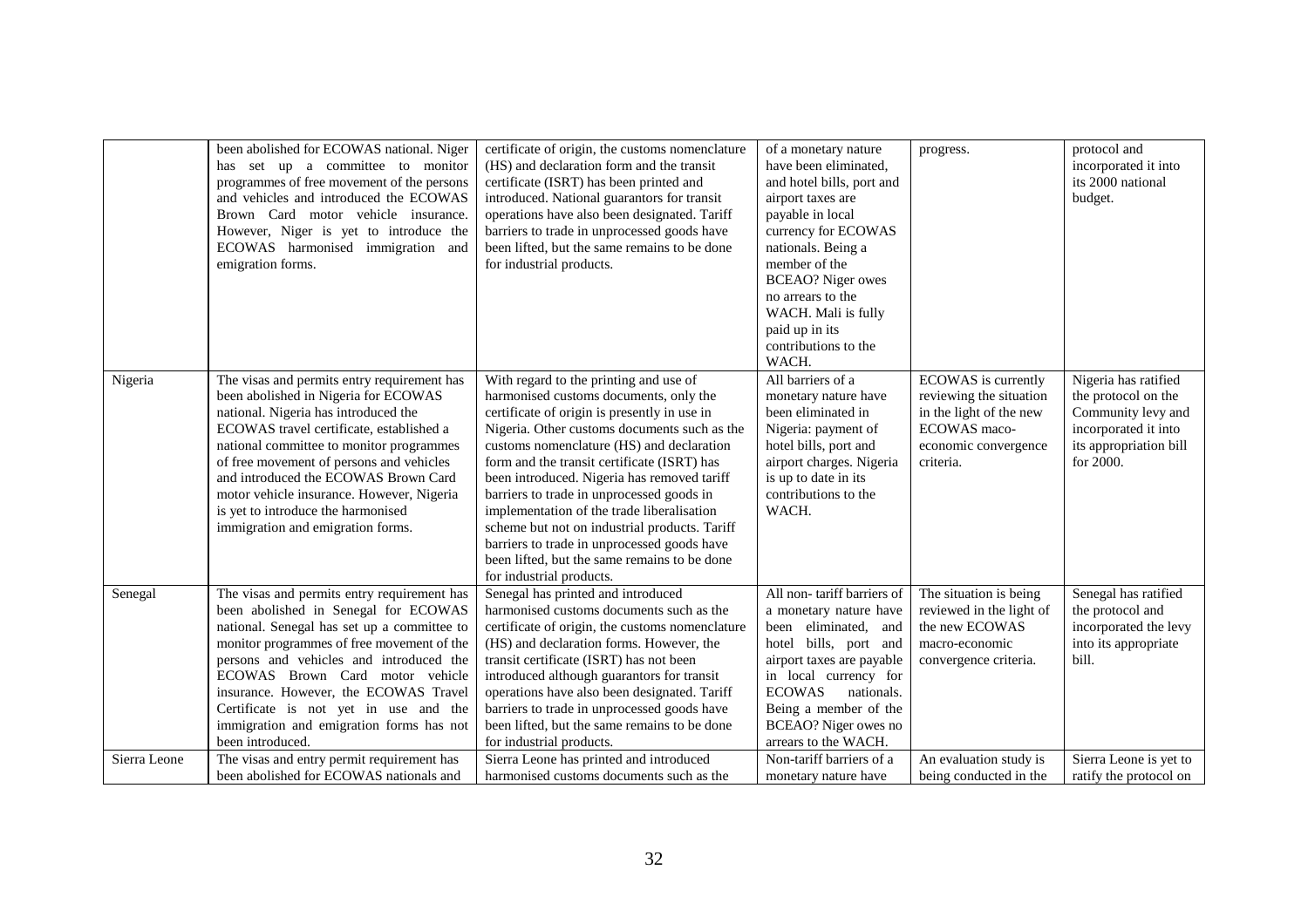|      | Sierra Leone has introduced the ECOWAS     | certificate of origin, the customs nomenclature  | been eliminated and          | light of the new macro-   | the Community levy      |
|------|--------------------------------------------|--------------------------------------------------|------------------------------|---------------------------|-------------------------|
|      | Brown Card motor vehicle insurance         | (HS) and declaration forms. However, even        | <b>ECOWAS</b> national still | economic convergence      | incorporate it into its |
|      | scheme. It has introduced the travel       | though the transit certificate (ISRT) has not    | pay hotel bills and          | criteria.                 | nation budget.          |
|      | certificate. However, it is to launch the  | yet been introduced, it has appointed national   | airport tax in foreign       |                           |                         |
|      | harmonised immigration and emigration      | guarantors for transit operations. Moreover,     | currency. Sierra Leone       |                           |                         |
|      | form and set up a committee to monitor     | Sierra Leone has eliminated tariff barriers in   | is full paid up with         |                           |                         |
|      | programmes of free movement of persons     | accordance with the trade liberalisation         | regard to its                |                           |                         |
|      | and vehicles.                              | scheme in unprocessed goods and industrial       | contribution to the          |                           |                         |
|      |                                            | products. It owes the sum of UA 75,140 in        | WACH.                        |                           |                         |
|      |                                            | respect of its contribution to the estimated     |                              |                           |                         |
|      |                                            | compensation budget.                             |                              |                           |                         |
| Togo | The visas and entry permit requirement has | Togo has printed and introduced harmonised       | Non-tariff barriers of a     | A study is in progress in | The protocol has        |
|      | been abolished for ECOWAS nationals, and   | customs documents such as the certificate of     | monetary nature such as      | the light of the new      | been ratified and       |
|      | Togo has introduced the Brown Card motor   | origin, the customs nomenclature (HS) and        | the requirement to pay       | macro-economic            | incorporated into the   |
|      | vehicle insurance scheme. A committee to   | declaration forms and the transit certificate    | hotel bills and port and     | convergence indicators    | Togolese national       |
|      | monitor programmes of free movement of     | (ISRT). It has also designated a national        | airport taxes in foreign     | recently adopted by       | budget. However, the    |
|      | persons and vehicles has been set up.      | guarantor for transit operation. Tariff barriers | currency no longer           | ECOWAS.                   | country did not say     |
|      | However, Togo is yet to introduce the      | to trade in unprocessed goods have been          | apply to ECOWAS              |                           | the full amount         |
|      | harmonised immigration and emigration      | eliminated in Togo in implementation of the      | nationals. Togo is fully     |                           | collected into the      |
|      | form and the ECOWAS travel certificate.    | trade liberalisation scheme. Trade barriers on   | paid up in its               |                           | ECOWAS account; It      |
|      |                                            | industrial products are yet to be lifted. There  | contributions to the         |                           | could thus not serve    |
|      |                                            | has been no contribution form Togo to the        | WACH.                        |                           | to offset its arrears.  |
|      |                                            | estimated compensation budget.                   |                              |                           |                         |

Source: ECOWAS (2000) Annual Report; ECOWAS Executive Secretariat, http://www.ecowas.int/sitecedeao/pays/web/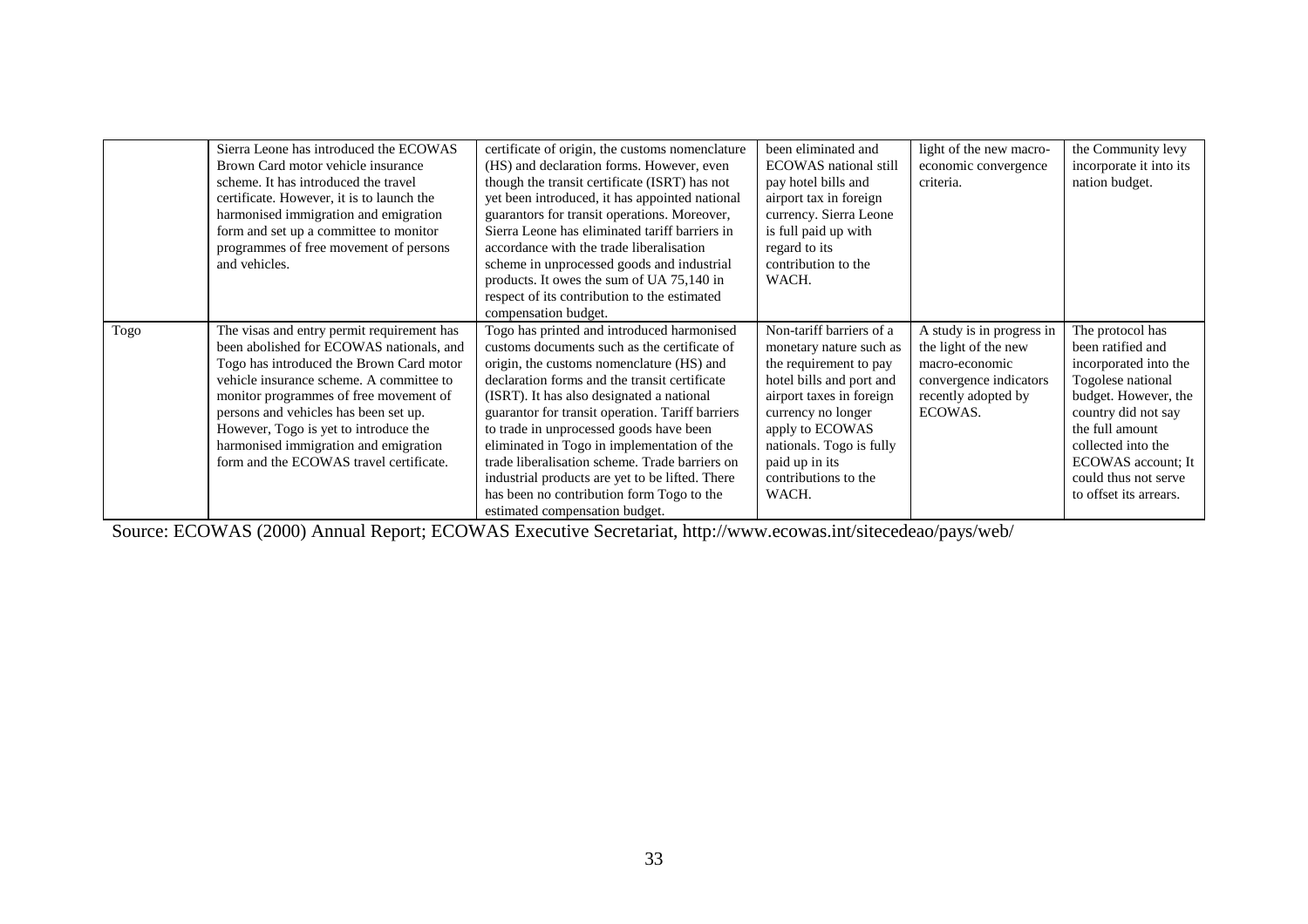|                         | years<br>of<br>arrears | <b>Amount</b><br><i>(million)</i><br>US\$) | <b>Payment of contributions</b>                                                                                                                                                                                                                                                                                                                                                                                                                             |
|-------------------------|------------------------|--------------------------------------------|-------------------------------------------------------------------------------------------------------------------------------------------------------------------------------------------------------------------------------------------------------------------------------------------------------------------------------------------------------------------------------------------------------------------------------------------------------------|
| Bénin                   | current                |                                            | Benin is fully paid up in its contributions to the Executive Secretariat and the Fund, and its debt repayment is on schedule.                                                                                                                                                                                                                                                                                                                               |
| <b>Burkina</b><br>Faso  | current                |                                            | Burkina Faso owes no arrears contributions to the budget of the Executive Secretariat and is fully paid up to the ECOWAS Fund.                                                                                                                                                                                                                                                                                                                              |
| Cape Verde              | 10                     | 2.5                                        | Cape Verde owes arrears of:                                                                                                                                                                                                                                                                                                                                                                                                                                 |
| Côte d'Ivoire           | current                |                                            | i.UA1,029,112 to the budget of the Executive Secretariat;<br>ii. UA 99,043 as payment of the second tranche of the Fund's capital;<br>iii. UA 57, 498 for construction of headquarters.<br>Côte d'Ivoire is fully paid up in its contribution to the Executive Secretariat. However, it owes UA 1,316,720 in contributions to the second tranche of the Fund's                                                                                              |
| The Gambia              | 11                     | 2.9                                        | capital.<br>The Gambia owes the following in arrears of contributions:<br>i. UA 1,514,300 to the Executive Secretariat budget;<br>ii. UA 654,139 as the second tranche of contributions to the capital of the Fund.<br>Iii. UA 204,719 for the construction of headquarters.                                                                                                                                                                                |
| Ghana                   | $\overline{2}$         | 1.97                                       | Ghana's arrears of contributions are follows:                                                                                                                                                                                                                                                                                                                                                                                                               |
| Guinea                  | 5                      | 2.06                                       | i. UA 1,133,055 for the Executive Secretariat budget;<br>ii. UA 1,971,551 for the second tranche of the capital of the Fund.<br>Iii. UA 1,232,656 for the construction of headquarters.<br>Guinea has arrears of UA 1,514,300 outstanding in its contributions to the budget of Executive Secretariat.                                                                                                                                                      |
| Guinea<br><b>Bissau</b> | 10                     | 2.8                                        | Guinea Bissau owes substantial amounts in respect of contributions to the budgets of the Community institutions:<br>i. UA. 1,280,156 to the budget of the Executive Secretariat;<br>ii.UA. 588,614 as the second tranche of contributions to the capital of the Fund;<br>iii. UA. 1,412,366 as loan arrears to the Fund;<br>iv. UA. 151,897 for construction of headquarters.<br>Guinea Bissau owes UA 1,039,022 as arrears on a loan from the ECOWAS Fund. |
| Liberia                 | 20                     | 11.5                                       | Liberia owes huge arrears of contributions to the budgets of the Community institutions:<br>i. UA. 6,968,826 to the budget of the Executive Secretariat;<br>ii. UA. 580,689 for the first tranche of the ECOWAS Fund's capital;<br>iii. UA. 2,629,142 for the second tranche of the ECOWAS Fund's capital; and<br>iv. UA. 703,045 U.A for construction of headquarters.<br>v. UA. 2,001,830 on loan repayments                                              |
| Mali                    | $\boldsymbol{0}$       |                                            | Mali is current in its contributions to the budgets of the Executive Secretariat and has no arrears to ECOWAS Fund.                                                                                                                                                                                                                                                                                                                                         |

# <span id="page-35-0"></span>**Table 2: Countries' arrears of statutory contributions to the ECOWAS Executive Secretariat budget (as at 30 September 2000)**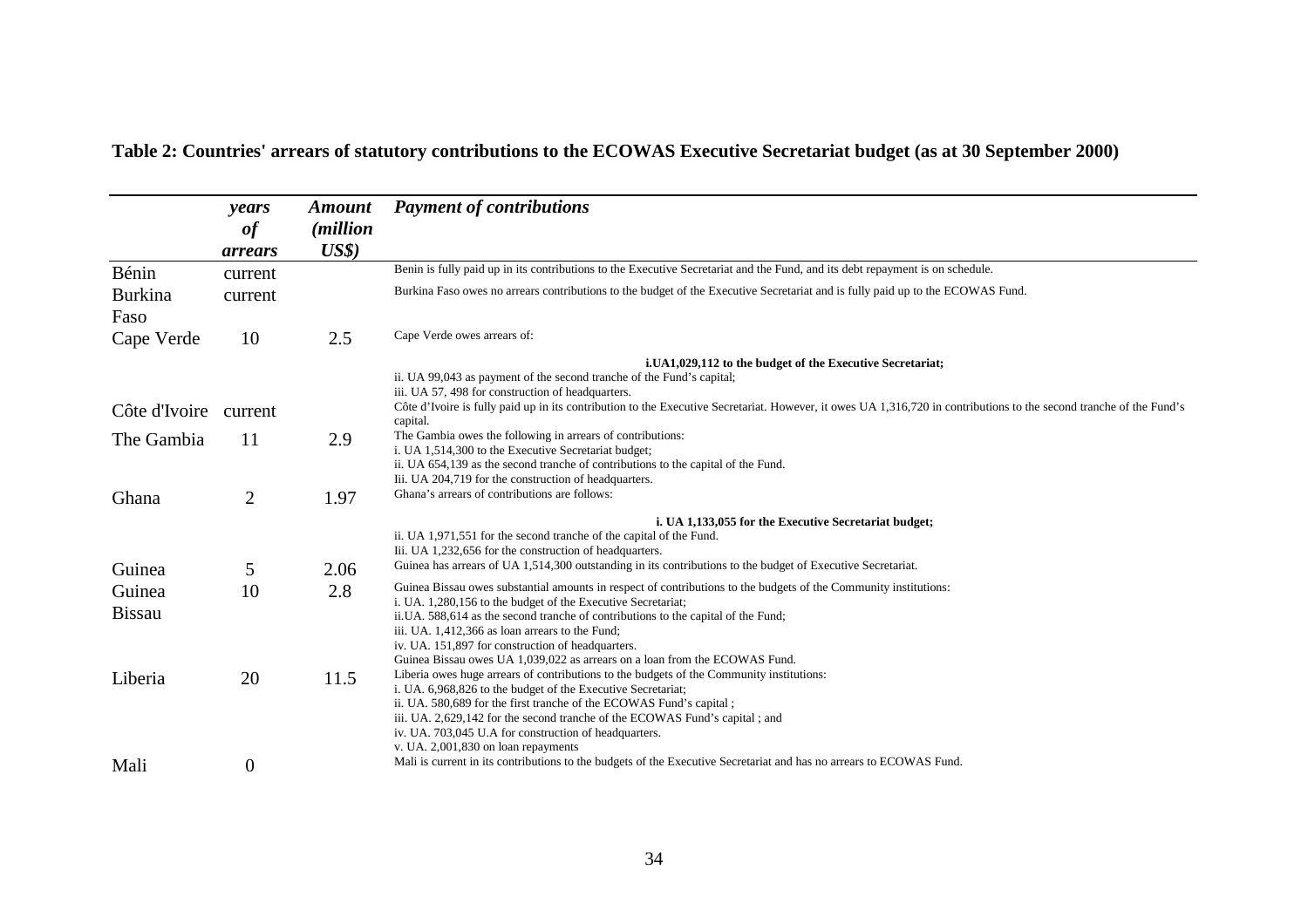| Niger        | 6        | 2.1  | Niger owes large amounts in respect of contributions to the budgets of the ECOWAS institutions:<br>i. U.A 1n424n307 to the budget of the Executive Secretariat;<br>ii. U.A 819,555 as the second tranche of contributions to the capital of the Fund;<br>iii. U.A 939,546 as arrears on loan repayments to the Fund;<br>iv. UA 152,072 foe the construction of headquarters.                                                                                                                                                                                                                                                                                                                  |
|--------------|----------|------|-----------------------------------------------------------------------------------------------------------------------------------------------------------------------------------------------------------------------------------------------------------------------------------------------------------------------------------------------------------------------------------------------------------------------------------------------------------------------------------------------------------------------------------------------------------------------------------------------------------------------------------------------------------------------------------------------|
| Nigeria      | current  |      | Nigeria is set up to date in its contributions to the Executive Secretariat and the Fund. The sum of UA 791,025 is outstanding as arrears of payment for a loan from<br>the ECOWAS Fund.                                                                                                                                                                                                                                                                                                                                                                                                                                                                                                      |
| Senegal      | 3        | 1.29 | Senegal is owing large amounts in respect of contributions to the ECOWAS institutions:<br>i. U.A 1,285,066 to the budget of the Executive Secretariat;<br>ii. U.A 2,119,010as the second tranche of contributions to the capital of the Fund;<br>iii. U.A 189,365 for the construction of headquarters.                                                                                                                                                                                                                                                                                                                                                                                       |
| Sierra Leone | 11       | 3.7  | Sierra Leone owes large amounts in respect of contributions to the budgets of ECOWAS institutions, as follows:                                                                                                                                                                                                                                                                                                                                                                                                                                                                                                                                                                                |
| Togo         | $\theta$ |      | i. U.A 2,339,610 to the budget of the Executive Secretariat;<br>ii. U.A 1,562,310 as the second tranche of contributions to the capital of the Fund;<br>iii. U.A 534,963 for the construction of headquarters.<br>Togo is owing UA 1,376,859 in contributions to the budget of Executive Secretariat and UA 103,637 as arrears in repayment of a loan from the ECOWAS Fund.<br>large amounts in respect of contributions to the budgets of ECOWAS institutions, as follows:<br>i. U.A 2,339,610 to the budget of the Executive Secretariat;<br>ii. U.A 1,562,310 as the second tranche of contributions to the capital of the Fund;<br>iii. U.A 534,963 for the construction of headquarters. |
| Total        |          | 35.2 |                                                                                                                                                                                                                                                                                                                                                                                                                                                                                                                                                                                                                                                                                               |

Total 35.2 Source: ECOWAS (2000) Annual Report; ECOWAS Executive Secretariat, http://www.ecowas.int/sitecedeao/pays/web/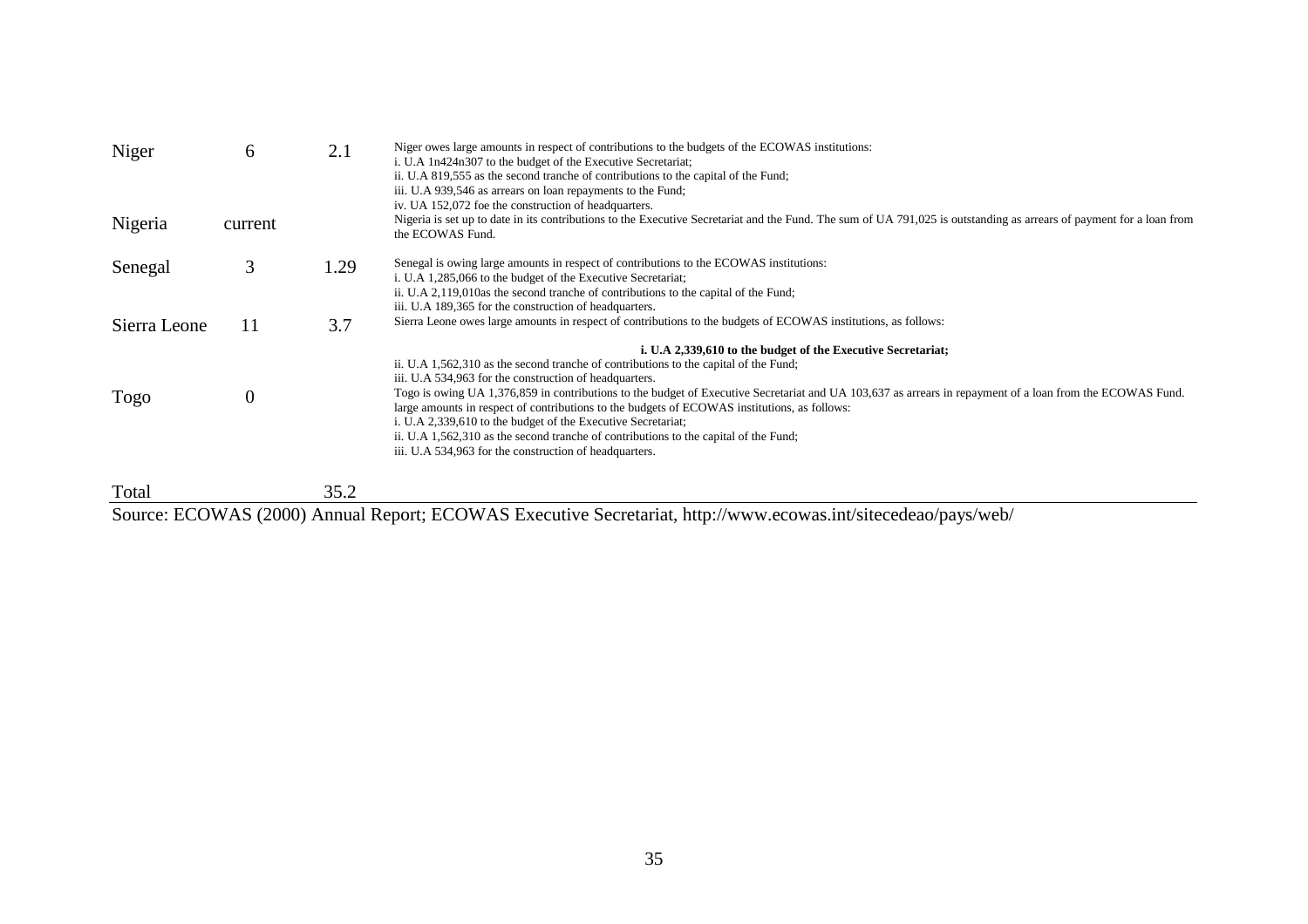| <b>Economy 1999</b>                                       |      | <b>Benin Burki</b> | Cape             |              |                 |                  |                  |                  |                       |      |        |         |      | Cote Gamb Ghan Guine Guine Liberi Mali Niger Nigeri Seneg Sierra Togo |      |
|-----------------------------------------------------------|------|--------------------|------------------|--------------|-----------------|------------------|------------------|------------------|-----------------------|------|--------|---------|------|-----------------------------------------------------------------------|------|
|                                                           |      | na                 |                  | Verde d'Ivoi | ia              | $\boldsymbol{a}$ | $\boldsymbol{a}$ | $\boldsymbol{a}$ | a                     |      |        | a       | al   | Leone                                                                 |      |
|                                                           |      | <b>Faso</b>        |                  | re           |                 |                  |                  | <b>Bissa</b>     |                       |      |        |         |      |                                                                       |      |
|                                                           |      |                    |                  |              |                 |                  |                  | u                |                       |      |        |         |      |                                                                       |      |
| Population, total (million)                               | 6.1  | 11                 | 0.427<br>8       | 15.5         | 1.3             | 18.8             | 7.3              | 1.2              | 3                     | 10.6 | 10.5   | 123.9   | 9.3  | 4.9                                                                   | 4.6  |
| GNI, Atlas method (million)<br>current US\$)              | 2.3  | 2.6                | 0.569<br>5       |              | 10.4 0.414<br>5 | 7.5              | 3.6              | 0.194<br>4       | $\ddot{\phantom{a}}$  | 2.6  | 2      | 31.6    | 4.7  | 0.652                                                                 | 1.4  |
| GNI per capita, Atlas method<br>(current US\$)            | 380  | 240                | 1,330.<br>$_{0}$ | 670          | 330             | 400              | 490              | 160              | $\ddotsc$             | 240  | 190    | 260     | 500  | 130                                                                   | 310  |
| GDP growth (annual %)                                     | 5    | 5.8                | 8                | 2.8          | 6.4             | 4.4              | 3.3              | 7.8              | $\ddot{\phantom{a}}$  | 5.5  | $-0.6$ |         | 5.1  | $-8.1$                                                                | 2.1  |
| Agriculture, value added (% of<br>GDP)                    | 37.9 | 31.3               | 12               | 26           | 31.4            | 35.6             | 23.9             | 62.3             | $\ddot{\phantom{a}}$  | 46.5 | 40.7   | 39*     | 18   | 42.6                                                                  | 41.3 |
| Industry, value added (% of GDP)                          | 13.8 | 28.3               | 16.4             | 26.4         | 13              | 25.3             | 37.4             | 11.8             | $\ddot{\phantom{a}}$  | 16.7 | 17.2   | $33.3*$ | 25.5 | 26.7                                                                  | 21   |
| Manufacturing (1997)                                      | 4.6  | 13.6               | 7.1              | 14.0         | 5.8             | 9.8              | 4.7              | 1.2              | 12.5                  | 8.8  | 3.9    | 3.9     | 19.6 | 5.7                                                                   | 6.8  |
| Services, etc., value added (% of<br>GDP)                 | 48.3 | 40.4               | 71.6             | 47.6         | 55.7            | 39.1             | 38.7             | 26               |                       | 36.8 | 42.1   | $27.6*$ | 56.4 | 30.7                                                                  | 37.7 |
| Exports of goods and services (%<br>of GDP)               | 16.7 | 11.3               | 23.2             | 44.3         | 50.5            | 33.5             | 21.4             | 25.6             | $\ddot{\phantom{a}}$  | 24.9 | 16     | 36.5    | 32.7 | 13.9                                                                  | 30.3 |
| Imports of goods and services (%<br>of GDP)               | 28   | 29.4               | 50.3             | 37.5         | 66.6            | 50.5             | 23.5             | 44               | $\ddotsc$             | 36   | 22.4   | 42.3    | 39.1 | 20.2                                                                  | 40.1 |
| Gross capital formation (% of<br>GDP)                     | 17.6 | 27.8               | 37.6             | 16.3         | 17.8            | 23.2             | 17.5             | 16.3             | $\ddotsc$             | 21.2 | 10.2   | 24.2    | 19   | 0.3                                                                   | 13.4 |
| Required growth to reduce poverty<br>headcount at 4% p.a. | 6.60 | 6.76               | 5.90             | 6.87         | 8.64            | 6.76             | 7.30             | 6.65             | $\dddot{\phantom{0}}$ | 7.74 | 9.75   | 853     | 6.30 | 6.58                                                                  | 8.16 |

### <span id="page-37-0"></span>**Table 3: ECOWAS countries: Main Economic Indicators (1999)**

Note: \*1998, \*\*1995.

Source: World Development Indicators database, April 2001, ECA Annual Report, 1999.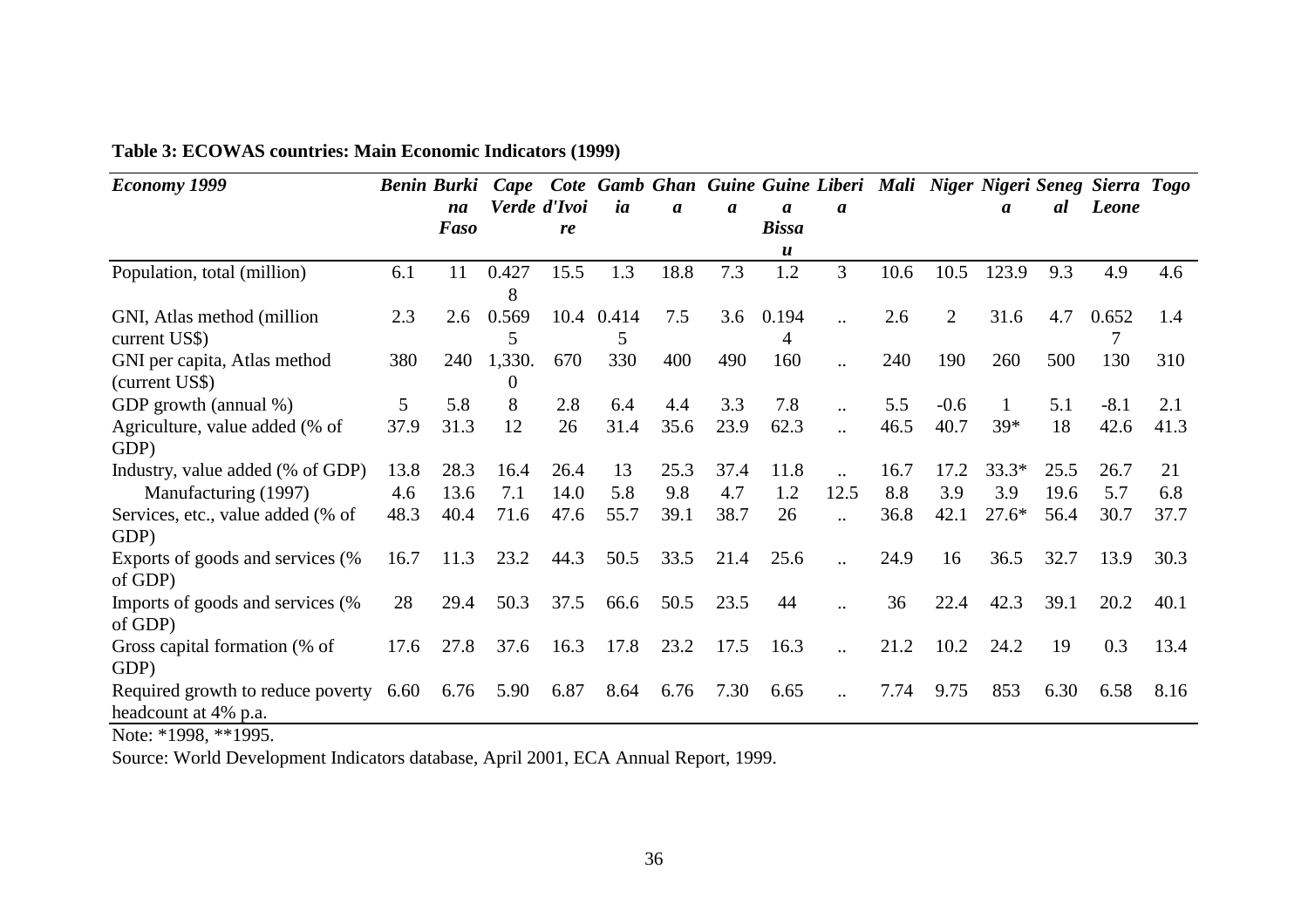# <span id="page-38-0"></span>**Table 4: Market Shares by Region (% share by region and major trading**

**partner)**

#### **UEMOA**

|                             |                | <b>Exports</b> |      |      | Imports |                |
|-----------------------------|----------------|----------------|------|------|---------|----------------|
|                             | 1990           | 1995           | 1999 | 1990 | 1995    | 1999           |
| Industrialised              | 61             | 60             | 49   | 60   | 57      | 50             |
| Countries                   |                |                |      |      |         |                |
| US                          | 5              | 4              | 6    | 4    | 5       | 3              |
| Japan                       | $\overline{2}$ | 1              | 1    | 3    | 4       | $\overline{2}$ |
| EU                          | 52             | 53             | 40   | 51   | 47      | 43             |
| France                      | 15             | 18             | 13   | 28   | 26      | 23             |
| Italy                       | 8              | 8              | 6    | 4    | 3       | 4              |
| Spain                       | 4              | 4              | 4    | 3    | 3       | 3              |
| <b>Developing Countries</b> | 35             | 39             | 48   | 36   | 41      | 48             |
| Africa                      | 26             | 22             | 27   | 22   | 22      | 25             |
| Asia                        | 8              | 11             | 11   | 12   | 14      | 16             |
| <b>UEMOA</b>                | 12             | 10             | 12   | 10   | 6       | 10             |

# **ECOWAS**

|                                                                                                                                              |      | <b>Exports</b> |                |      | Imports |      |
|----------------------------------------------------------------------------------------------------------------------------------------------|------|----------------|----------------|------|---------|------|
|                                                                                                                                              | 1990 | 1995           | 1999           | 1990 | 1995    | 1999 |
| Industrialised                                                                                                                               | 83   | 73             | 60             | 66   | 63      | 55   |
| Countries                                                                                                                                    |      |                |                |      |         |      |
| US                                                                                                                                           | 27   | 25             | 23             | 6    | 6       | 6    |
| Japan                                                                                                                                        | 1    |                | $\overline{2}$ | 9    | 11      | 6    |
| EU                                                                                                                                           | 47   | 43             | 32             | 49   | 44      | 41   |
| France                                                                                                                                       | 8    | 9              | 8              | 15   | 14      | 13   |
| Italy                                                                                                                                        | 5    | 4              | 4              | 4    | 5       | 4    |
| Spain                                                                                                                                        |      | 7              | 6              | 3    | 2       | 3    |
| <b>Developing Countries</b>                                                                                                                  | 16   | 26             | 38             | 32   | 36      | 44   |
| Africa                                                                                                                                       | 9    | 13             | 16             | 10   | 12      | 15   |
| Asia                                                                                                                                         | 3    | 8              | 13             | 15   | 18      | 21   |
| <b>ECOWAS</b>                                                                                                                                |      | 10             | 12             | 9    | 9       | 12   |
| $\Gamma$ expect $\mathbf{M}\mathbf{E}$ $\mathbf{D}$ is the $\mathbf{L}$ $\mathbf{F}$ and $\mathbf{L}$ $\mathbf{L}$ $\mathbf{L}$ $\mathbf{L}$ |      |                |                |      |         |      |

Source: IMF, *Direction of Trade Statistics*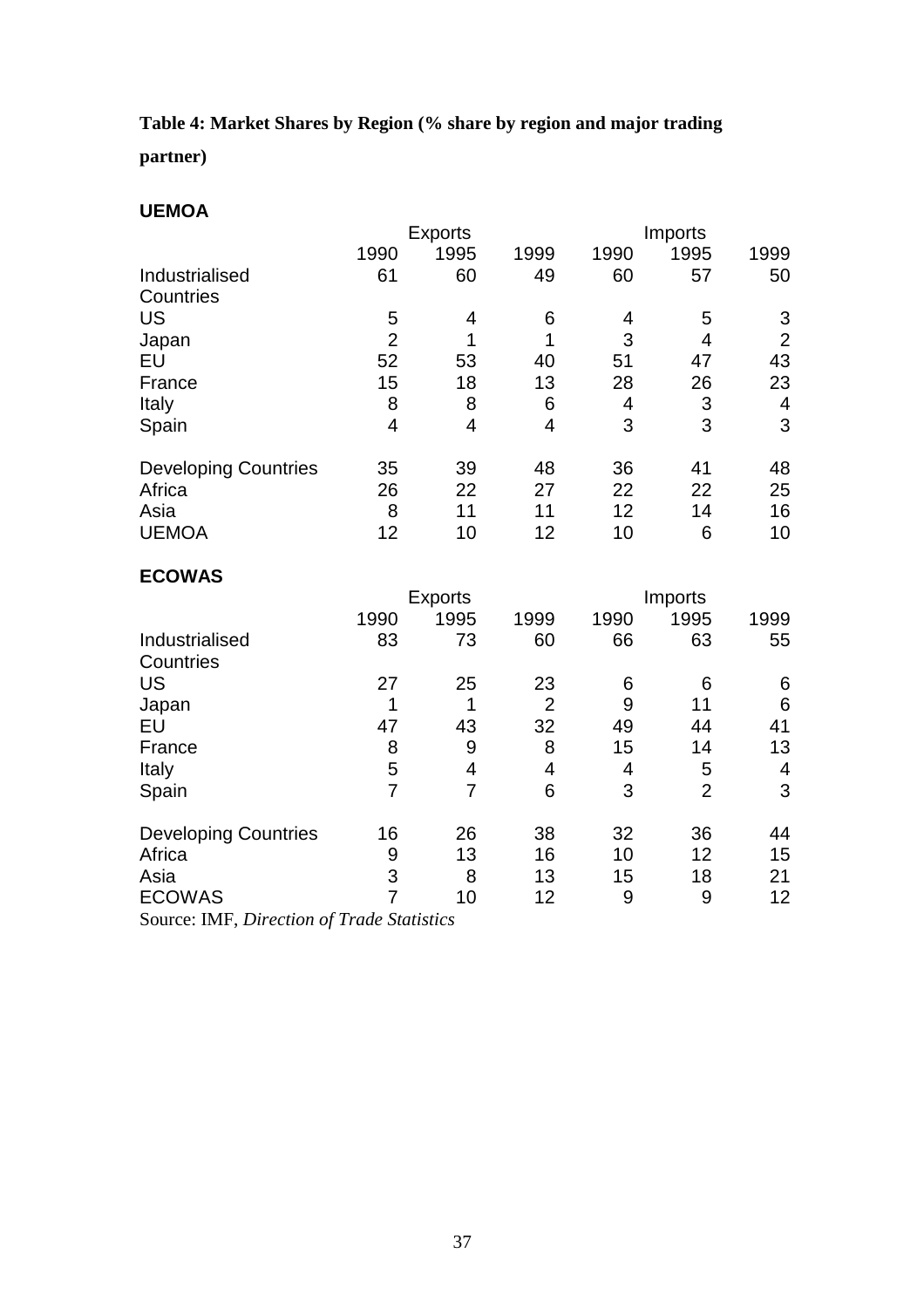### <span id="page-39-0"></span>**Table 5: Intensities**

| Share of<br>region in<br>world's                   |       | <b>Exports</b> |       |      | Imports |      |
|----------------------------------------------------|-------|----------------|-------|------|---------|------|
|                                                    | 1990  | 1995           | 1999  | 1990 | 1995    | 1999 |
| <b>UEMOA</b>                                       | 0.14  | 0.11           | 0.12  | 0.19 | 0.15    | 0.16 |
| <b>ECOWAS</b>                                      | 0.66  | 0.41           | 0.38  | 0.58 | 0.45    | 0.43 |
| Export<br>Intensities                              | 1990  | 1995           | 1999  |      |         |      |
| <b>UEMOA</b>                                       | 64.46 | 64.95          | 75.90 |      |         |      |
| <b>ECOWAS</b>                                      | 12.04 | 21.65          | 28.01 |      |         |      |
| Import<br><b>Intensities</b>                       | 1990  | 1995           | 1999  |      |         |      |
| <b>UEMOA</b>                                       | 68.56 | 58.77          | 84.09 |      |         |      |
| <b>ECOWAS</b>                                      | 13.95 | 22.81          | 30.99 |      |         |      |
| Calculated from IMF, Direction of Trade Statistics |       |                |       |      |         |      |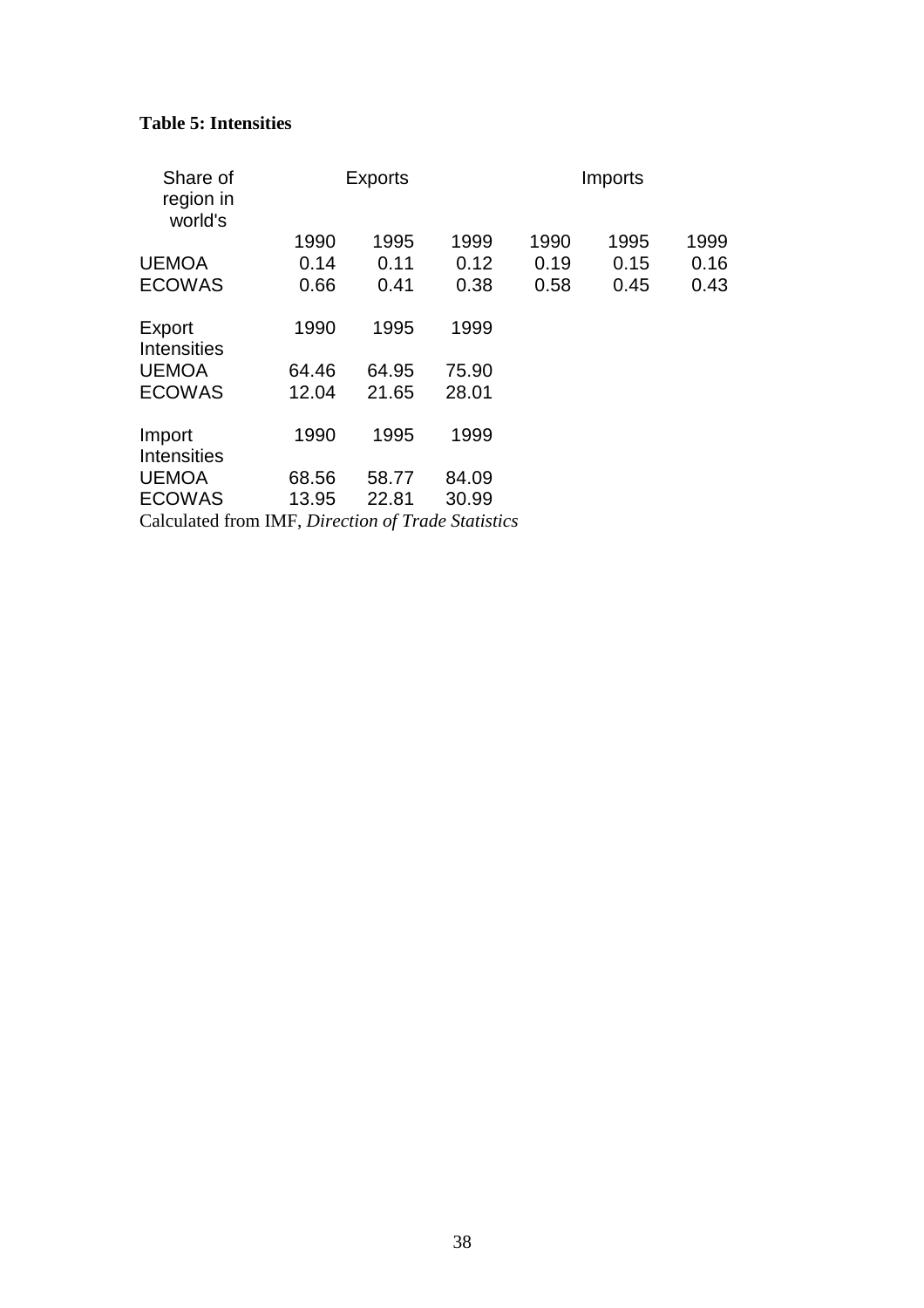# <span id="page-40-0"></span>**Table 6: Comparisons of Market (%)**

| <b>Ratios</b>       |    | Exports     |     |     | <b>Imports</b> |                |
|---------------------|----|-------------|-----|-----|----------------|----------------|
| <b>UEMOA/ECOWAS</b> |    |             |     |     |                |                |
| <b>Benin</b>        | 51 | 45          | 100 | 81  | 67             | 84             |
| <b>Burkina Faso</b> | 92 | 91          | 50  | 100 | 73             | 90             |
| Cote d'Ivoire       | 64 | 58          | 60  | 8   | 6              | 10             |
| Guinea Bissau       | 85 | 100         | 100 | 98  | 100            | 100            |
| Mali                | 99 | 67          | 71  | 92  | 100            | 99             |
| Niger               | 38 | 28          | 11  | 86  | 48             | 68             |
| Senegal             | 80 | 68          | 70  | 53  | 29             | 30             |
| Togo                | 85 | 19          | 56  | 79  | 23             | 22             |
| <b>France/EU</b>    |    |             |     |     |                |                |
| <b>Benin</b>        | 3  | 20          | 10  | 47  | 62             | 49             |
| <b>Burkina Faso</b> | 55 | 54          | 26  | 64  | 57             | 62             |
| Cape Verde          | 5  | $\mathbf 0$ | 0   | 6   | 8              | 5              |
| Cote d'Ivoire       | 14 | 32          | 31  | 55  | 54             | 54             |
| Gambia              | 6  | 38          | 0   | 20  | 16             | 14             |
| Ghana               | 6  | 15          | 9   | 8   | 8              | 20             |
| Guinea              | 17 | 14          | 13  | 49  | 46             | 44             |
| Guinea Bissau       | 3  | 0           | 14  | 10  | 9              | 9              |
| Liberia             | 8  | 4           | 6   | 24  | 22             | $\overline{7}$ |
| Mali                | 22 | 1           | 7   | 54  | 57             | 58             |
| Niger               | 89 | 91          | 92  | 57  | 67             | 65             |
| Nigeria             | 17 | 18          | 26  | 16  | 16             | 18             |
| Senegal             | 59 | 47          | 39  | 59  | 59             | 55             |
| Sierra Leone        | 3  | 0           | 0   | 11  | 11             | 3              |
| Togo                | 26 | 28          | 22  | 47  | 40             | 45             |

Source: IMF, *Direction of Trade Statistics*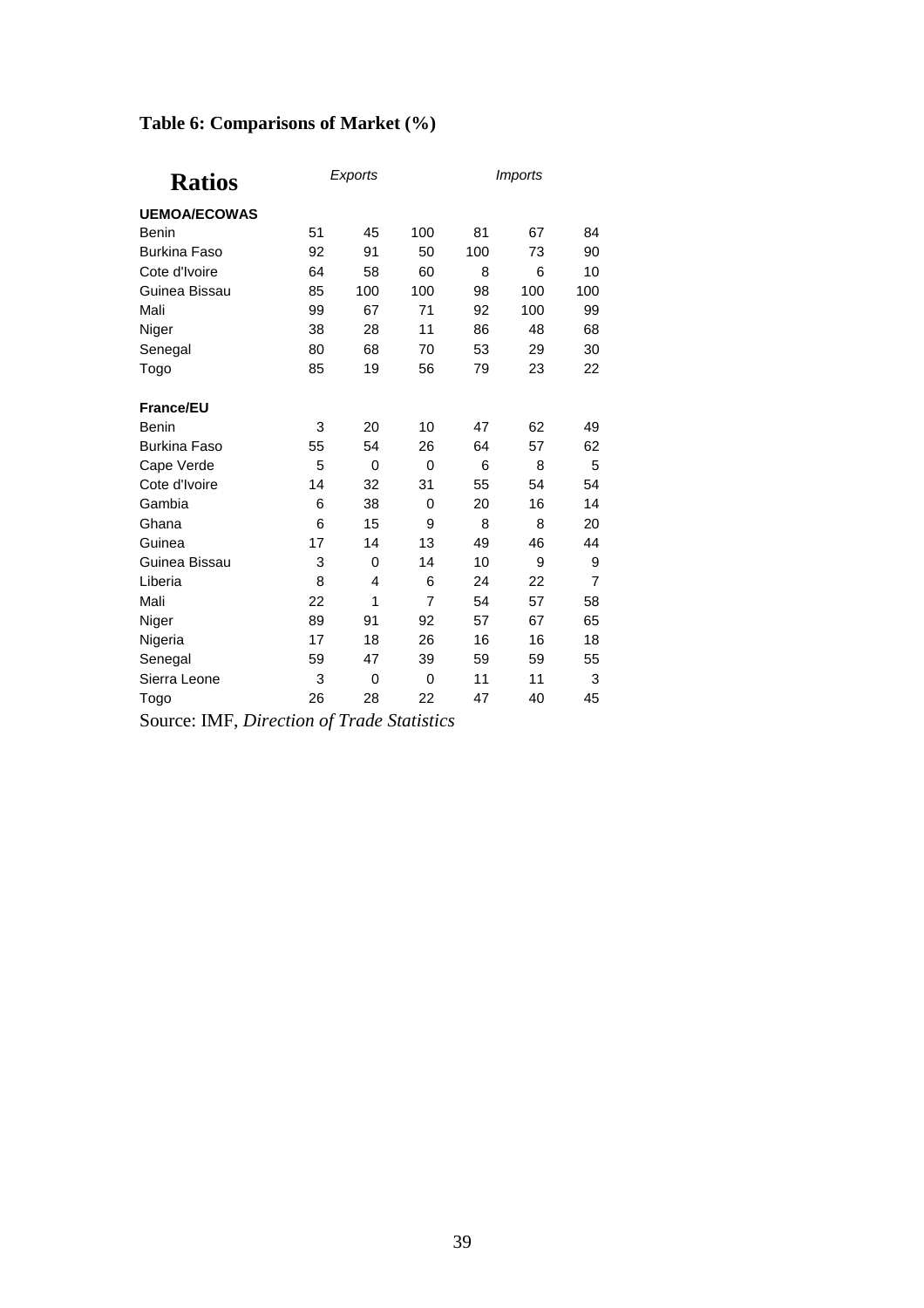<span id="page-41-0"></span>**Table 7: UEMOA Direction of Trade (% share by regions and major partners)**

| <b>Benin</b>            |                |                |      |                |                |                          |
|-------------------------|----------------|----------------|------|----------------|----------------|--------------------------|
|                         |                | <b>Exports</b> |      |                | Imports        |                          |
|                         | 1990           | 1995           | 1999 | 1990           | 1995           | 1999                     |
| Industrialised          | 59             | 34             | 21   | 51             | 60             | 54                       |
| Countries               |                |                |      |                |                |                          |
| <b>US</b>               | 17             | 1              | 4    | 5              | 6              | 5                        |
| Japan                   | 0              | 0              | 0    | $\overline{2}$ | 4              | 3                        |
| EU                      | 42             | 32             | 14   | 44             | 50             | 45                       |
| France                  | 1              | 6              | 1    | 20             | 31             | 22                       |
| Italy                   | 8              | 4              | 4    | 3              | $\overline{2}$ | $\overline{4}$           |
| Netherlands             | 3              | 1              | 0    | 8              | 5              | 5                        |
| Spain                   | 8              | $\overline{2}$ | 3    | 1              | 3              | $\overline{\mathcal{A}}$ |
| <b>UK</b>               | $\overline{2}$ | 1              | 1    | $\overline{2}$ | 3              | $\overline{4}$           |
| Developing<br>Countries | 40             | 61             | 79   | 45             | 39             | 46                       |
| Africa                  | 19             | 17             | 8    | 9              | 19             | 25                       |
| Asia                    | 11             | 23             | 44   | 35             | 17             | 14                       |
| <b>UEMOA</b>            | $\overline{7}$ | 3              | 5    | 6              | 6              | 19                       |
| <b>ECOWAS</b>           | 13             | 6              | 5    | 7              | 10             | 22                       |
| Cote d'Ivoire           | 4              | 1              | 1    | 3              | 3              | 10                       |
| <b>Brazil</b>           | 0              | 19             | 20   | $\mathbf 0$    | $\overline{0}$ | 1                        |
| India                   | 1              | 6              | 15   | $\overline{c}$ |                | $\overline{2}$           |
| China, PR               | 0              | $\overline{2}$ | 1    | $\overline{2}$ | 3              | 5                        |

# **Burkina Faso**

|                         |      | <b>Exports</b> |                |                | Imports        |                |
|-------------------------|------|----------------|----------------|----------------|----------------|----------------|
|                         | 1990 | 1995           | 1999           | 1990           | 1995           | 1999           |
| Industrialised          | 57   | 48             | 43             | 57             | 58             | 39             |
| Countries               |      |                |                |                |                |                |
| US                      | 1    | 0              | $\overline{2}$ | 3              | 5              | 2              |
| Japan                   | 5    | 3              | 4              | 4              | 7              | $\overline{2}$ |
| EU                      | 51   | 28             | 36             | 50             | 45             | 36             |
| France                  | 28   | 15             | 9              | 32             | 26             | 22             |
| Italy                   | 7    | 9              | 11             | 5              | 3              | $\overline{2}$ |
| UK                      | 1    | $\overline{0}$ | 1              | $\overline{2}$ | $\overline{2}$ | $\overline{2}$ |
| Developing<br>Countries | 41   | 52             | 57             | 42             | 42             | 59             |
| Africa                  | 22   | 34             | 14             | 32             | 30             | 29             |
| Asia                    | 19   | 18             | 18             | 8              | 8              | 5              |
| <b>UEMOA</b>            | 10   | 26             | 5              | 31             | 18             | 26             |
| <b>ECOWAS</b>           | 11   | 28             | 9              | 31             | 25             | 29             |
| Cote d'Ivoire           | 1    | 21             | 0              | 26             | 16             | 24             |
| Venezuela               | 0    | 0              | 16             | 0              | 1              | 20             |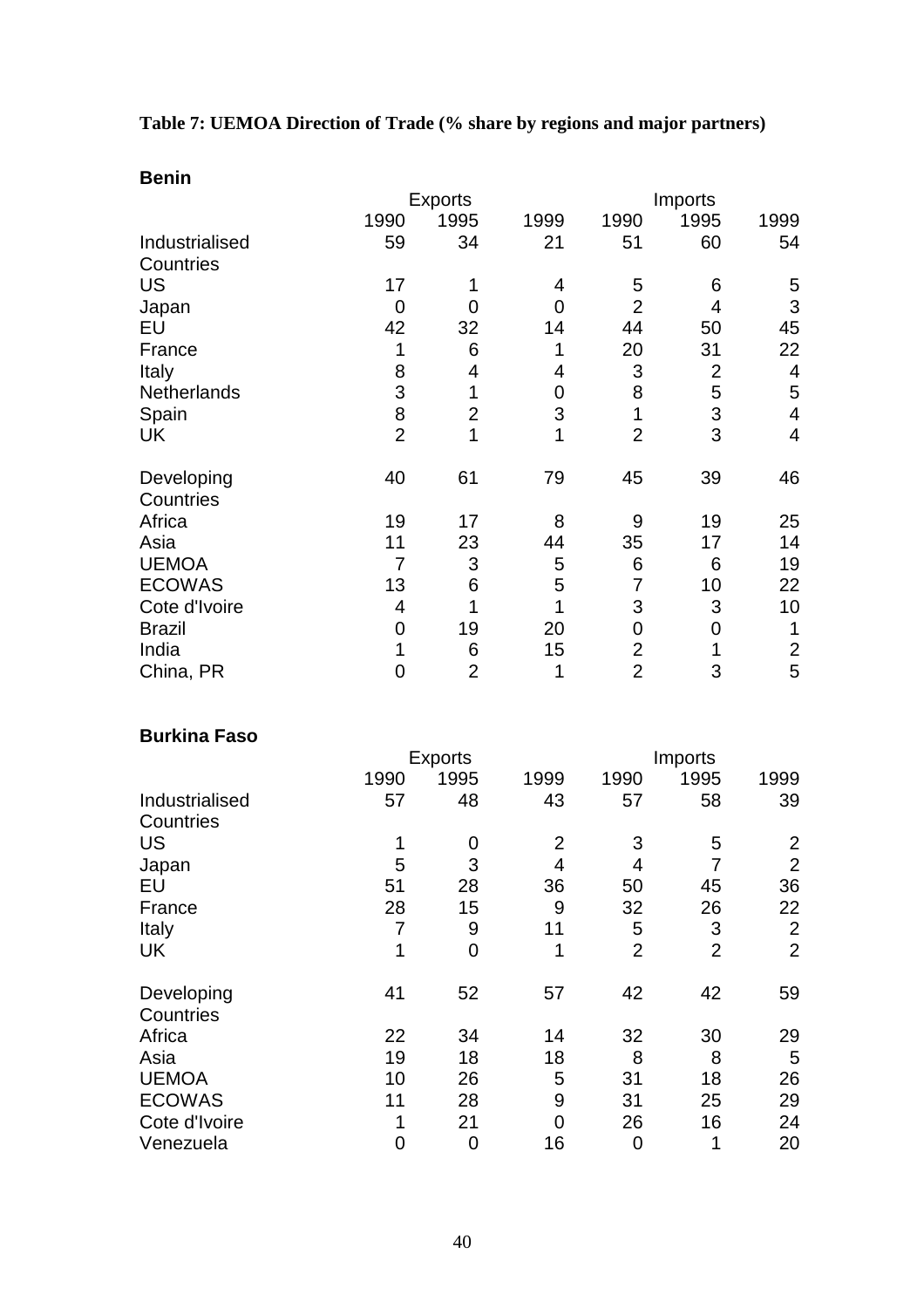# **Cote d'Ivoire**

|                     |                         | <b>Exports</b> |                |                | Imports        |                |
|---------------------|-------------------------|----------------|----------------|----------------|----------------|----------------|
|                     | 1990                    | 1995           | 1999           | 1990           | 1995           | 1999           |
| Industrialised      | 61                      | 67             | 53             | 59             | 68             | 58             |
| Countries           |                         |                |                |                |                |                |
| <b>US</b>           | 6                       | 4              | 8              | 5              | 5              | 4              |
| Japan               | $\overline{2}$          | 1              | $\overline{0}$ | $\overline{2}$ | 4              | $\overline{2}$ |
| EU                  | 53                      | 62             | 43             | 50             | 56             | 49             |
| France              | $\overline{7}$          | 20             | 13             | 28             | 31             | 26             |
| Germany             | 7                       | 6              | 7              | 4              | 5              | 4              |
| Italy               | 9                       | 8              | 5              | 3              | 4              | 5              |
| Netherlands         | 15                      | 14             | 7              | 4              | 3              | $\mathbf 2$    |
| <b>UK</b>           | 3                       | 4              | 3              | $\overline{2}$ | $\overline{2}$ | 3              |
| Developing          | 37                      | 32             | 44             | 38             | 32             | 41             |
| Countries           |                         |                |                |                |                |                |
| Africa              | 32                      | 23             | 29             | 30             | 17             | 14             |
| Asia                | 3                       | 4              | 4              | 5              | 8              | 18             |
| <b>UEMOA</b>        | 16                      | 11             | 14             | $\overline{2}$ | 1              | 1              |
| <b>ECOWAS</b>       | 25                      | 18             | 23             | 27             | 14             | 13             |
| China PR            | $\mathbf 0$             | 0              | $\mathbf 0$    | 0              | $\overline{2}$ | 7              |
| <b>Burkina Faso</b> | 4                       | 3              | 4              | 0              | $\overline{0}$ | 0              |
| Ghana               | 3                       | $\overline{2}$ | 6              | 0              | 0              | 0              |
| Mali                | $\overline{\mathbf{4}}$ | $\overline{4}$ | 5              | 1              | 0              | 0              |
| Nigeria             | $\overline{2}$          | $\overline{2}$ | 1              | 23             | 12             | 10             |

# **Senegal**

|                |                | <b>Exports</b> |      |                | Imports        |                |
|----------------|----------------|----------------|------|----------------|----------------|----------------|
|                | 1990           | 1995           | 1999 | 1990           | 1995           | 1999           |
| Industrialised | 61             | 35             | 46   | 71             | 63             | 64             |
| Countries      |                |                |      |                |                |                |
| <b>US</b>      | 1              | 0              | 0    | 4              | 6              | 4              |
| Japan          | $\overline{2}$ | 1              | 3    | 3              | 4              | 3              |
| EU             | 57             | 33             | 42   | 63             | 52             | 55             |
| France         | 33             | 16             | 17   | 37             | 31             | 30             |
| Italy          | 9              | 10             | 12   | 6              | 3              | 6              |
| UK             | 1              | 1              | 1    | $\overline{2}$ | $\overline{2}$ | $\overline{2}$ |
| Developing     | 32             | 57             | 46   | 25             | 37             | 36             |
| Countries      |                |                |      |                |                |                |
| Africa         | 17             | 26             | 27   | 14             | 14             | 14             |
| Asia           | 14             | 28             | 18   | 8              | 14             | 16             |
| <b>UEMOA</b>   | 9              | 14             | 10   | 5              | 3              | 3              |
| <b>ECOWAS</b>  | 11             | 20             | 15   | 9              | 9              | 10             |
| India          | 11             | 22             | 16   | $\mathbf 0$    | 4              | 3              |
| Nigeria        | $\overline{0}$ | 3              | 0    | $\overline{4}$ | 6              | $\overline{7}$ |
| Togo           |                |                |      |                |                |                |
|                |                | <b>Exports</b> |      |                | Imports        |                |
|                | 1990           | 1995           | 1999 | 1990           | 1995           | 1999           |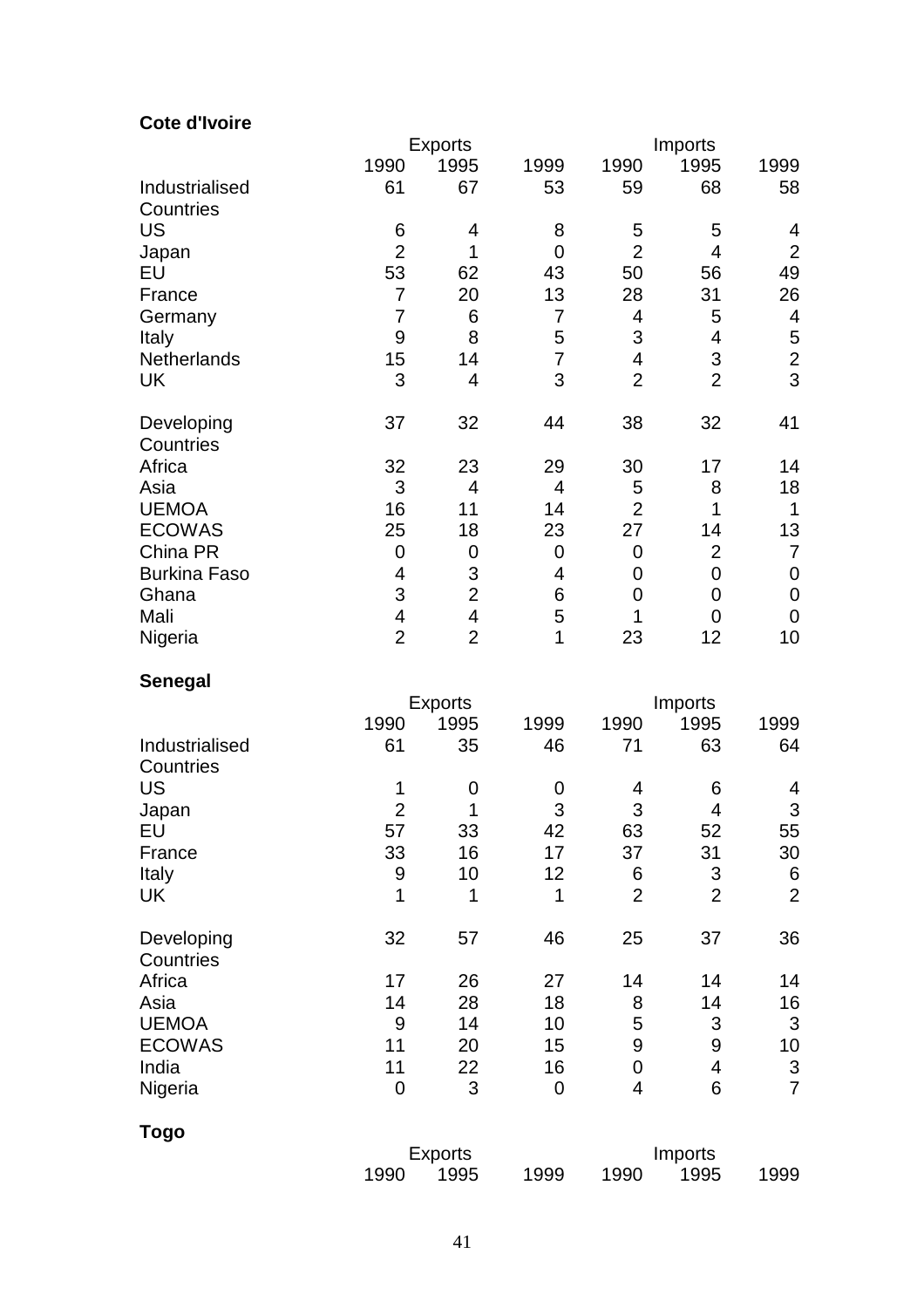| Industrialised<br>Countries | 53             | 43             | 23             | 54             | 35             | 31             |
|-----------------------------|----------------|----------------|----------------|----------------|----------------|----------------|
| <b>US</b>                   | 1              | 8              |                | 4              | $\overline{2}$ | $\overline{2}$ |
| Japan                       | 0              | $\overline{0}$ |                | 3              | $\overline{2}$ | $\overline{2}$ |
| EU                          | 37             | 22             | 15             | 45             | 31             | 26             |
| France                      | 10             | 6              | 3              | 21             | 12             | 12             |
| <b>UK</b>                   | $\overline{2}$ | $\mathbf 1$    | $\overline{0}$ | 3              | $\overline{2}$ | 3              |
| Developing<br>Countries     | 38             | 54             | 73             | 45             | 65             | 68             |
| Africa                      | 15             | 17             | 30             | 16             | 28             | 37             |
| Asia                        | 14             | 28             | 29             | 27             | 36             | 30             |
| <b>UEMOA</b>                | 9              | $\overline{2}$ | 14             | 11             | 6              | 8              |
| <b>ECOWAS</b>               | 10             | 12             | 25             | 14             | 25             | 35             |
| China, PR                   | 1              | 0              | 0              | 4              | 13             | 7              |
| <b>HK</b>                   | 0              |                | 0              | 6              | 6              | 5              |
| Thailand                    | 0              | 3              | 0              | 5              | 5              | 5              |
| <b>Benin</b>                | 3              | 0              | 10             | 0              | 0              | 0              |
| Ghana                       | 1              | 3              | 4              | $\overline{2}$ | 17             | 25             |

#### **Mali**

|                         |                | <b>Exports</b> |                |                | Imports        |                |
|-------------------------|----------------|----------------|----------------|----------------|----------------|----------------|
|                         | 1990           | 1995           | 1999           | 1990           | 1995           | 1999           |
| Industrialised          | 40             | 39             | 43             | 53             | 40             | 35             |
| Countries               |                |                |                |                |                |                |
| <b>US</b>               |                | $\overline{2}$ | 3              | $\overline{2}$ | 3              | 3              |
| Japan                   |                |                | 0              | $\overline{2}$ | $\overline{2}$ |                |
| EU                      | 32             | 33             | 30             | 48             | 34             | 31             |
| France                  | 7              | $\overline{0}$ | $\overline{2}$ | 26             | 19             | 18             |
| Italy                   | 3              | 7              | 12             | 3              | 1              | 1              |
| <b>UK</b>               | 1              | 0              | $\overline{2}$ | 3              | 4              | $\overline{2}$ |
| Developing<br>Countries | 48             | 60             | 55             | 42             | 56             | 60             |
| Africa                  | 25             | 8              | 9              | 32             | 46             | 51             |
| Asia                    | 23             | 41             | 39             | 6              | 8              | 7              |
| <b>UEMOA</b>            | 6              | $\overline{2}$ | $\overline{2}$ | 29             | 22             | 24             |
| <b>ECOWAS</b>           | 6              | 3              | 3              | 31             | 22             | 24             |
| Cote d'Ivoire           | 4              |                | 1              | 23             | 17             | 20             |
| Korea                   | 3              | 0              | 9              | $\overline{0}$ | 0              | 0              |
| Thailand                | $\overline{2}$ | 19             | 10             | 0              |                | 0              |

#### **Guinea Bissau**

|                | <b>Exports</b> |      |      | Imports |      |      |
|----------------|----------------|------|------|---------|------|------|
|                | 1990           | 1995 | 1999 | 1990    | 1995 | 1999 |
| Industrialised | 30             | 56   | 10   |         | 56   | 46   |
| Countries      |                |      |      |         |      |      |
| US             |                |      |      |         |      |      |
| Japan          |                |      |      | 11      |      |      |
| EU             | 29             | 54   | 9    | 59      | 48   | 41   |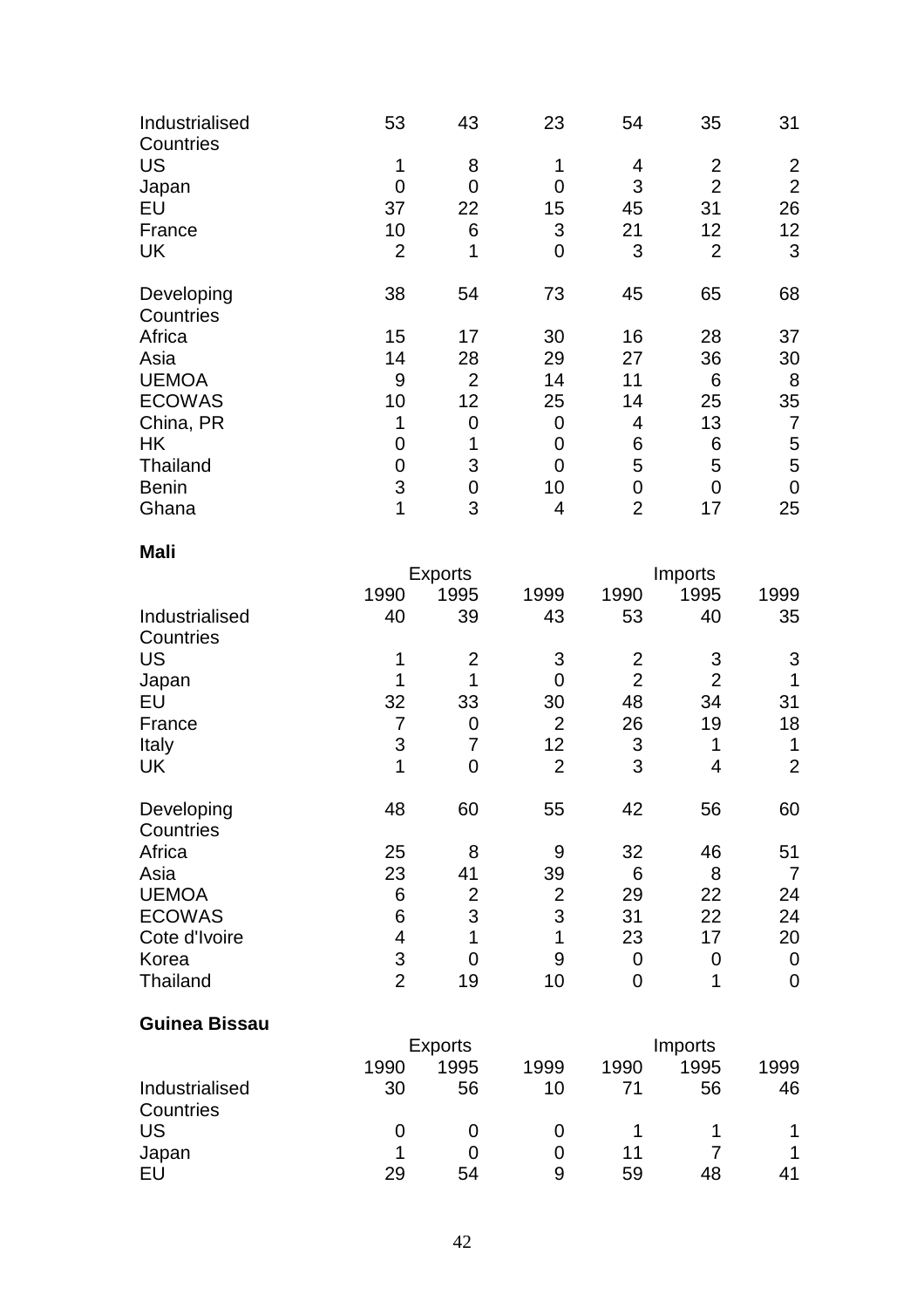| France<br>Italy<br>Spain | 4<br>0 | 0<br>10<br>38 | 5              | 6<br>5<br>-1 | 4<br>4 | 4  |
|--------------------------|--------|---------------|----------------|--------------|--------|----|
| Developing<br>Countries  | 70     | 44            | 89             | 22           | 41     | 43 |
| Africa                   | 6      | 2             | 4              | 15           | 4      | 16 |
| Asia                     | 61     | 41            | 65             | 8            | 36     | 24 |
| <b>UEMOA</b>             | 5      |               | $\overline{2}$ | 11           | 4      | 16 |
| <b>ECOWAS</b>            | 6      |               | $\overline{2}$ | 11           | 4      | 16 |

| <b>Niger</b>   |      |                |             |      |         |                |
|----------------|------|----------------|-------------|------|---------|----------------|
|                |      | <b>Exports</b> |             |      | Imports |                |
|                | 1990 | 1995           | 1999        | 1990 | 1995    | 1999           |
| Industrialised | 90   | 80             | 67          | 57   | 50      | 44             |
| Countries      |      |                |             |      |         |                |
| <b>US</b>      | 15   | 0              | 0           | 3    | 6       | 3              |
| Japan          | 0    | 22             | 18          | 4    | 6       | 6              |
| EU             | 74   | 58             | 49          | 49   | 37      | 35             |
| France         | 66   | 52             | 45          | 28   | 25      | 23             |
| Italy          | 1    | 0              | 0           | 4    | 1       | $\overline{2}$ |
| Spain          | 5    | 5              | 4           | 1    | 1       | 1              |
| Developing     | 10   | 20             | 33          | 20   | 36      | 51             |
| Countries      |      |                |             |      |         |                |
| Africa         | 9    | 20             | 33          | 14   | 27      | 32             |
| Asia           |      | $\mathbf 0$    | $\mathbf 0$ | 4    |         | 15             |
| <b>UEMOA</b>   | 3    | 5              | 3           | 11   | 12      | 21             |
| <b>ECOWAS</b>  | 8    | 19             | 32          | 13   | 25      | 30             |

Source: IMF, *Direction of Trade Statistics*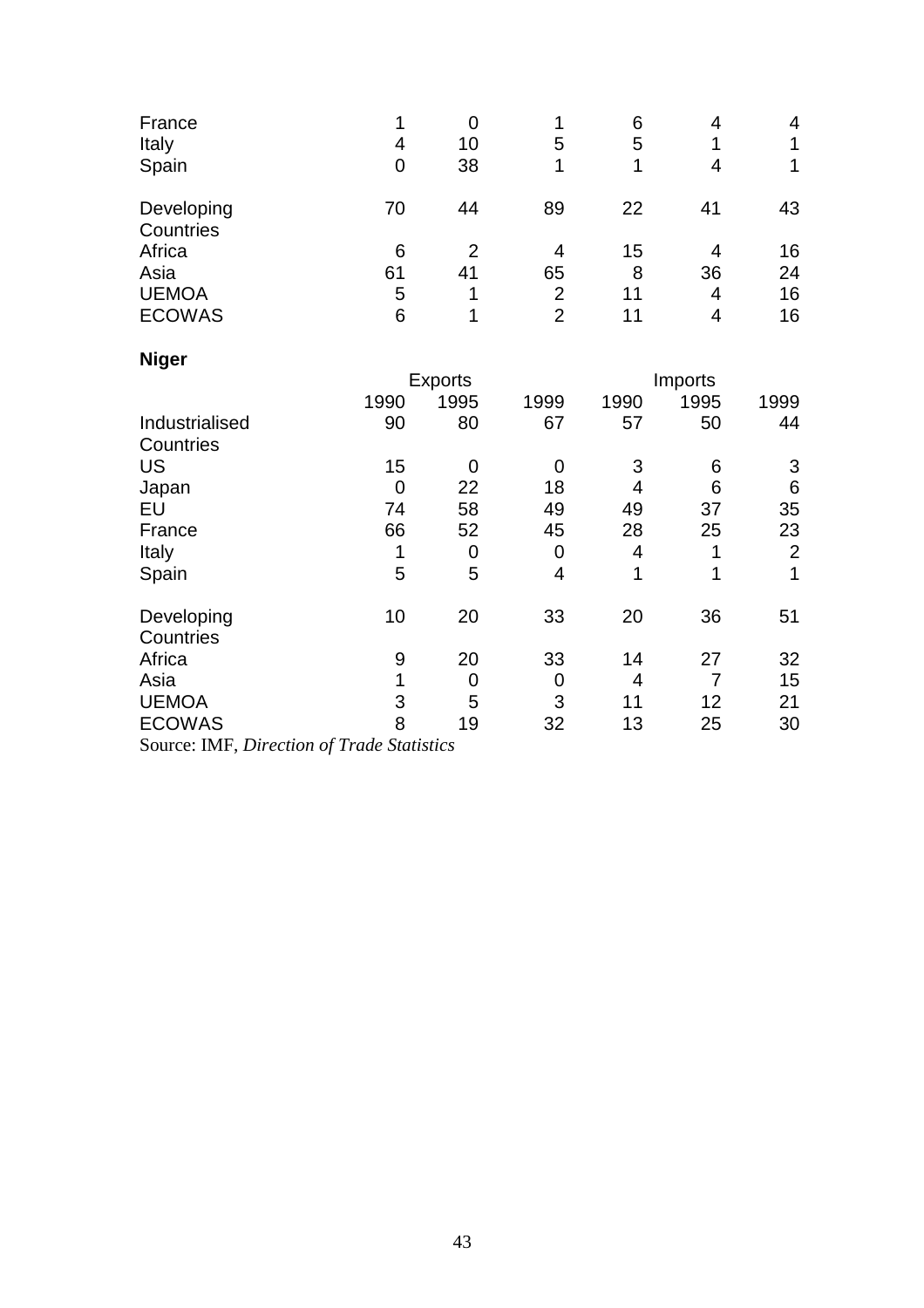<span id="page-45-0"></span>**Table 8: Non-UEMOA members of ECOWAS Direction of Trade (% share by regions and major partners)**

| ∙nan<br>r |
|-----------|
|-----------|

|                             |                | <b>Exports</b>      |                     |                          | Imports         |                         |  |
|-----------------------------|----------------|---------------------|---------------------|--------------------------|-----------------|-------------------------|--|
|                             | 1990           | 1995                | 1999                | 1990                     | 1995            | 1999                    |  |
| Industrialised              | 84             | 70                  | 61                  | 66                       | 58              | 53                      |  |
| Countries                   |                |                     |                     |                          |                 |                         |  |
| <b>US</b>                   | 13             | 11                  | 9<br>3              | 10                       | 7               | 8                       |  |
| Japan                       | 5<br>63        | 4                   |                     | 5                        | 4               | 3                       |  |
| EU                          | $\overline{4}$ | 52<br>8             | 46<br>4             | 46                       | 44<br>4         | 39                      |  |
| France                      | 32             | 12                  | 5                   | 3<br>9                   | 8               | $\bf 8$                 |  |
| Germany                     | $\overline{2}$ | 4                   | 9                   | $\overline{\mathbf{4}}$  | 4               | 6<br>4                  |  |
| Italy<br>Netherlands        | 5              | 3                   | $\overline{7}$      | 5                        | 5               | $\overline{\mathbf{4}}$ |  |
| UK                          | 14             | 14                  | 12                  | 20                       | 16              | 10                      |  |
|                             |                |                     |                     |                          |                 |                         |  |
| Developing<br>Countries     | 10             | 25                  | 33                  | 34                       | 41              | 46                      |  |
| Africa                      | $\overline{2}$ | 16                  | 19                  | 20                       | 23              | 29                      |  |
| Asia                        | 4              | 6                   | 8                   | 7                        | 11              | 14                      |  |
| <b>ECOWAS</b>               | $\overline{2}$ | 15                  | 18                  | 19                       | 20              | 25                      |  |
| Cote d'Ivoire               | $\mathbf 0$    | $\mathbf 0$         | $\mathbf 0$         | $\overline{7}$           | 4               | 9                       |  |
| Nigeria                     | $\mathbf 0$    | 3                   | 3                   | 12                       | 15              | 15                      |  |
| <b>Togo</b>                 | $\overline{2}$ | 10                  | 13                  | $\mathbf 0$              | 0               | $\mathbf 0$             |  |
| Guinea                      |                |                     |                     |                          |                 |                         |  |
|                             |                | <b>Exports</b>      |                     |                          | Imports         |                         |  |
|                             | 1990           | 1995                | 1999                | 1990                     | 1995            | 1999                    |  |
| Industrialised<br>Countries | 84             | 78                  | 69                  | 76                       | 57              | 65                      |  |
| <b>US</b>                   | 20             | 22                  | 18                  | 8                        | 7               | 8                       |  |
| Japan                       | 1              | $\mathbf 0$         | $\mathbf 0$         | $\overline{4}$           | 8               | $\sqrt{3}$              |  |
| EU                          | 57             | 50                  | 49                  | 62                       | 41              | 51                      |  |
| France                      | 10             | 7                   | 6                   | 31                       | 19              | 23                      |  |
| Belgium                     | 11             | 0                   | 15                  | $\overline{7}$           | 8               | $\boldsymbol{9}$        |  |
| Ireland                     | 11             | 12                  | 10                  | $\pmb{0}$                | $\mathbf 0$     | $\pmb{0}$               |  |
| Spain                       | 9              | 12                  | $\boldsymbol{9}$    | $\overline{\mathcal{A}}$ | 3               | $\mathfrak{S}$          |  |
| <b>UK</b>                   | $\overline{3}$ | 3                   | $\overline{1}$      | $\overline{4}$           | $\overline{1}$  | $\overline{\mathbf{4}}$ |  |
| Developing                  | 16             | 17                  | 31                  | 24                       | 38              | 35                      |  |
| Countries                   |                |                     |                     |                          |                 |                         |  |
| Africa                      | 10<br>3        | 5<br>$\overline{0}$ | 7<br>$\overline{7}$ | 14<br>$\overline{7}$     | 14<br>16        | 12 <sub>2</sub>         |  |
| Asia<br><b>ECOWAS</b>       | 3              | $\overline{0}$      | 3                   |                          |                 | 21                      |  |
|                             | $\overline{0}$ |                     |                     | 12<br>11                 | 12              | 10 <sub>1</sub>         |  |
| Cote d'Ivoire               | $\overline{7}$ | $\mathbf 0$         | 1                   |                          | 10 <sup>1</sup> | $\overline{7}$          |  |
| Cameroon                    |                | 4                   | 4                   | $\pmb{0}$                | 0               | $\boldsymbol{0}$        |  |

**Liberia**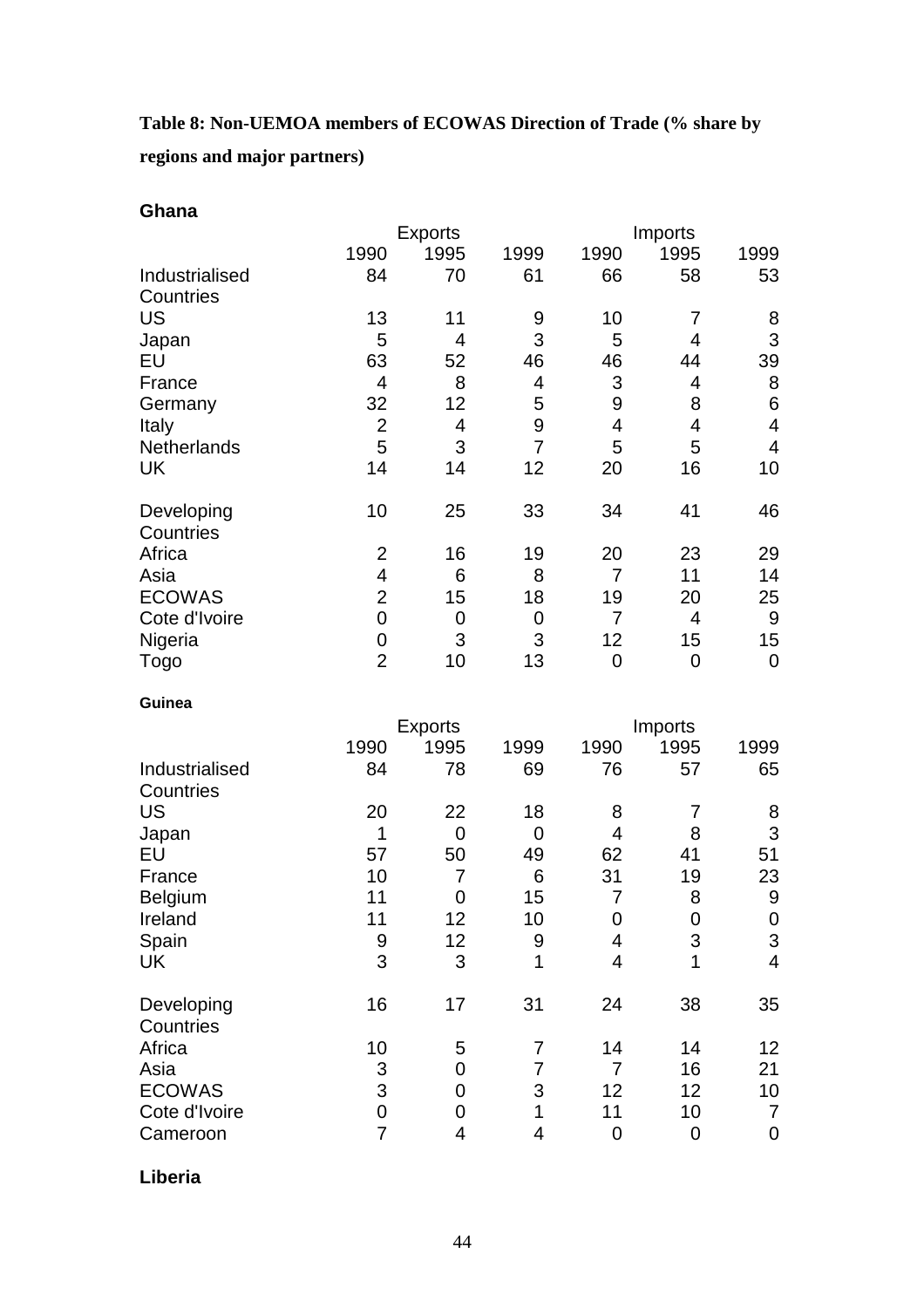|                    |                                | <b>Exports</b>      |                          |                | Imports        |                |
|--------------------|--------------------------------|---------------------|--------------------------|----------------|----------------|----------------|
|                    | 1990                           | 1995                | 1999                     | 1990           | 1995           | 1999           |
| Industrialised     | 86                             | 81                  | 81                       | 68             | 66             | 51             |
| Countries          |                                |                     |                          |                |                | $\mathbf 1$    |
| <b>US</b>          | $\mathbf{2}$<br>$\overline{0}$ | 1<br>$\overline{0}$ | 5<br>$\overline{0}$      | 1<br>28        | 1<br>33        |                |
| Japan<br>EU        | 42                             | 80                  | 66                       | 33             | 31             | 25<br>24       |
| France             | 3                              | 3                   | $\overline{4}$           | 8              | 7              | $\overline{2}$ |
| Belgium            | 17                             | 72                  | 48                       | $\mathbf 0$    | 5              | $\mathbf 0$    |
| Germany            | 6                              | $\mathbf 0$         | 1                        | $\overline{7}$ | 8              | 14             |
| <b>UK</b>          | 1                              | $\mathbf 0$         | $\mathbf 0$              | $\overline{0}$ | $\overline{0}$ | 1              |
|                    |                                |                     |                          |                |                |                |
| Developing         | 14                             | 19                  | 19                       | 32             | 34             | 49             |
| Countries          |                                |                     |                          |                |                |                |
| Africa             | 0                              | 3                   | $\overline{2}$           | 0              | 1              | 5              |
| Asia               | 12                             | $\overline{7}$      | 13                       | 25             | 29             | 36             |
| <b>ECOWAS</b>      | $\overline{0}$                 | 1                   | 1                        | $\overline{0}$ | $\overline{0}$ | $\mathbf 1$    |
| Korea              | 11                             | $\mathbf 0$         | 4                        | 14             | 21             | 28             |
| Singapore          | 1                              | $\overline{4}$      | 3                        | 8              | 6              | $\overline{7}$ |
|                    |                                |                     |                          |                |                |                |
| <b>Nigeria</b>     |                                | <b>Exports</b>      |                          |                | Imports        |                |
|                    | 1990                           | 1995                | 1999                     | 1990           | 1995           | 1999           |
| Industrialised     | 90                             | 78                  | 65                       | 70             | 69             | 62             |
| Countries          |                                |                     |                          |                |                |                |
| <b>US</b>          | 40                             | 39                  | 36                       | 9              | 12             | 9              |
| Japan              | $\overline{0}$                 | 1                   | $\overline{2}$           | 5              | 3              | $\overline{4}$ |
| EU                 | 43                             | 34                  | 23                       | 56             | 51             | 47             |
| France             | $\overline{7}$                 | 6                   | 6                        | 9              | 8              | 8              |
| Germany            | 9                              | 5                   | $\overline{2}$           | 12             | 11             | 10             |
| Spain              | 10                             | 9                   | 8                        | $\overline{2}$ | $\overline{2}$ | $\overline{2}$ |
| <b>UK</b>          | $\overline{4}$                 | $\overline{2}$      | $\overline{2}$           | 15             | 13             | 11             |
| Developing         | 10                             | 22                  | 35                       | 27             | 31             | 38             |
| Countries          |                                |                     |                          |                |                |                |
| Africa             | 5                              | 9                   | 11                       | $\overline{2}$ | 5              | 5              |
| Asia               | 0                              | $\overline{7}$      | 15                       | 15             | 18             | 26             |
| <b>ECOWAS</b>      | 5                              | $\overline{7}$      | 8                        | 1              | 4              | $\mathfrak{S}$ |
| Cote d'Ivoire      | 3                              |                     | $\overline{2}$           | 1              | $\overline{2}$ | $\mathbf 1$    |
| Ghana              | $\overline{1}$                 | $\frac{3}{3}$       | $\overline{\mathcal{A}}$ | 0              | $\mathbf 1$    | $\mathbf 1$    |
| China PR (excl HK) | $\overline{0}$                 | $\mathbf 0$         | 1                        | 1              | 3              |                |
| India              | $\overline{0}$                 | 5                   | 9                        | 1              | 3              | 6<br>3<br>3    |
| <b>Brazil</b>      | 1                              | $\overline{2}$      | 6                        | 3              | 5              |                |
| <b>Cape Verde</b>  |                                |                     |                          |                |                |                |
|                    |                                | <b>Exports</b>      |                          |                | Imports        |                |
|                    | 1990                           | 1995                | 1999                     | 1990           | 1995           | 1999           |
| Industrialised     | 64                             | 69                  | 95                       | 83             | 85             | 85             |
| Countries          |                                |                     |                          |                |                |                |
| <b>US</b>          | $\mathbf 0$                    | 0                   | 0                        | 4              | 3              | 3              |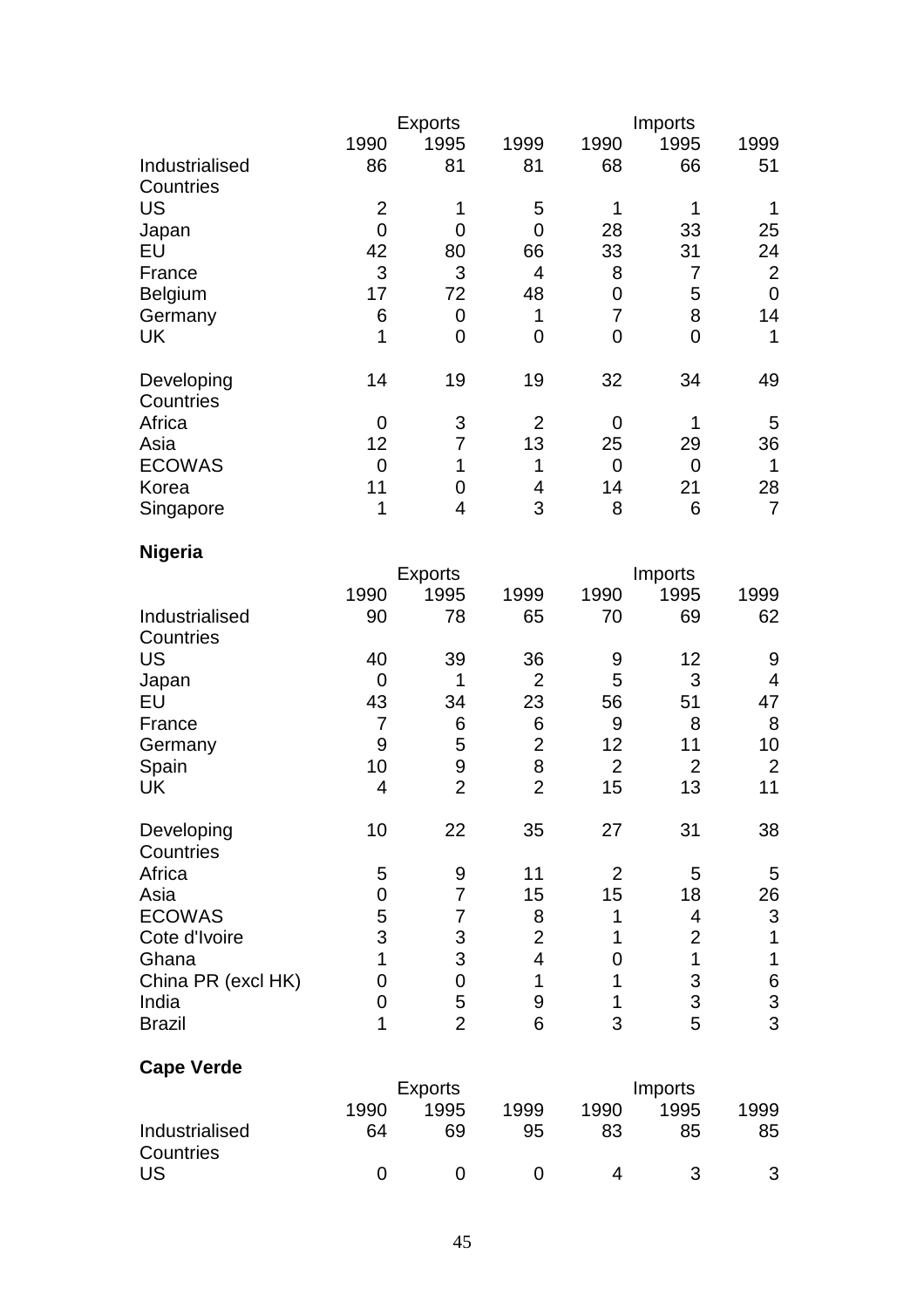| Japan                   |                |    | 0  |    |                |    |
|-------------------------|----------------|----|----|----|----------------|----|
| EU                      | 63             | 69 | 90 | 79 | 81             | 82 |
| France                  | 3              |    | 0  | 5  |                | 4  |
| Italy                   | 2              | 8  | 0  | 5  | 3              | 4  |
| Spain                   | 31             | 8  | 5  |    | $\overline{2}$ | 3  |
| Developing<br>Countries | 33             | 15 | 5  | 9  | 10             | 8  |
| Africa                  | 33             | 15 | 5  | 3  | 4              | 4  |
| Asia                    | 0              |    | 0  |    |                | 2  |
| <b>ECOWAS</b>           | $\overline{2}$ |    | 5  | 2  | າ              |    |

### **Gambia**

|                         |                | <b>Exports</b> |      |                | <b>Imports</b> |                |  |
|-------------------------|----------------|----------------|------|----------------|----------------|----------------|--|
|                         | 1990           | 1995           | 1999 | 1990           | 1995           | 1999           |  |
| Industrialised          | 90             | 61             | 75   | 54             | 57             | 57             |  |
| Countries               |                |                |      |                |                |                |  |
| <b>US</b>               | 0              | 4              | 0    | 0              | 5              | 5              |  |
| Japan                   | 35             |                | 0    | 4              | 4              | 3              |  |
| EU                      | 53             | 57             | 63   | 49             | 48             | 48             |  |
| France                  | 3              | 21             | 0    | 10             | 8              | 7              |  |
| Italy                   | 1              | $\Omega$       | 0    | 3              | $\overline{2}$ | $\overline{2}$ |  |
| Spain                   | 1              | 4              | 13   | $\overline{0}$ | 3              | $\overline{2}$ |  |
| Developing<br>Countries | 10             | 36             | 25   | 39             | 44             | 43             |  |
| Africa                  | 6              | 25             | 13   | 9              | 19             | 9              |  |
| Asia                    | $\overline{2}$ | 11             | 0    | 29             | 20             | 20             |  |
| <b>ECOWAS</b>           | 5              | 21             | 13   | 9              | 16             | 7              |  |

#### **Sierra Leone**

|                                                                                       |                | <b>Exports</b>                |      |      | Imports        |      |  |
|---------------------------------------------------------------------------------------|----------------|-------------------------------|------|------|----------------|------|--|
|                                                                                       | 1990           | 1995                          | 1999 | 1990 | 1995           | 1999 |  |
| Industrialised                                                                        | 93             | 51                            | 67   | 57   | 60             | 44   |  |
| Countries                                                                             |                |                               |      |      |                |      |  |
| <b>US</b>                                                                             | 25             | 5                             | 33   | 8    | 8              | 5    |  |
| Japan                                                                                 | 0              |                               | 0    | 5    |                |      |  |
| EU                                                                                    | 67             | 46                            | 33   | 43   | 49             | 36   |  |
| France                                                                                | $\overline{2}$ | $\overline{0}$                | 0    | 5    | 5              |      |  |
| Italy                                                                                 | 8              |                               | 0    | 4    | 3              |      |  |
| Spain                                                                                 | 0              | 0                             | 0    |      | $\overline{2}$ |      |  |
| Developing<br>Countries                                                               | 1              | 39                            | 33   | 41   | 38             | 53   |  |
| Africa                                                                                |                | 24                            | 33   | 34   | 16             | 9    |  |
| Asia                                                                                  |                | $\Omega$                      | 0    | 6    | 17             | 7    |  |
| <b>ECOWAS</b>                                                                         |                |                               | 0    | 33   | 14             | 6    |  |
| $C_{\text{max}}$ $\mathbf{M}$ $\mathbf{F}$ $\mathbf{D}^*$ $\mathbf{M}^*$ $\mathbf{C}$ |                | $\mathbf{1}$ and $\mathbf{1}$ |      |      |                |      |  |

Source: IMF, *Direction of Trade Statistics*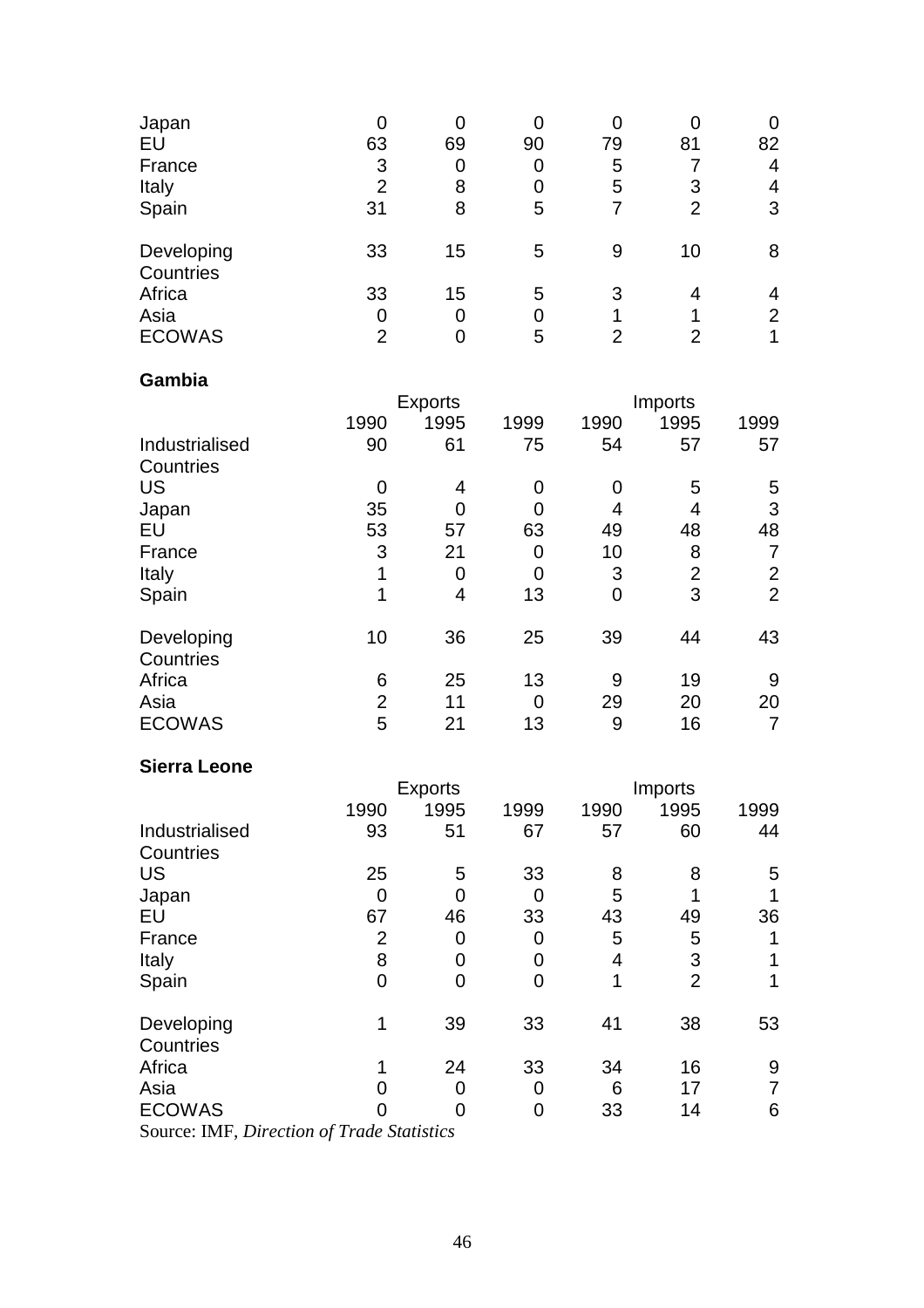|                                |                       |                      |                       | Cthers of concern      |                   | Total                |            |
|--------------------------------|-----------------------|----------------------|-----------------------|------------------------|-------------------|----------------------|------------|
|                                |                       | Asylum-              | Returned              | Internally             | Returned          |                      | population |
| Country/territory <sup>1</sup> | Refugees <sup>2</sup> | seekers <sup>3</sup> | refugees <sup>4</sup> | Displaced <sup>5</sup> | IDPs <sup>6</sup> | Various <sup>7</sup> | of concern |
| <b>Benin</b>                   | 4,296                 | 66                   | 8                     |                        |                   |                      | 4,370      |
| <b>Burkina Faso</b>            | 696                   | 314                  | 3                     |                        |                   |                      | 1,013      |
| Côte d'Ivoire                  | 120,691               | 2,242                |                       |                        |                   |                      | 122,933    |
| Gambia                         | 12,311                | 117                  |                       |                        |                   |                      | 12,428     |
| Ghana                          | 12,720                | 443                  |                       |                        |                   |                      | 13,164     |
| Guinea                         | 433,139               |                      |                       |                        |                   |                      | 433,139    |
| Guinea-Bissau                  | 7,587                 | 46                   | 541                   |                        |                   |                      | 8,174      |
| Liberia                        | 69,315                |                      | 42,363                | 110,686                | 13,361            |                      | 235,725    |
| Mali                           | 8,412                 | 710                  | 5                     |                        |                   |                      | 9,127      |
| Niger                          | 553                   |                      |                       |                        |                   |                      | 554        |
| Nigeria                        | 7,270                 | 329                  |                       |                        |                   |                      | 7,600      |
| Senegal                        | 20,766                | 1,950                | 23                    |                        |                   |                      | 22,739     |
| Sierra Leone                   | 6,546                 | 459                  | 40,900                | 300,000                | 200,000           |                      | 547,905    |
| Togo                           | 12,223                | 77                   | $\mathcal{P}$         |                        |                   |                      | 12,302     |
| <b>West Africa</b>             | 716,525               | 6,753                | 83,848                | 410,686                | 213,361           |                      | 1,431,173  |
| Africa                         | 3,611,155             | 89,761               | 279,371               | 1,112,028              | 213,361           | 30,242               | 5,335,918  |
| <b>World Total</b>             | 12,148,017            | 896,557              | 793,104               | 5,265,335              | 369,055           | 1,653,892            | 21,125,960 |

#### <span id="page-48-0"></span>**Table 9: Refugees and others of concern to UNHCR<sup>a</sup> in West Africa, end-2000**

Notes:

<sup>a</sup> The returned refugees and returned IDPs concern only those who returned during 2000. This is different from the 1999 population of concern to UNHCR which counted returned refugees and returned IDPs for two years (Refugees and Others of Concern to UNHCR, 1999 Statistical Overview).

<sup>1</sup> Country or territory of asylum or residence.

 $2 \text{Refuges: persons recognized as refuges under the 1951 Convention, the 1969 OAU Convention, in accordance with the UNHCR Statute,$ persons granted a humanitarian status and those granted temporary protection.

<sup>3</sup> Asylum-seekers: persons whose application for refugee status is pending in the asylum procedure or who are otherwise registered as asylum-seekers.

<sup>4</sup> Returned refugees: refugees who have returned to their place of origin during the year.

<sup>5</sup> Internally displaced persons (IDPs): persons who are displaced within their country and to whom UNHCR extends protection and/or assistance pursuant to a special request by a competent organ of the United Nations.

<sup>6</sup> Returned IDPs: IDPs of concern to UNHCR who have returned to their place of origin during the year.  $7$  Others of concern to UNHCR.

Source: UNHCR, http://www.unhcr.ch/statist/2000provisional/main.htm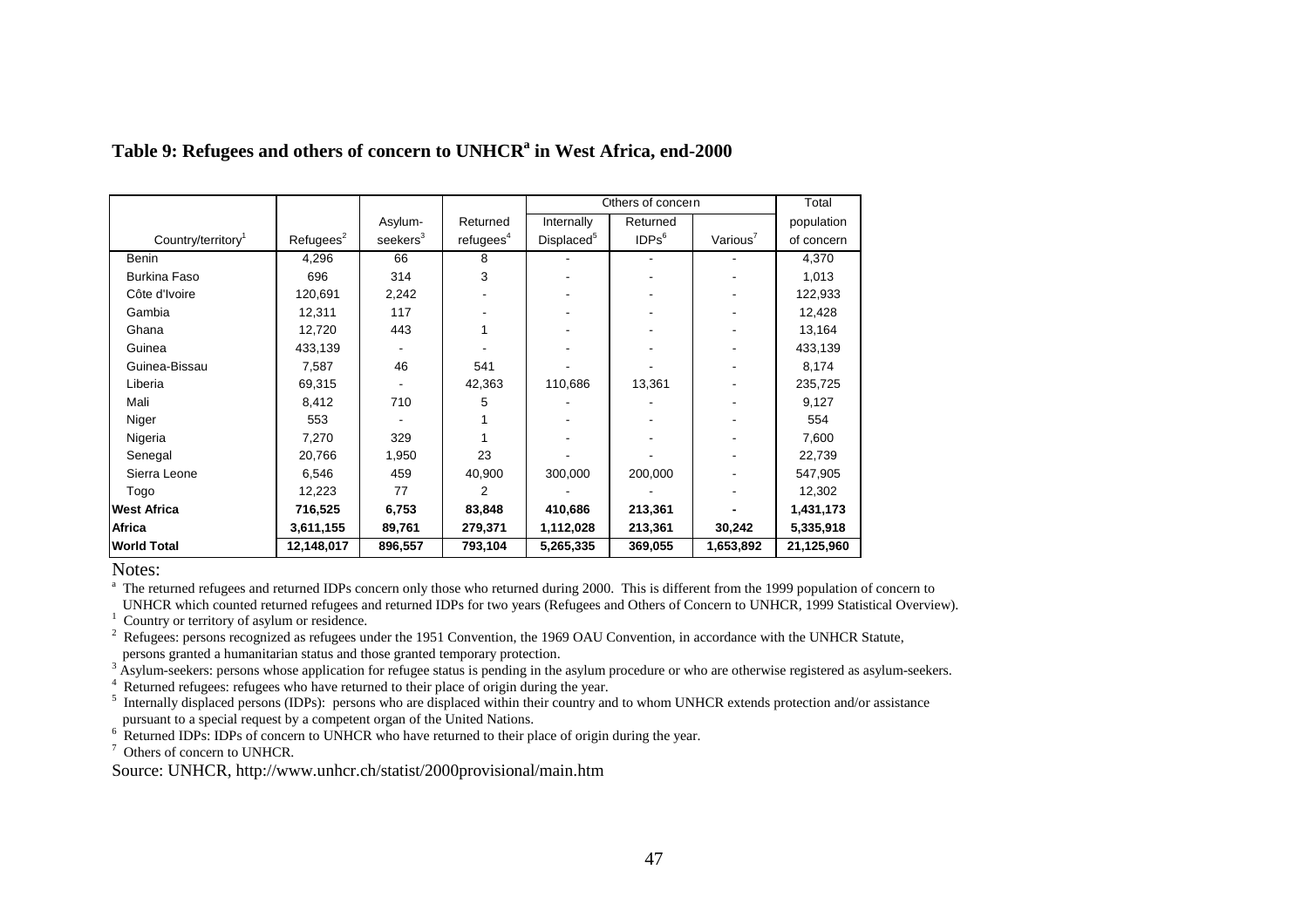#### <span id="page-49-0"></span>**Bibliography**

Adjovi, Roland (1998?), "Questionnement sur l'ECOMOG: Liberia, Sierra Leone et Guinée-Bissau", mimeo. http://www.lexana.org/f/org/lettre2\_ra.htm

African Development Bank & African Development Fund (2000) 'Economic Cooperation and Regional Integration Policy', February.

Allafrica.com (2001) 'The Role and Functions of the West African Monetary Institute (WAMI)'. Available at http://allafrica.com/stories/200105250057.html

Arimah, Ben C. (2001), "Nature and Determinants of the Linkages between Informal and Formal Sector Enterprises in Nigeria", *African Development Review*, 13 (1), June, 114-144.

Aryeetey, Ernest (2001), "Regional Integration in West Africa", Technical Paper No.170, Paris: OECD Development Centre.

Bach, Daniel (1989) 'Francophone Regional Organisation and ECOWAS, or What is Economic Cooperation about in West Africa?' in S. Wright and J. Okolo (eds) *West African Regional Integration and Development.* Boulder, CO: Westview Press.

Bach, Daniel C. (eds) (1999) *Regionalisation in Africa: Integration and Disintegration.* Oxford: James Currey.

Barr, Abigail (2000), "Collective Action and Bilateral Interaction in Ghanaian Entrepreneurial Networks", UNU/WIDER Working Paper No.182, Helsinki: The United Nations University – World Institute for Development Economics Research.

Bocco, Alain Faustin (2000) 'Negociation d'Accords Commerciaux de Libre Echange avec l'Union Européene: Experience de l'Union Economique et Monetaire Ouest Africaine (UEMOA)'. Presented at l'Atelier sur les Accords de Parternariat de Cotonou entre l'Union Européene et les Pays ACP

Club du Sahel (2000), "Reforming West Africa's Intergovernmental Organisations", document prepared for the meeting of the Ministerial Lobby Group in Paris on 2-3 October 2000, SAH/GMAP(2000)12, Club du Sahel, Paris: OECD.

Club du Sahel (2000), "Regional Integration West Africa: Options and Risks", document prepared for the meeting of the Ministerial Lobby Group in Paris on 2-3 October 2000, SAH/GMAP(2000)13, Club du Sahel, Paris: OECD.

Club du Sahel (2000), "Regional Integration", Ministerial Lobby Group, Special Meeting CILSS/Club du Sahel, Bamako 23-24 November 2000, SAH/GMAP(2000)20, Club du Sahel, Paris: OECD.

Club du Sahel, OECD (2001) 'About the Club du Sahel'. Available at www.oecd.org//sah/about/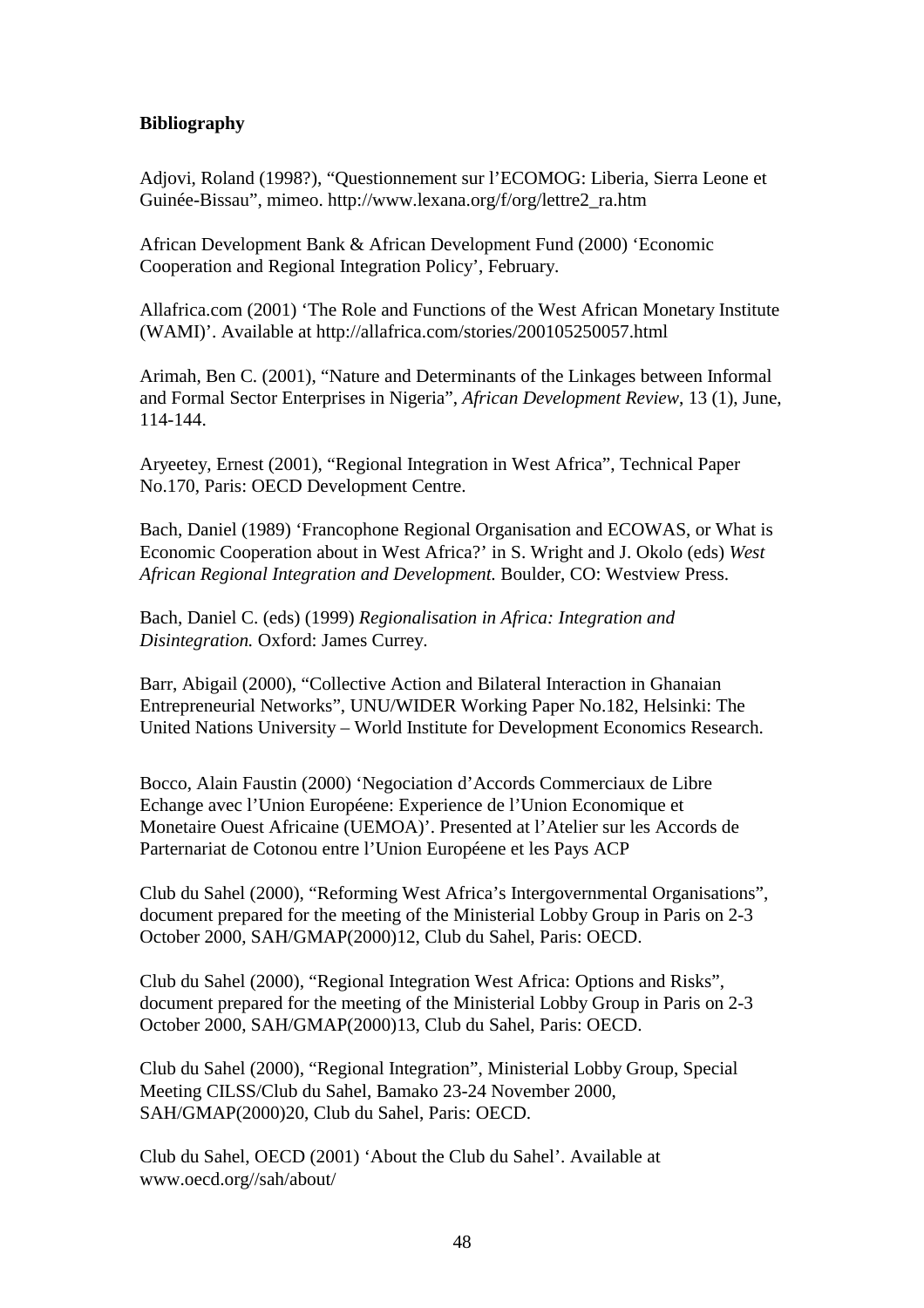Commission of the European Communities (2000) Council Decision. Partnership Agreement between the African Caribbean and Pacific States and the European Community and its Member States. Brussels.

Cotonou http://europa.eu.int/comm/development /cotonou/index\_en.htm.

ECDPM (1999) The EC's Impact Studies on Regional Economic Partnership Agreements. Lomé Negotiating Brief No. 5, February.

ECDPM (2001) Cotonou and Lomé Resources and links, [http://www.oneworld.org/ecdpm.](http://www.oneworld.org/ecdpm)

ECOWAS (1975, revised 1993) 'Treaty of ECOWAS'. Available at http://www.ecowas.int/sitecedeao/english/stat-1.htm

ECOWAS (1999-2001) *ECOWAS in Brief*, at www.ecowas.int

ECOWAS (2000), *Executive Secretary's Report 2000*, Abuja, Nigeria: Economic Community of West African States. http://www.ecowas.int/sitecedeao/english/kouyate-rep2000-1.htm

ECOWAS (2000), Silver Jubilee Anniversary (1975-2000): Achievements and Prospects, Abuja, Nigeria: Economic Community of West African States. http://www.ecowas.int/sitecedeao/english/publicat-2.htm

ECOWAS (2001) 'Perspectives and Development Framework'. Available at [www.ecowas.int/sitecedeao/english/regional.html](http://www.ecowas.int/sitecedeao/english/regional.html)

ECOWAS (2001) 'Workshop Calls for Tourism Code for ECOWAS'. Press Release No. 65/2001. Available at [www.ecowas.int/sitecedeao/english/pub-4-](http://www.ecowas.int/sitecedeao/english/pub-4-65-2001.html) [65-2001.html](http://www.ecowas.int/sitecedeao/english/pub-4-65-2001.html)

ECOWAS (2001) 'Convergence Council Urges Stricter Compliance with Criteria'. Press Release No. 67/2001. Available at [www.ecowas.int/sitecedeao/english/pub-4-67-2001.html](http://www.ecowas.int/sitecedeao/english/pub-4-65-2001.html)

ECOWAS (2001) 'Achievements and Prospects'. Available at www.ecowas.int/sitecedeao/english/achievements.html

ECOWAS, [http://www.ecowas.int.](http://www.ecowas.int/)

European Commission (1997) Green Paper on 'Relations between the European Union and the ACP Countries on the Eve of the  $21<sup>st</sup>$  Century'. Luxembourg: Office for Official Publications of the European Communities.

European Commission (2001) 'Orientations on the Qualification of ACP Regions for the Negotiation of Economic Partnership Agreements'.

GCA (2001) 'Regional Integration in Sub-Saharan Africa: Towards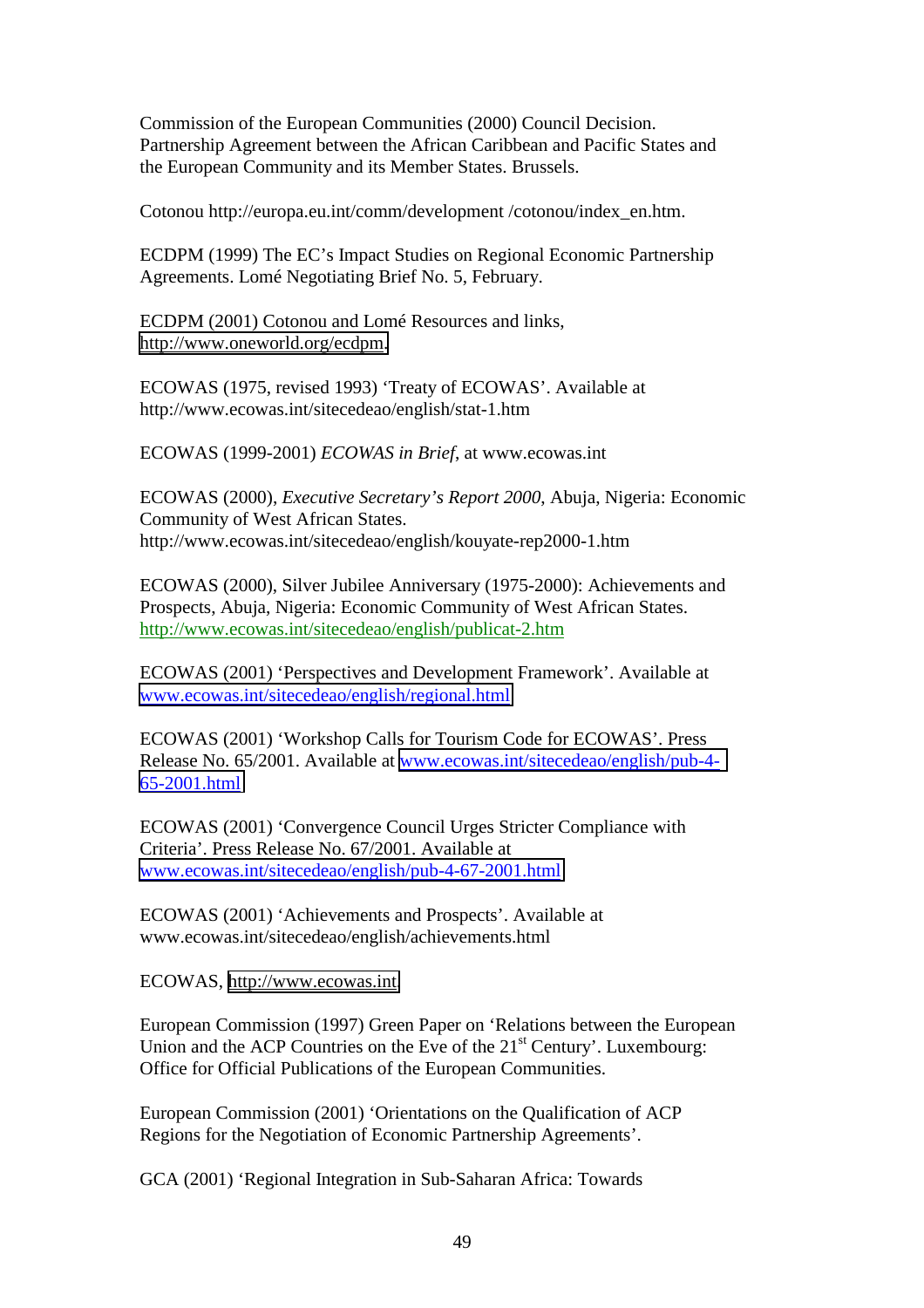Rationalization and Greater Effectiveness'. GCA/EC/02/4/2001. Economic Committee, Global Coalition for Africa. Available at [http://www.gca](http://www.gca-cma.org/eecdoc01.htm)[cma.org/eecdoc01.htm](http://www.gca-cma.org/eecdoc01.htm)

GEMDEV (1998) *La Convention de Lomé en questions: Les Relations entre les Pays D'Afrique, des Caraïbes et du Pacifique (ACP) et l'Union Européene après l'an 2000.* Paris: Editions Karthala.

GEMDEV (1999) *L'Union européenne et les pays ACP: Un espace de coopération à construire*, Paris: Karthala.

Global Development Briefing (2001) 'The Global Development Briefing: 08.16.01'

Grimm, Sven (1999) 'Institutional Change in the West African Economic and Monetary Union (WAEMU) since 1994', *Afrika Spectrum* 34 (1): 5-32.

Guinea-Forum (2001) 'L'ECOMOG, la plaie de l'Afrique de l'Afrique de l'Ouest'. 11 February. Available at [http://www.guinea-forum.org](http://www.guinea-forum.org/)

Hanink, Dean M. and Owusu, J. Henry (1998) 'Has ECOWAS Promoted Trade Among its Members?', *Journal of African Economies* 7 (3): 363-383.

Herrou-Aragon, Alberto (1997) 'Trade Policies in African Countries: A Review'. Paper prepared for World Bank.

Hess, Richard (2000) 'Rationalisation of Regional Integration Institutions in Eastern and Southern Africa: An Overview of the Current Situation'. Report prepared for Global Coalition for Africa.

Hugon, Philippe (2000) 'A New Theoretical Challenge – Regionalism and Institutional Change: The Cases of East Asia and Sub-Saharan Africa' in Sheila Page (ed.) *Regions and Development: Politics, Security and Economics*. London: Frank Cass.

HRW (2001) 'Refugees Still at Risk: Continuing Refugee Protection Concerns in Guinea, Human Rights Watch. Available at http://www.hrw.org/reports/2001/guinea/

IMF (1993) *Direction of Trade Statistics Yearbook*. Washington, DC: IMF.

IMF (2000) *Direction of Trade Statistics Yearbook*. Washington, DC: IMF.

International Trade and Development Centre on-line forum on regionalism (esp. africa) [http://www.itd.org/forums/forreg.htm.](http://www.itd.org/forums/forreg.htm)

IOM (2000), *World Migration Report 2000*, Geneva, International Organization for Migration.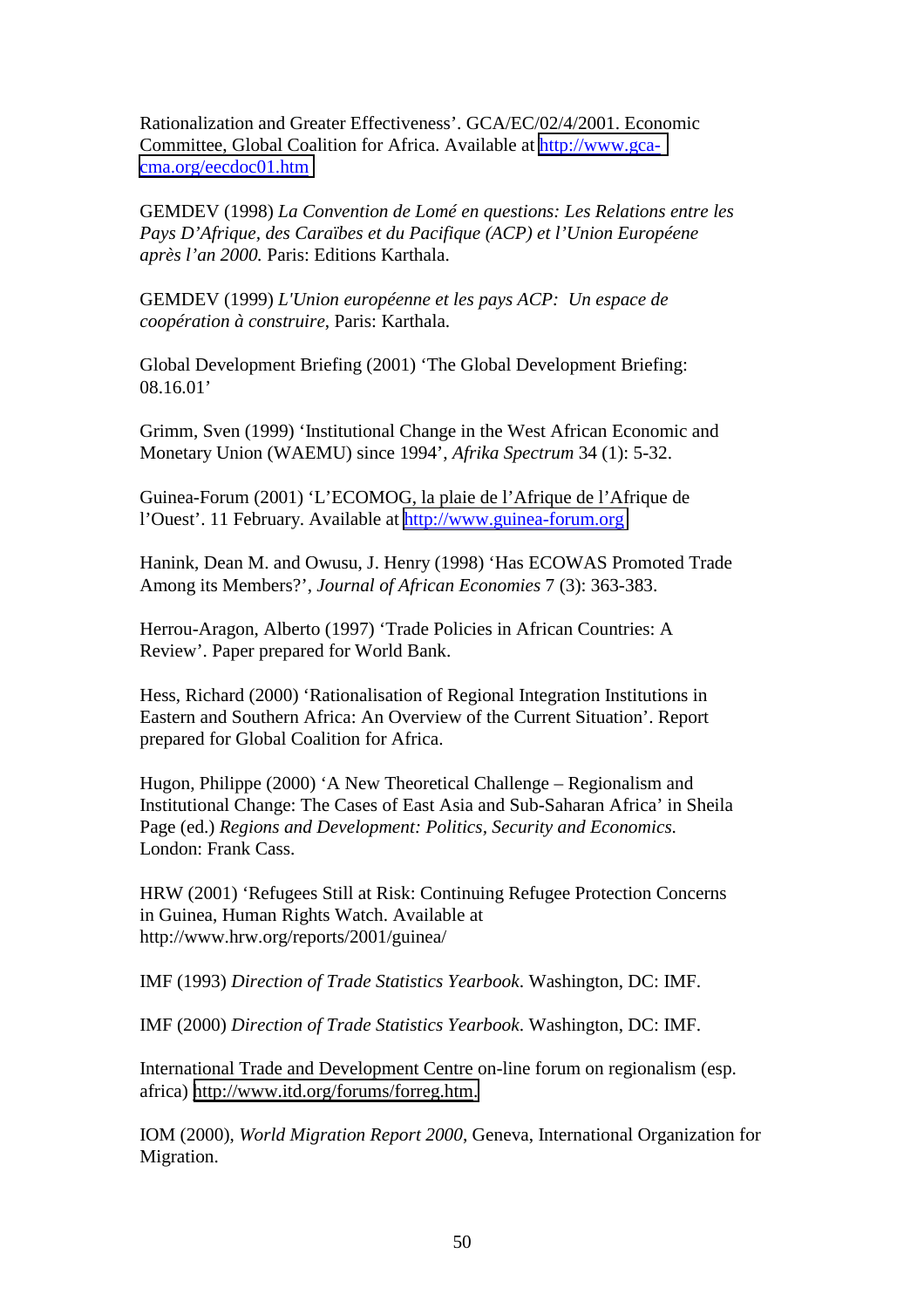Kufuor, Kofi Oteng (1994) 'Law, Power, Politics and Economics: Critical issues Arising out of the New ECOWAS Treaty', *The African Journal of International and Comparative Law* 6 (3): 429-448.

Kufuor, Kofi Oteng (2000) 'Public Choice Theory and the Failure of the ECOWAS Trade Liberalisation Scheme' *World Competition* 23(4): 137-154.

Lambert, A. (1994), "Les commerçants et l'intégration régionale", in H.-C. Diop (ed.), *Le Sénégal et ses voisins*, Dakar: Espaces-Temps.

Lane, Christopher E. (1989) *Monetary Policy Effectiveness in Côte d'Ivoire*. ODI Working Paper No. 30. London: Overseas Development Institute.

Lane, Christopher E. and Page, Sheila (1991) *Differences in Economic Performances Between Franc Zone and other Sub-Saharan African Countries.* ODI Working Paper No. 43. London: Overseas Development Institute.

Lavergne, Réal (1997) *Regional Integration and Cooperation in West Africa: A Multidimensional Perspective*. Canada: International Development Research Centre.

Leymarie, Philippe (2001) L'Afrique de l'Ouest dans la zone des tempêtes', *Le Monde diplomatique*, Mars, 10-11.

Longo, Roberto and Khalid Sekkat (2001), "Obstacles to Expending Intra-African Trade", Technical Paper No.169, Paris: OECD Development Centre.

Masson, Paul and Pattillo, Catherine (2001) 'Monetary Union in West Africa: An Agency of Restraint for Fiscal Policies?' Working Paper WP/01/34. Washington, DC: IMF.

Masson, Paul and Pattillo, Catherine (2001) 'Monetary union in West Africa (ECOWAS): Is it Desirable and How Could it be Achieved?' Occasional Paper No. 204. Washington, DC: IMF.

Meagher, Kate (1998), *A Back Door to Globalization?: Structural Adjustments, Globalization and Transborder Trade in West Africa*, synthesis paper, December.

Nessi, Julien (2001) 'Sierra Leone: les diamonts de la guerre', *Cyberscopie*, Juin. Available at http://www.cyberscopie.com/sierra\_leone.html

Netherlands Foreign Ministry (2001) 'Overview: The Netherlands in West Africa'.

Netherlands Foreign Ministry (2001) 'Bilateral Cooperation Between The Netherlands and Mali'.

Netherlands Foreign Ministry (2001) 'Bilateral Cooperation Between The Netherlands and Ghana'. Available at [http://www.](http://www/)ambaccra.nl/pages/c\_bilateral.html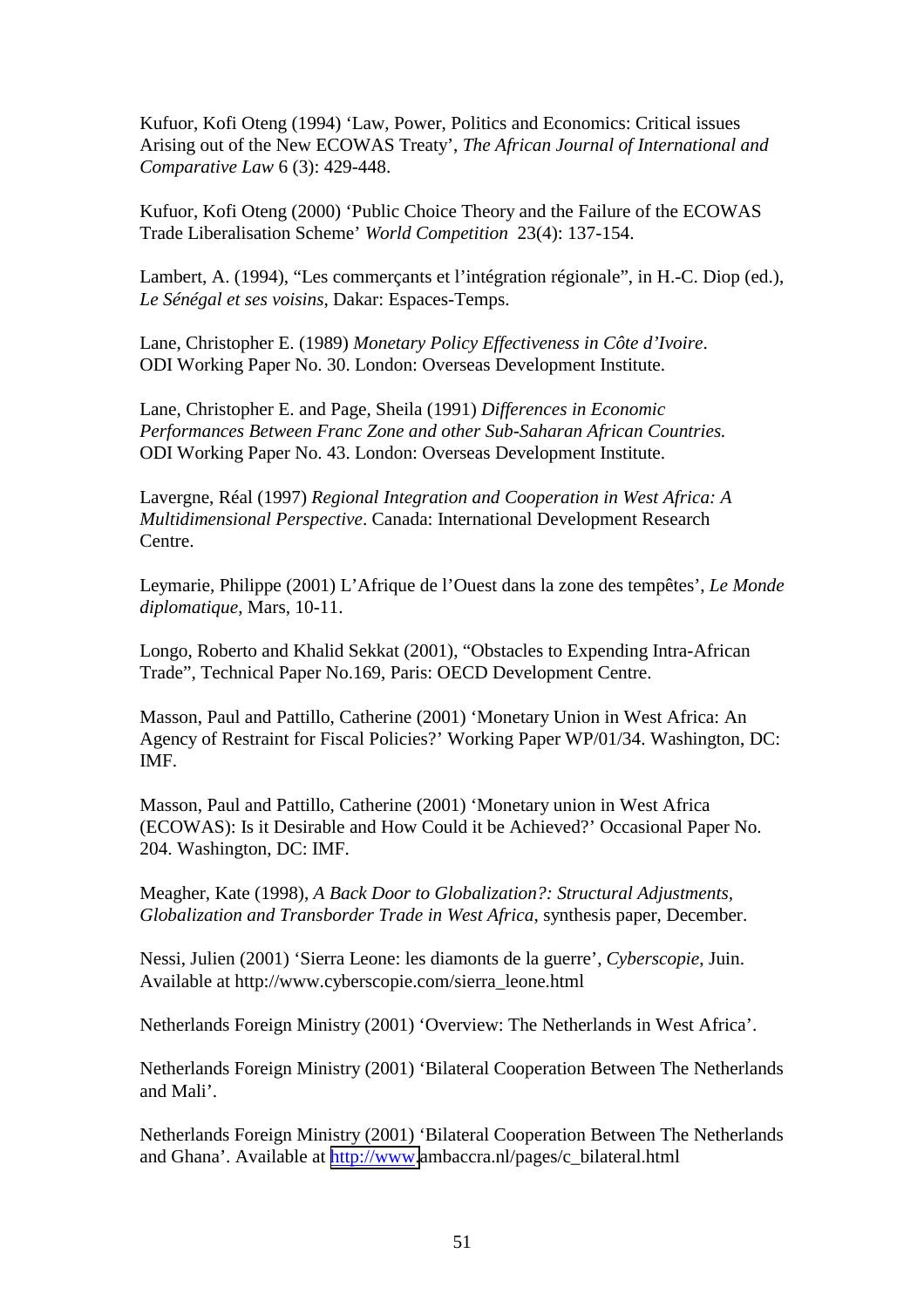Netherlands Foreign Ministry (2001) 'Bilateral Cooperation Between The Netherlands and Burkina Faso'. Available at [http://www.](http://www/)ambassadepaysbas.bf/pages/burkinafr/c\_bilateraalfr.html

Odenthal, Ludger (2001) 'FDI in Sub-Saharan Africa'. Technical Paper, No.173, OECD Development Centre.

Oyejide, A, Elbadawi, I. and Yeo, S. (eds.) (1999) *Regional Integration and Trade Liberalization in SubSaharan Africa*, Vol. 3: Regional Case Studies, London: Macmillan Press Ltd.

Oyejide, A., Ndulu, B., and Greenaway, D., (eds.) (1999*) Regional Integration and Trade Liberalization in SubSaharan Africa*, Vol. 4: Synthesis and Review, London: Macmillan Press Ltd.

Oyejide, T. Ademola et al. (2000) 'Rationalization of Regional Integration Institutions in West and Central Africa'. Report prepared for the Global Coalition for Africa.

Page, S. (2000*) Regionalism among Developing Countries*. London: Macmillan for Overseas Development Institute.

Scribner, Susan and Benjamin L. Crosby (1997), "Increasing the Influence of the Private Sector in Policy Reforms in Africa", IPC Monograph No.3, USAID's Implementing Policy Change Project.

Shaw, Timothy M. and Okolo, Julius Emeka (1994) *The Political Economy of Foreign Policy in ECOWAS.* Basingstoke: Macmillan Press.

Söderbaum, Fredrik (1996) *Handbook of Regional Organizations in Africa.* Uppsala: Nordiska Afrikainstituet.

Soulé, Bio Goura (2001), *Prospects for Trade between Nigeria and its Neighbours*, Paris: Club du Sahel, OECD.

Subramanian, Arvind and Tamirisa, Natalia (2001) *Africa's Trade Revisited.* IMF Working Paper WP/01/33.

Testas, A. (1998) 'The Production Impact of Economic Integration: A Comparison between the EU and the AMU', *Development Policy Review* 16: 61- 72.

Thiam, Mabousso (1997), "The West African Business Network: An Inovative Response", *Courier ACP-EU*, 165, 48-50.

[UEMOA](http://www.izf.net/) (2001) Directive No 07/99/CM/UEMOA donnant mandat à la Commission pour ouvrir et conduire les négociations en vue de la conclusion d'un accord commercial entre l'UEMO[A e](mailto:l@UEMOA)t la République Tunisienne.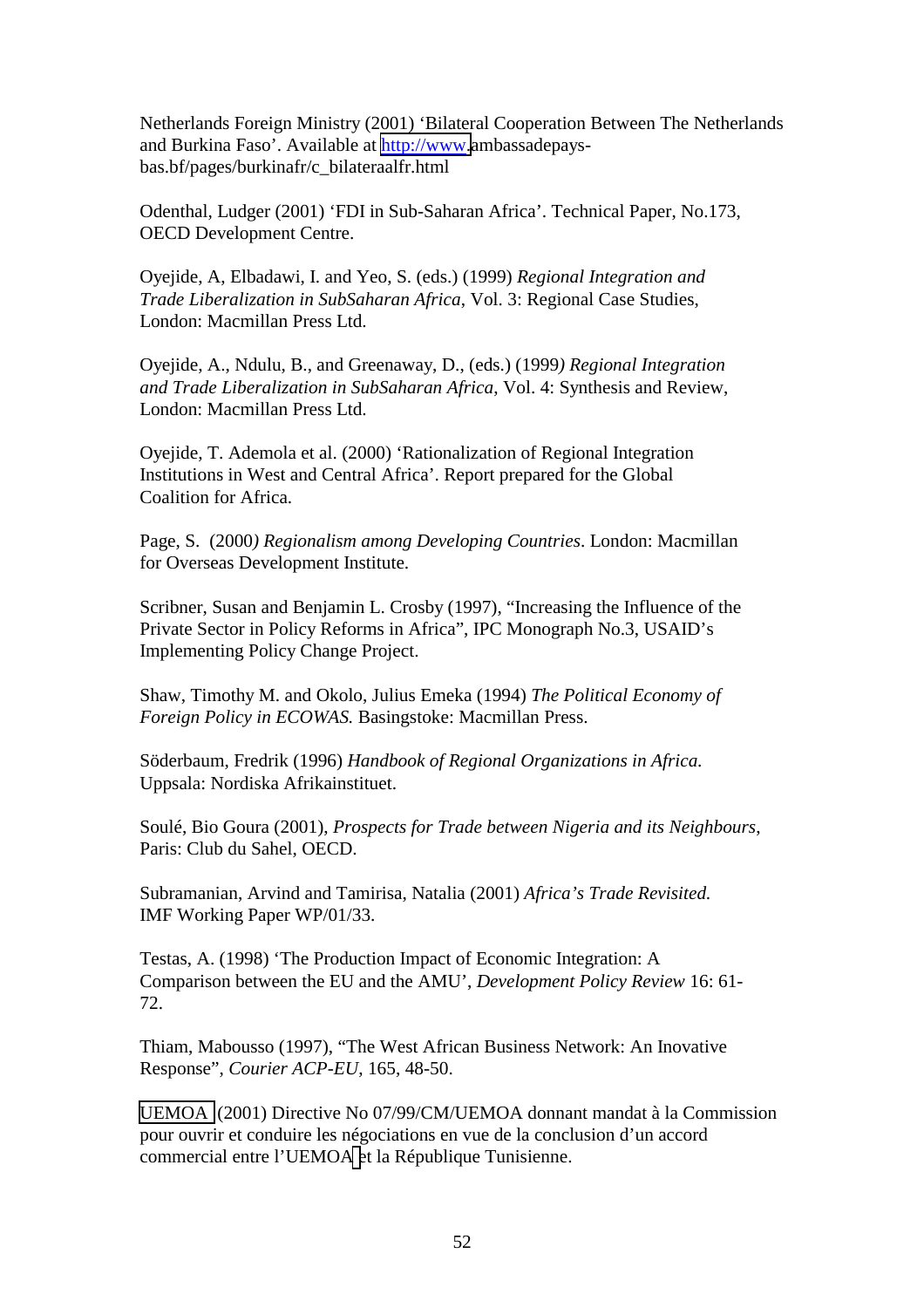UEMOA (2000) Annual Report

UEMOA (2000) Directive No. 03/2000/CM/UEMOA. Donnant mandat à la Commission pour ouvrir et conduire les négociations en vue de la conclusion d'un accord de partenariat économique regional (APER) entre l'Union Economique et Monétaire Ouest Africaine et la Communauté Européene et ses Etats membres. Available at http://212.52.130.131/actes/2000/DIR\_03\_2000.htm

UEMOA (2001) 'La politique industrielle commune de l'UEMOA'.

UEMOA (2001) Directive No. 01/2001/CM/UEMOA relative aux positions communes des Etats membres de l'UEMOA pour les negociations commerciales multilatérales de l'OMC sur l'agriculture.

UEMOA (2001) Historique de l'intégration économique en Afrique de l'Ouest

UEMOA (2001) Les droits et taxes de douanes dans l'Unio[n E](mailto:l@union)conomique et Monétaire Ouest-africaine

UEMOA (2001) Objectifs et fonctionnement de l'UEMOA

UEMOA tariff regimes: Les droits et taxes de douanes dans l'Union Économique et Monétaire Ouest-africaine (UEMOA), [http://www.izf.net/izf/TEC/tableau\\_taxes\\_ao.htm](http://www.izf.net/izf/TEC/tableau_taxes_ao.htm)

UEMOA, [http://www.uemoa.int.](http://www.uemoa.int/)

UNHCR (2000) *Regional Overview: West and Central Africa, UNHCR Mid-Year Report 2000.* Geneva: United Nations High Commission for Refugees.

UNHCR (2000) *Refugees by Numbers, 2000 Edition.* Geneva: United Nations High Commission for Refugees.

World Bank/UEMOA (1995) 'Current Trade Policies in UEMOA Countries'.

World Bank (2001) *World Development Indicators*. Washington, DC: World Bank.

World Bank, International Development Association (2001) 'West Africa: Regional Integration Assistance Strategy'.

WTO ( 1999) *Trade Policy Review*: *Togo*, Geneva: WTO.

WTO (1995) *Trade Policy Review*: *Côte D'Ivoire*, Geneva: WTO.

WTO (1997) *Trade Policy Review*: *Benin*, Geneva: WTO.

WTO (1998) *Trade Policy Review: Burkino Faso* Geneva: WTO.